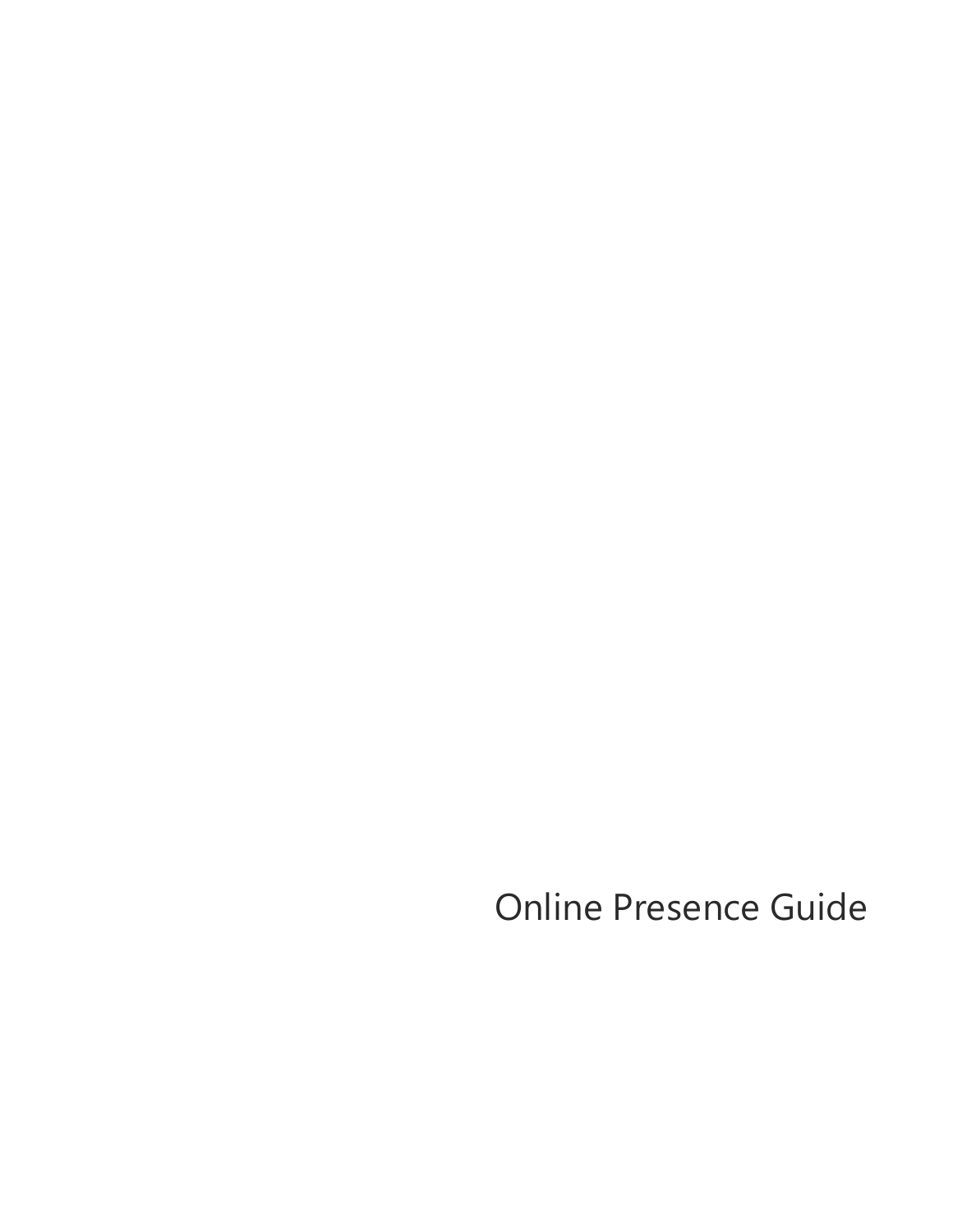#### 08/04/2021 eTapestry 7.22.0 Online Presence US

©2016 Blackbaud, Inc. This publication, or any part thereof, may not be reproduced or transmitted in any form or by any means, electronic, or mechanical, including photocopying, recording, storage in an information retrieval system, or otherwise, without the prior written permission of Blackbaud, Inc.

The information in this manual has been carefully checked and is believed to be accurate. Blackbaud, Inc., assumes no responsibility for any inaccuracies, errors, or omissions in this manual. In no event will Blackbaud, Inc., be liable for direct, indirect, special, incidental, or consequential damages resulting from any defect or omission in this manual, even if advised of the possibility of damages.

In the interest of continuing product development, Blackbaud, Inc., reserves the right to make improvements in this manual and the products it describes at any time, without notice or obligation.

All Blackbaud product names appearing herein are trademarks or registered trademarks of Blackbaud, Inc.

All other products and company names mentioned herein are trademarks of their respective holder.

OnlinePre-2016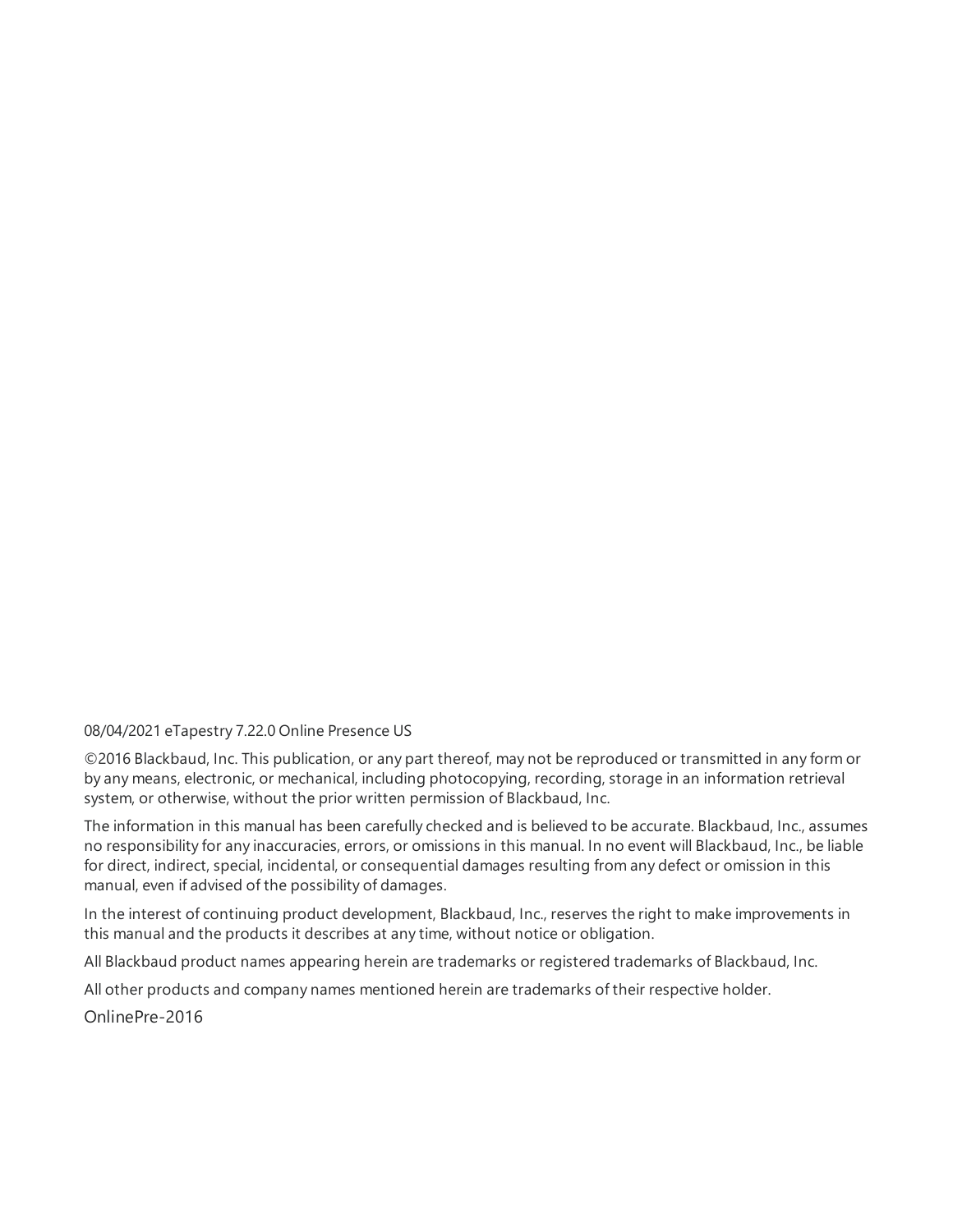# Contents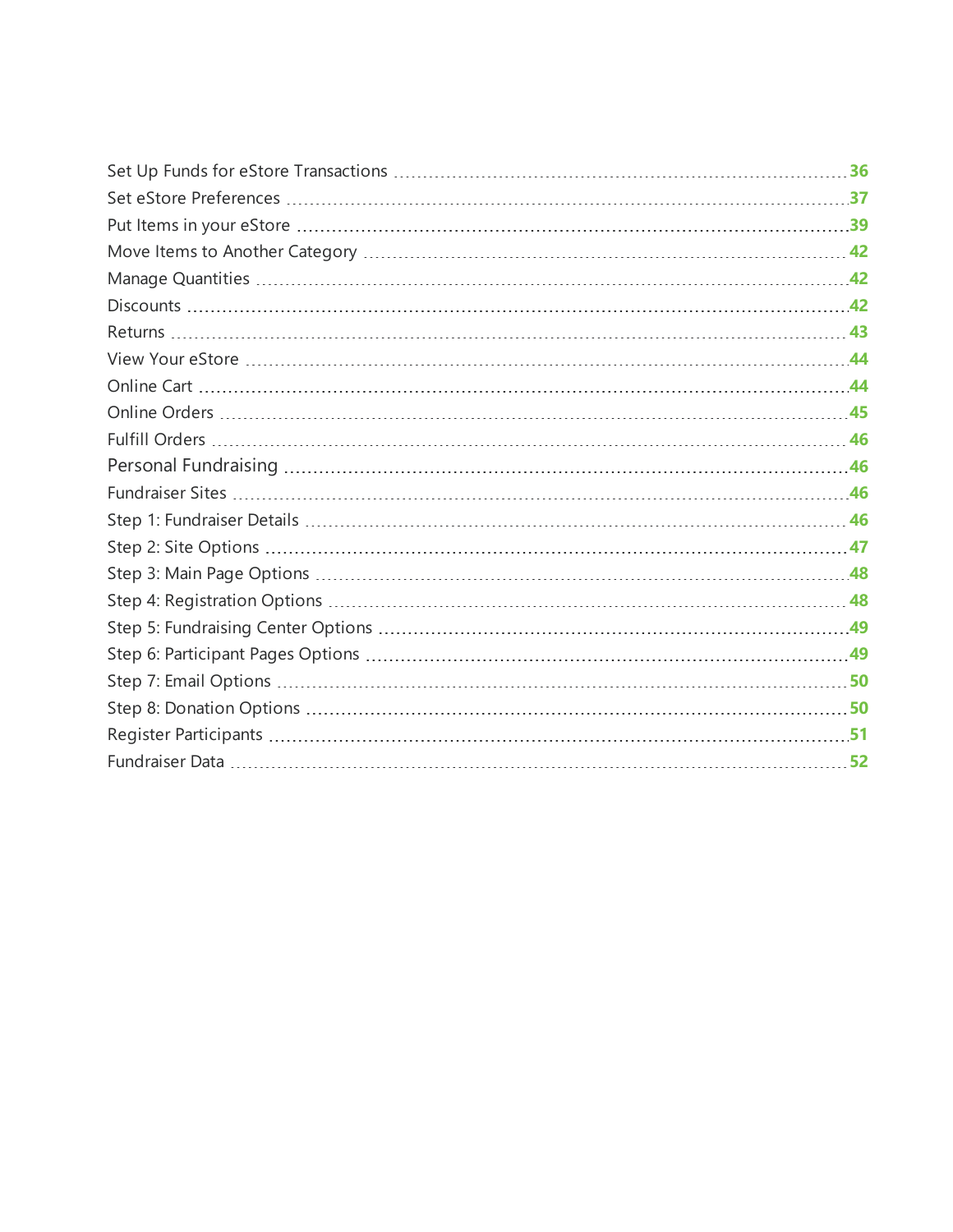## <span id="page-4-0"></span>Online Presence

*eTapestry* includes several features to help you with your online presence. You can use the eStore functionality to create a shopping cart, allow supporters to create personal fundraising pages, and create online forms to manage giving, event registration, membership, volunteer registration, and contacts.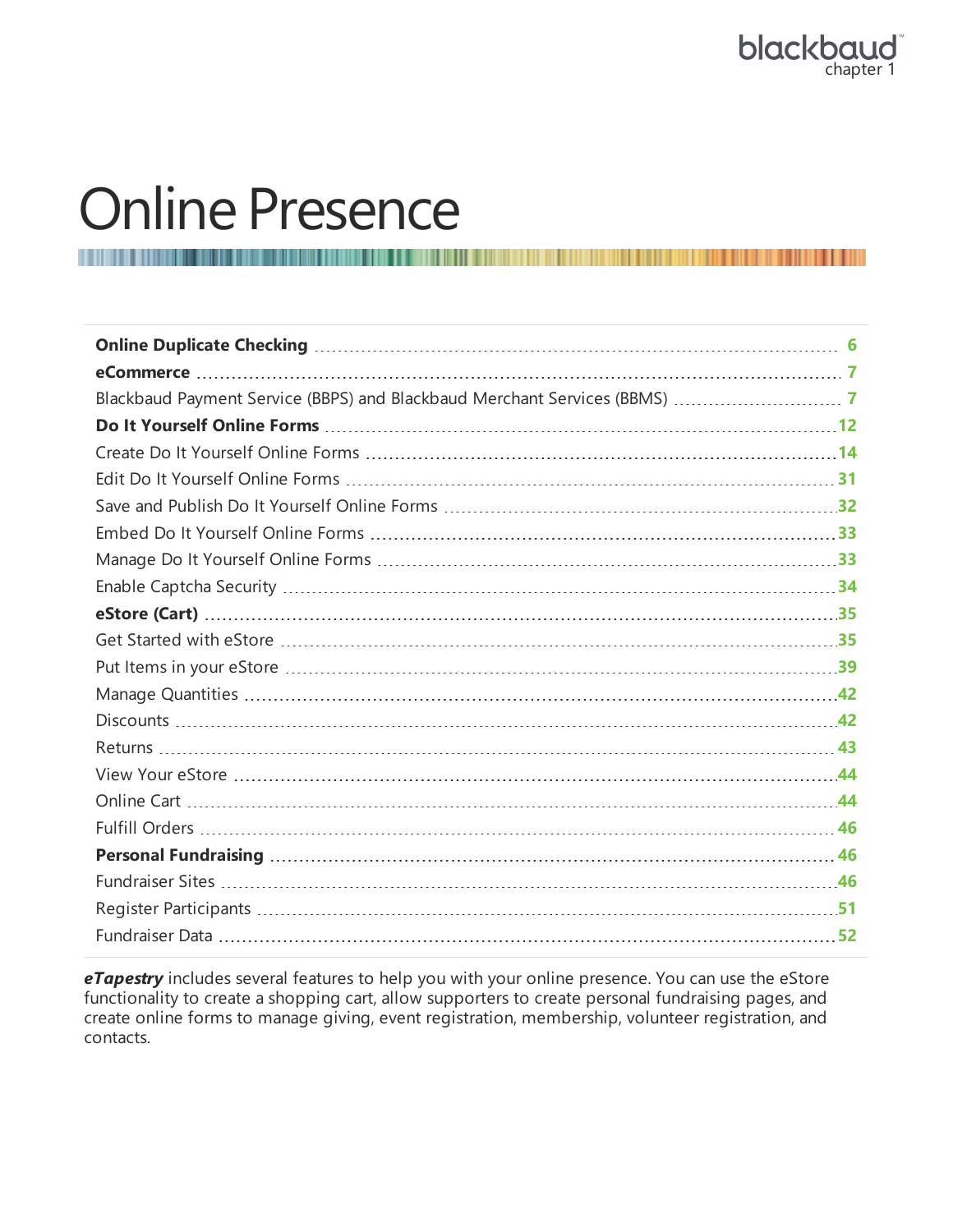## <span id="page-5-0"></span>Online Duplicate Checking

When a constituent submits a transaction through your Cart, eCommerce, or Personal Fundraising web page, *eTapestry* searches your database to check for an existing account. The duplicate check is based on the account name, street address, and email address information and begins when the website visitor clicks **Submit** on the page.

- The match does not need to be exact. For example, the name "Bob Smith" matches the account name "Bob and Mary Smith" because "Bob" and "Smith" are found within "Bob and Mary Smith".
- When a name field contains one character, the field is skipped. For example, "Bob J Smith," matches "Bob Smith" because "J" is skipped.
- **eTapestry** skips punctuation. For example, "Bob Smith Sr." matches "Bob Smith Sr" because the period is skipped.
- Within an address field, items that indicate the type of road are skipped. These include "ave", "avenue", "av", "avenue" , "blvd", "boulevard", "cir", "circle", "ct", "court", "dr", "drive", "hwy", "highway", "ln", "lane", "lp", "loop", "pk", "park", "pt", "point", "rd", "road", "rt", "route", "sq", "square", "st", "street", "wy", and "way." For example, "123 Oak Dr" will match "123 Oak Drive" and "123 Oak."
- All searches and comparisons are based on blocks of text. For example, "bob@example.com" matches "bob@example.com, mary@example.com" because "bob@example.com" is included in "bob@example.com, mary@example.com."

When a duplicate is merged based on a transaction from a Cart, eCommerce, or Personal Fundraising page, *eTapestry* adds a note to the constituent's journal. The note includes persona information the website visitor entered on your web page, but the information does not add to the database. Also, the existing account name and the submitted account name both appear in the note. We recommend you regularly run a query and report to review these duplicate merges and identify personas and name changes you may want to update. To do this, create a query for the note content. Next, create a report that shows the information you want to review, such as the first name, last name, account number, persona fields, and the note content.

To improve duplicate matching for your constituents, we recommend the following.

- When an eCommerce page asks for a middle name, change it to ask for the middle initial. Alternatively, you can eliminate the middle name field.
- When you run the Online Journal Entries Report, select the option to check for duplicates. This may identify duplicates that were overlooked by this automatic duplicate checking process.
- To encourage website visitors to enter information consistently, include verbiage on your web page that asks them to enter the same name and address information that is on file with their bank.
- If a specific website visitor consistently enters name and address information differently than how it appears in your database, update your database to reflect the information the constituent uses on your web page.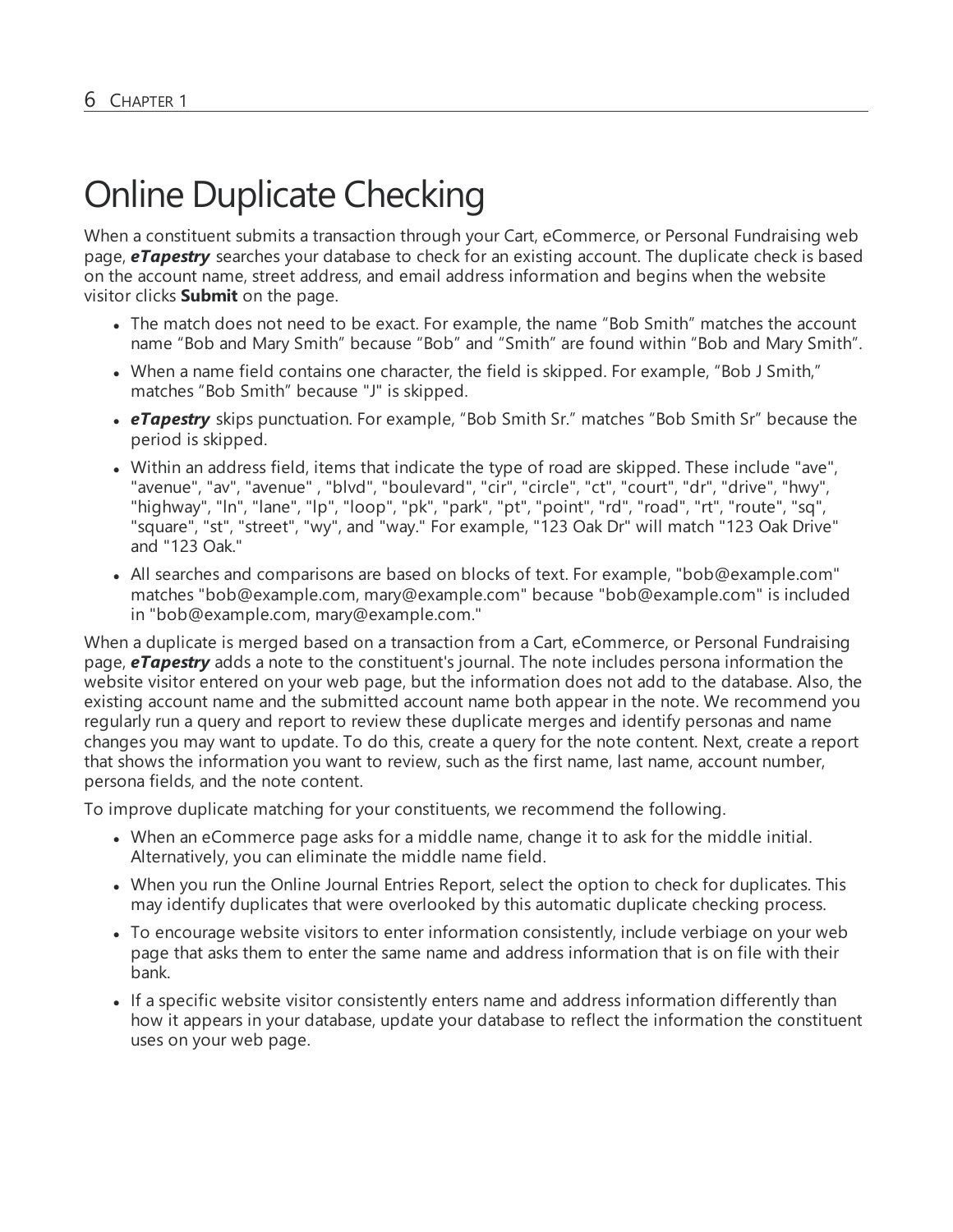## <span id="page-6-0"></span>eCommerce

The eCommerce functionality allows your organization to have customized online giving and registration pages that not only process transactions, but also update your *eTapestry* database automatically with the constituent and transaction details collected on the page. If you need to make any changes to your custom eCommerce web page, please complete an edit request on the [eCommerce](https://app.etapestry.com/hosted/eTapestry/ecommerce/index.php?requestType=ecommEdit) Edit Request Form.

<span id="page-6-1"></span>*Note:* Custom eCommerce web pages do not include DIY, eStore, or Personal Fundraising pages.

## Blackbaud Payment Service (BBPS) and Blackbaud Merchant Services (BBMS)

Blackbaud Payment Service (BBPS) is Blackbaud's solution for secure credit/debit card storage. All credit cards in your Blackbaud products are stored in our secure servers at BBPS. This protects the donor's personal information as well as the user from any liability.

BBPS is required by all Blackbaud products to either process or store credit card information. BBPS enables Blackbaud software to adhere to the PCI-DSS security standards of major credit card companies.

Blackbaud Merchant Services (BBMS) is a merchant account available to use with your Blackbaud products. Merchant accounts are responsible for actually processing the credit card transactions and depositing the funds into your bank account.

BBMS also gives you an online portal where you can run reports, refund transactions, and manage chargebacks.



### **Set Up Blackbaud Payment Service (BBPS) and Blackbaud Merchant Services (BBMS)**

- 1. Go to https://bbmsmerchant.blackbaud.com to access the Blackbaud Merchant Services portal.
	- **In the Site ID** field, enter your organization's Blackbaud site ID.
	- In the **Email** field, enter your email address. To set up an account, you must be Blackbaud's primary contact at your organization.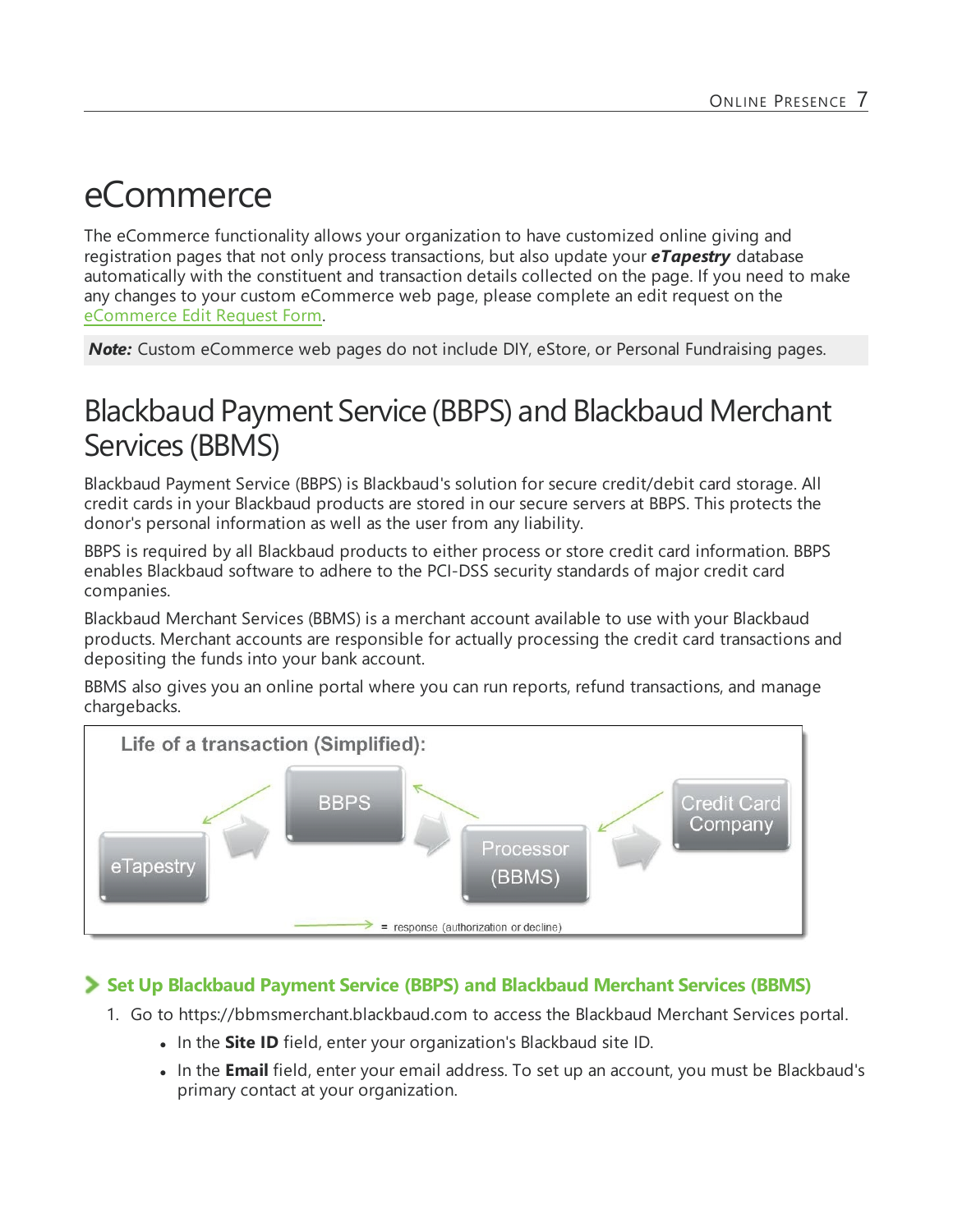- 2. Click **Next**. The Address screen appears.
- 3. Verify that the information on the screen correctly identifies your organization. If the information is correct, click **Next**. The Terms and Conditions screen appears.
- 4. Review Blackbaud Payment Service's terms and conditions. Select **I accept the terms** and click **Next**. The Blackbaud Payment Service Login screen appears.
- 5. Create a user name and password for BBPS. You will need these credentials to link BBPS to your *eTapestry* database, so retain this information for your records.
- 6. Click **Next**. The Bank Deposit screen appears.
- 7. In this screen, review payment terms and enter bank information.
	- <sup>l</sup> Review the agreement for direct deposits and select **I accept the terms**.
	- Enter the information for the bank account where you want to receive payments. Enter the country, currency, bank name, routing and account number, and account type.
	- . In the **EIN** field, enter you organization's tax identification number. This might be an EIN, CAR, TIN, or ITIN number.
	- In the **Account Holder** field, enter the name on the account associated with the tax identification number.

**Note:** Disbursements are automatically deposited into the bank account you indicate, normally on a weekly basis. You can consult the disbursement schedule in this [Knowledgebase](https://kb.blackbaud.com/articles/Article/57071) solution.

- 8. Click **Next**. The Statement Descriptor screen appears.
- 9. In this screen, enter the information that appears on a donor's credit card statements for transactions with your organization.
	- In the **Name** field, enter up to 18 characters describing the transaction. We recommend that you enter the name of your organization or an abbreviation if it does not fit.
	- In the **Phone number** field, enter a number donors can call if they have questions about their transaction.
- 10. Click **Next**. The Blackbaud Merchant Services Login screen appears.
- 11. Create a user name and password for BBMS. You will need these credentials to link BBMS to your *eTapestry* database, so retain this information for your records.
- <span id="page-7-0"></span>12. Click **Submit** to create your account.

#### **Link your BBPS Account to your** *eTapestry* **Database**

- 1. From **Management**, click **My Organization**. The My Organization screen appears.
- 2. Click the **Preferences** tab.
- 3. In the Preferences tile, enter your BBPS credentials.
	- In the **BBPS UserName** field, enter the user name you set up for BBPS.
	- In the **BBPS Password** field, enter the password you set up for BBPS.
- 4. Click **Save And**.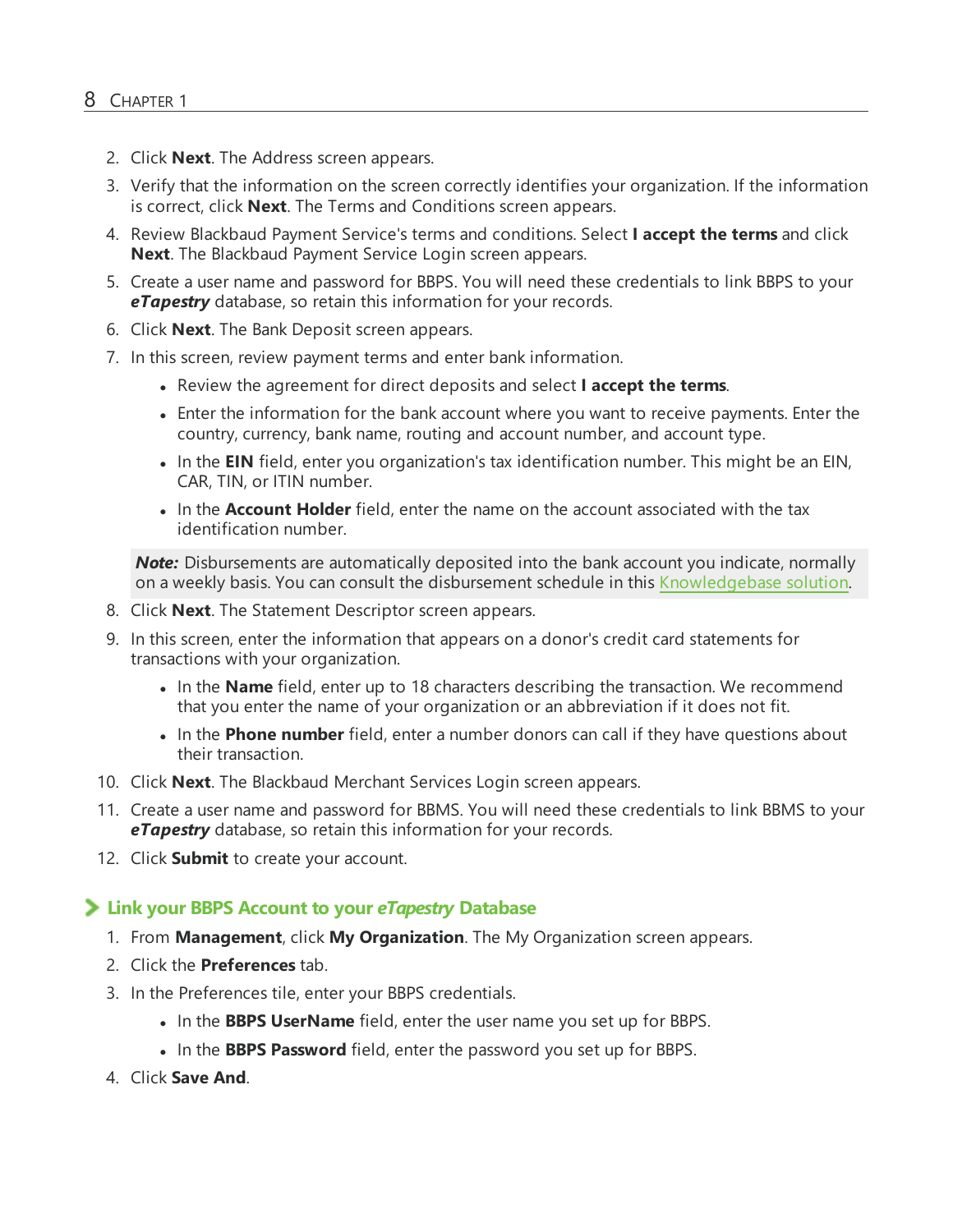## <span id="page-8-0"></span>Link your BBMS Account to your **eTapestry** Database

- 1. From **Management**, click **My Organization**. The My Organization screen appears.
- 2. Click **eCommerce**.
- 3. Under **Tasks**, click **Add BBMS Processor**.
- 4. If this is the default processor to use, select **Default**. Enter your BBMS account credentials.
- 5. If you want to process direct debits (ACH/EFT) from donors who provide bank routing information, select **Supports EFT**. Donors can make recurring or one-time gifts.

*Tip:* Be aware that ACH only supports the United States dollar. If you process transactions using another currency, do not select this option.

*Note:* When you use BBMS, direct debits do not process in real time. These transactions are processed in bulk one time each day for seven days. When transactions do not process successfully within seven days, *eTapestry* automatically generates a gift reversal.

6. Click **Save**.

### <span id="page-8-1"></span>Make a Test Donation

After you set up a processor, we recommend you make a test donation to make sure everything is working correctly. If you have an online donation page, the easiest test is to make a \$2 test donation through the form.

If you do not use online donation forms, select a record in your database such as a staff member and add a \$2 gift. When you save the gift, select "Process Transaction" from the Save And menu and click **Save And**.

After you complete either test, verify that the donation appears correctly in your database and in the BBMS web portal. For more information, refer to [Blackbaud](#page-9-0) Merchant Services (BBMS) Web Portal on [page](#page-9-0) 10.

### <span id="page-8-2"></span>Reset your BBPS or BBMS Password

For your security, only your organization's primary contacts and site administrators can reset BBPS and BBMS passwords through Blackbaud.com.

For details about resetting your password, refer to this [Knowledgebase](https://kb.blackbaud.com/articles/Article/49655) solution.

*Note:* You must update your passwords in *eTapestry* after you reset your BBPS or BBMS passwords. For more information, refer to Link your BBPS Account to your [eTapestry](#page-7-0) Database on page 8 and [Link](#page-8-0) your BBMS Account to your [eTapestry](#page-8-0) Database on page 9.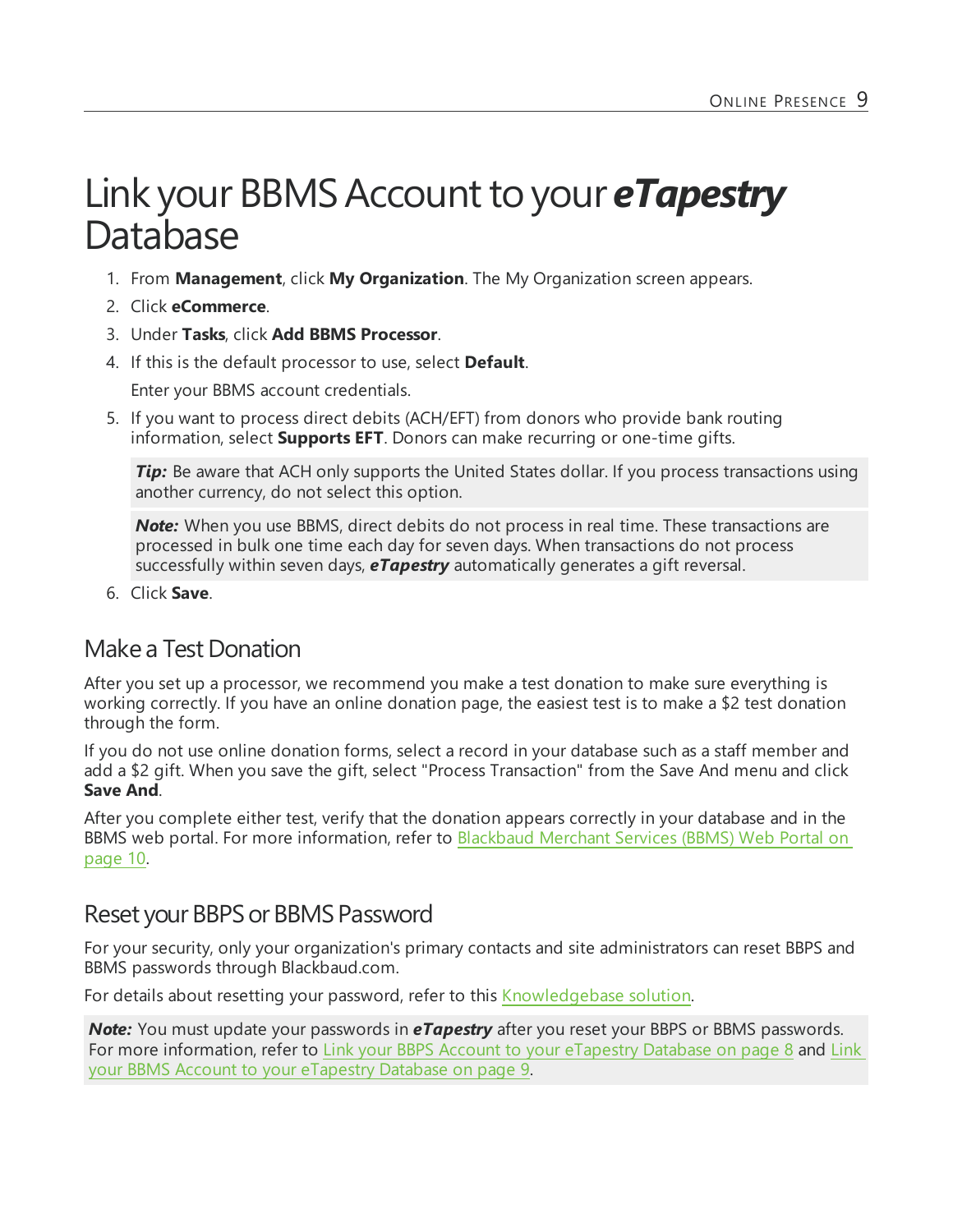## <span id="page-9-0"></span>Blackbaud Merchant Services (BBMS) Web Portal

After you set up your BBMS account, you must log into the web portal in order to be able to issue refunds and verify that all your settings are correct. We recommend that you log in as soon as you complete your setup.

### **Log into BBMS Web Portal**

- 1. Go to https://bbms.blackbaud.com. The login screen appears.
- 2. Enter your BBMS username and password. This is the second set of credentials you created during setup.
- 3. From Account Management, click **Disbursement information** to verify that your bank account and contact information is accurate.
- 4. From Account Management, click **Account configurations**.
- 5. Enter your BBPS credentials. This is the first set of credentials you created during setup. Entering these credentials allows you to issue refunds if necessary.
- 6. If you created a test transaction, from Transactions, click **Transaction search**. A search screen appears.
- 7. Search for an verify your test transaction.

## <span id="page-9-1"></span>Reconcile BBMS Transactions

You can reconcile transaction in BBMS with the transactions tracked in your database. To reconcile, follow these steps.

- 1. Run the disbursement report from the BBMS web portal.
- 2. Query the transactions processed through BBMS in *eTapestry*.
- 3. Run a report in *eTapestry*.
- <span id="page-9-2"></span>4. Compare both reports.

## Run Disbursement Report from the BBMS Portal

- 1. Log into the BBMS web portal at https://bbms.blackbaud.com.
- 2. Under Reports, click **Disbursement**.
- 3. Click the disbursement you want to export.
- 4. To see a PDF of the report, click **Reports** and select "Detail." To download an Excel file of the report, click **Export** and select "Detail."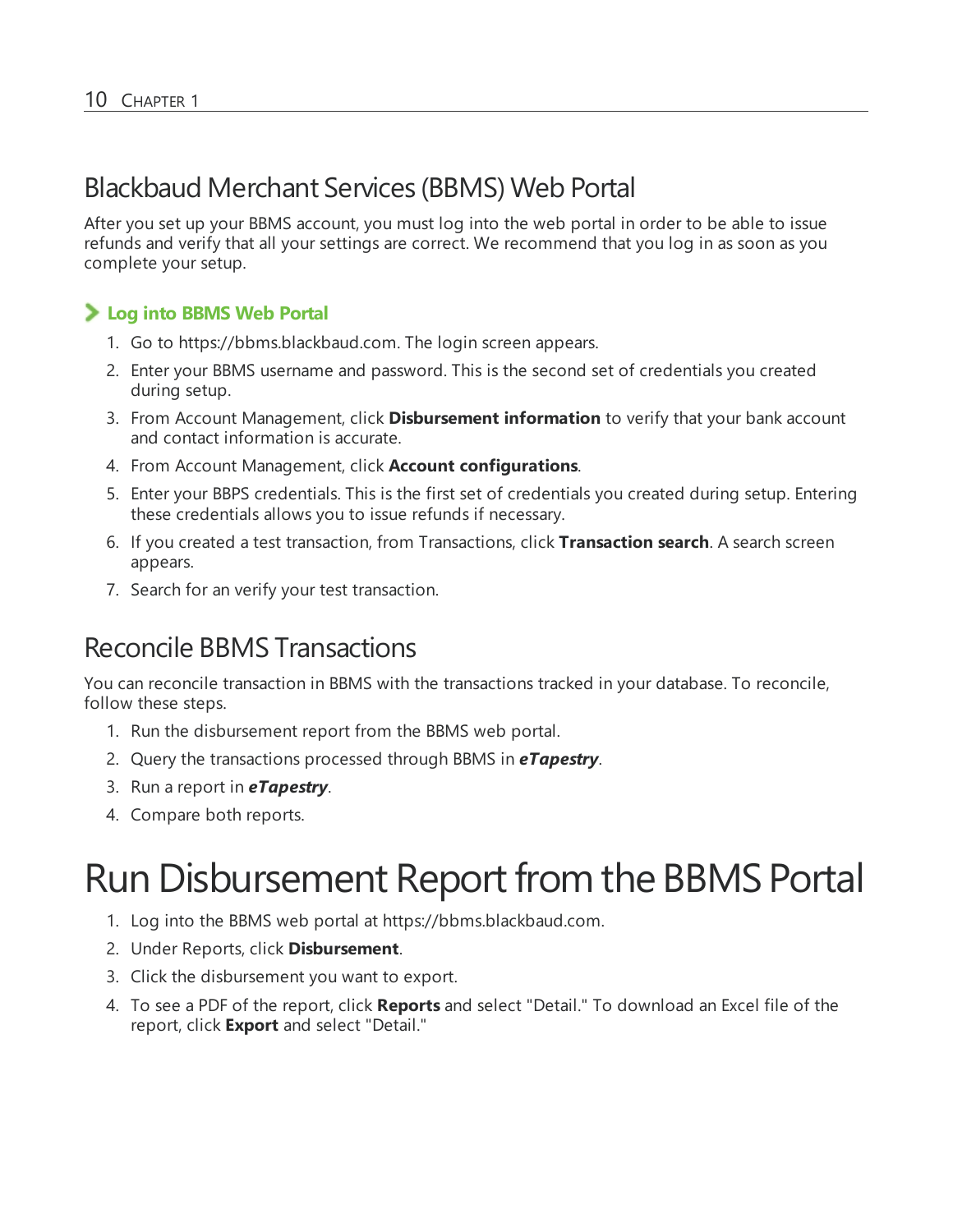## <span id="page-10-0"></span>Query Transactions Processed through BBMS in eTapestry

- 1. From **Queries**, click **Manage Queries**.
- 2. Select the BBMS query category. If you do not have one, under **Tasks**, click **New Category** to create it.
- 3. Under **Tasks**, click **New Query**. The Create a New Query screen appears.
- 4. In the **Query Basics** section, use the disbursement date on your disbursement report to name your query. For example, if the date on the disbursement report is January 15, 2013, name your query "2013-01-15 Disbursement."
- 5. In the **Starting Criteria** section, set the category and query to Base All Constituents.
- 6. In the **Results** section, set the **Data Return Type** to Journal Entries.
- 7. In the **Criteria Options** section, select **Match each criteria**.
- 8. From the **Browse Fields** tab, select Commonly Used Fields in the menu.
- 9. Click **Journal Entry Date**. Set **Range Type** to Custom Range and enter the date range listed on your disbursement report.
- 10. From the **Browse Fields** tab, select Journal in the menu.
- 11. Click **Transaction Processors** and select your BBMS processor.
- <span id="page-10-1"></span>12. Click **Save And**.

## Run BBMS Transaction Report in eTapestry

- 1. From **Reports**, click **Manage Reports**.
- 2. Select the BBMS Reports category. If you do not have one, under **Tasks**, click **New Category** to create it.

Create a category called "BBMS Reports." Click **Save Category** under Tasks.

- 3. From the BBMS Reports category, click **New Report**. The Create a New Report page appears.
- 4. In the **Report Basics** section, name the report "BBMS Reconciliation Report."
- 5. In the **Group Results** section, select a grouping option from the **Group by** field. Grouping options enable you to place accounts or entries that share a common value together. You can also elect to show totals for each group or collapse each group into a single line.
- 6. In the **Report Columns** section, select Gift Type Fields under the **Browse Fields** tab.
- 7. Click **Credit/Debit Card Number** and **Credit/Debit Card Type**. You can arrange the columns by dragging them. We recommend you arrange columns in the following order:
	- <sup>l</sup> **Date**
	- <sup>l</sup> **Credit/Debit Card Type**
	- <sup>l</sup> **Account Name**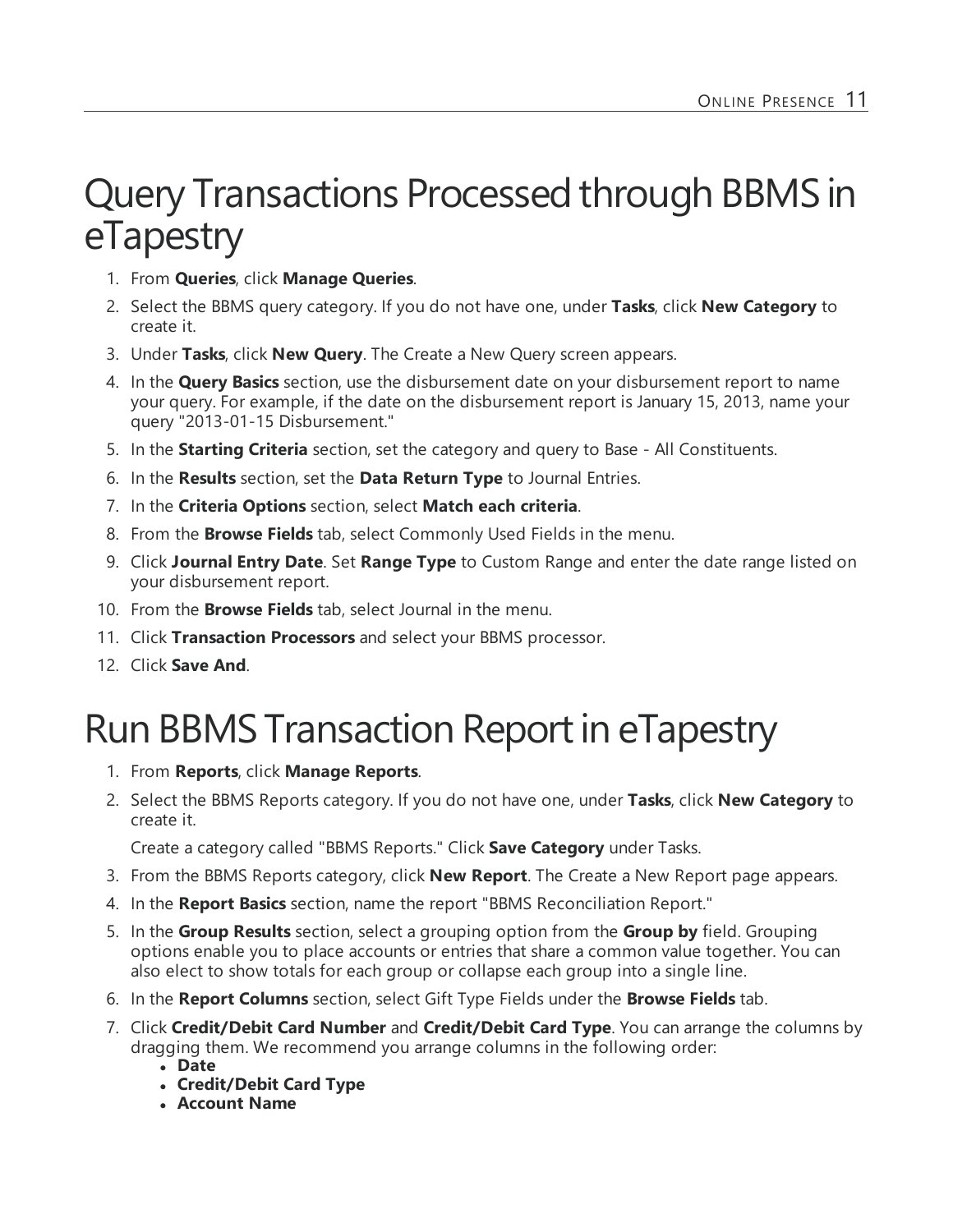### <sup>l</sup> **Credit/Debit Card Number**

#### **• Received**

- 8. Click on the dots icon next to the Date column and change the sort order to ascending.
- 9. Under **Tasks**, click **Save and Run**.
- 10. In the **Query** section, select the query you built for the time frame you want to reconcile.
- 11. In the **Delivery Options** section, select how to display the results of the report in the **Report Format** menu.
- <span id="page-11-0"></span>12. Click **Submit** to run the report.

## Do It Yourself Online Forms

**Tip:** Templates for DIY forms are responsive. When website visitors view your pages that use responsive templates, the page adjusts to respect the size of the visitor's device. This makes it easier for visitors to use the form from tablets and smart phones. However, existing DIY pages created before the 7.12 release (on September 14, 2014) are not automatically responsive. To make an older DIY page responsive, republish the page. If the DIY form is embedded in another website, republish the page, copy the updated embed code, and use the code to update your website. For best results, your website should also be responsive. Templates with custom skins are not responsive. We recommend you use embeddable templates instead.

You can create and edit Do It Yourself (DIY) Online Forms to use for online giving, event registrations, volunteer registrations, membership, and email sign-ups.

You can create several types of DIY forms and publish them yourself.

- **Online Giving Page:** This form allows your page visitors to make one-time and recurring donations.
- **Event Registration Page:** This form allows your page visitors to register for an event.
- **Membership Sign-up Page:** This form allows your page visitors to purchase memberships.
- **Contact Page:** This form allows your page visitors to sign up to receive regular communications from you. This form cannot accept payments.
- **Volunteer Page:** This form allows your page visitors to register to volunteer with your organization. This form cannot accept payments.

You can access the DIY forms page from **Management**. On the My Online Forms page, you can see all of your existing forms, their statuses, and relevant statistics.

For an overview of DIY forms, including how to set up your payment processor, confirmation email template, and other form elements, refer to the Getting Started with [Do-It-Yourself](https://www.blackbaud.com/files/support/guides/etap/gettingstarteddiy.pdf) Forms guide.

*Note:* If your organization uses the Advanced Security module, you can only edit forms assigned to sites you have access to.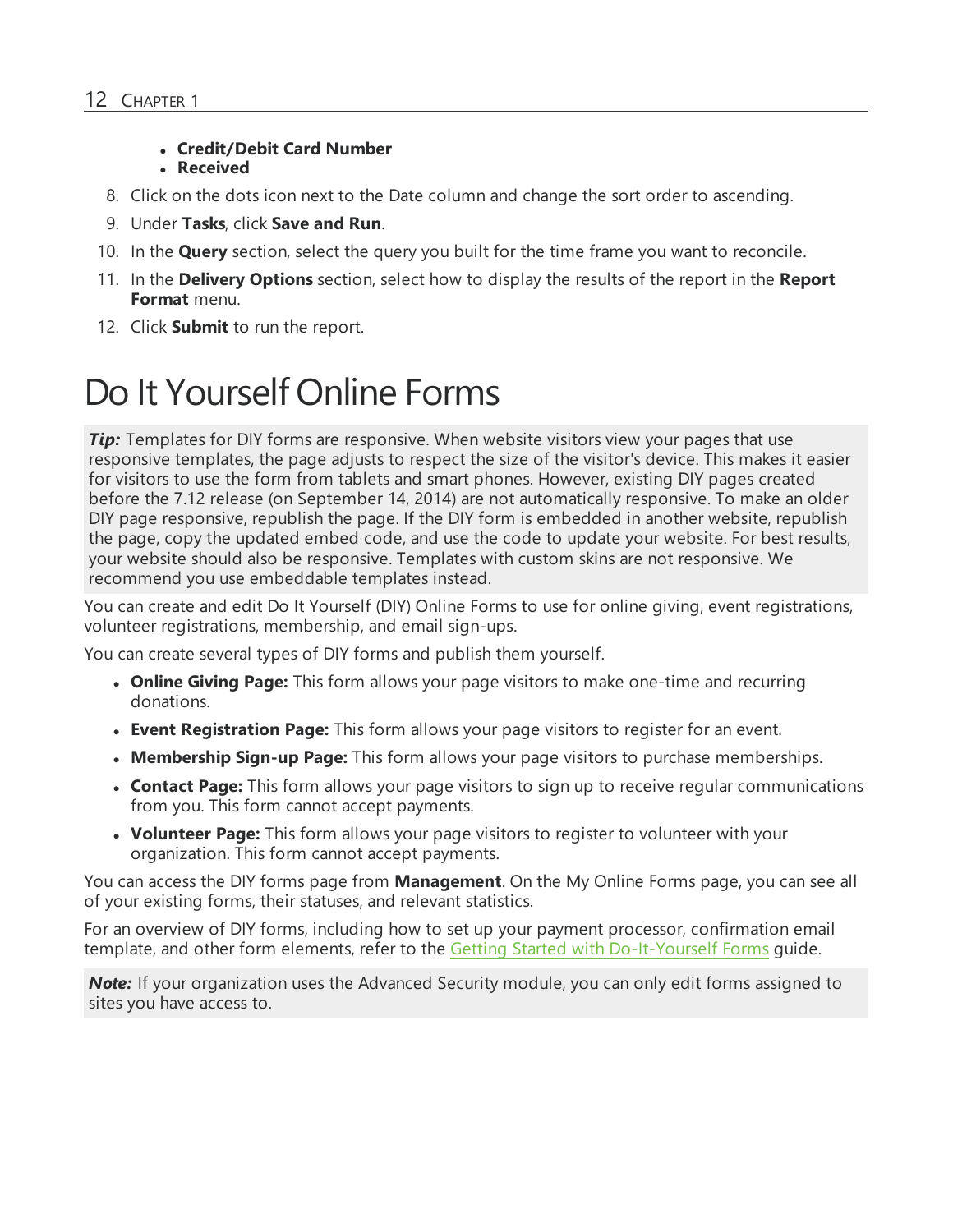| My Online Forms @                                                                                             |                                | Your organization has 1 live form. (You have a subscription to publish 10 forms)                                                                                   |                                                                                                 |                                         |  |
|---------------------------------------------------------------------------------------------------------------|--------------------------------|--------------------------------------------------------------------------------------------------------------------------------------------------------------------|-------------------------------------------------------------------------------------------------|-----------------------------------------|--|
|                                                                                                               |                                | Need to be able to publish more forms? Contact a representative to learn more about subscriptions.                                                                 |                                                                                                 |                                         |  |
| Create a New Page                                                                                             | Graphical Overview             | Make a Suggestion                                                                                                                                                  |                                                                                                 |                                         |  |
| Annual Fund 2015 live                                                                                         |                                |                                                                                                                                                                    | Edit                                                                                            | <b>Delete</b><br><b>Disable</b><br>Copy |  |
| <b>Basic Info</b>                                                                                             |                                | <b>Sharing</b>                                                                                                                                                     |                                                                                                 |                                         |  |
| <b>Description:</b><br>Betsy's page                                                                           | Title: Annual Fund 2015        |                                                                                                                                                                    | sfweb.blackbaudhosting.com/onlineforms/HammersSocial1Database/AF2015.html                       |                                         |  |
| Last Edited: 5/13/2015 3:40 PM<br>Last Published: 9/22/2015 11:38 AM<br><b>My Organization</b><br>Information |                                | $f$ Share<br><b>y</b> Tweet<br><b>Embed Code</b><br>View code to insert this form into your existing website<br>Statistics Last updated: 3/2/2016 10:31 AM Refresh |                                                                                                 | Statistics since 12/9/2012 曲            |  |
|                                                                                                               |                                |                                                                                                                                                                    | <b>Total Received</b>                                                                           | <b>Average Gift</b>                     |  |
|                                                                                                               |                                |                                                                                                                                                                    | ---                                                                                             | ---                                     |  |
| Annual Gala draft                                                                                             |                                |                                                                                                                                                                    |                                                                                                 | <b>Delete</b><br>Edit<br>Copy           |  |
| <b>Basic Info</b>                                                                                             |                                |                                                                                                                                                                    |                                                                                                 |                                         |  |
| Title: Annual Gala                                                                                            |                                |                                                                                                                                                                    | Link                                                                                            |                                         |  |
| <b>Description:</b>                                                                                           |                                | https://etap-cdev-                                                                                                                                                 | sfweb.blackbaudhosting.com/onlineforms/HammersSocial1Database/annualgala.html                   |                                         |  |
|                                                                                                               | Last Edited: 1/21/2016 4:31 PM |                                                                                                                                                                    |                                                                                                 |                                         |  |
| <b>Last Published:</b>                                                                                        |                                |                                                                                                                                                                    | $\mathbf i$<br>You must publish your page in order to see the code to insert the form into your |                                         |  |
| <b>Contact Information</b><br><b>Task Board</b><br><b>ROBERTON</b>                                            |                                |                                                                                                                                                                    | existing website. To publish, click Edit and then click Go Live in the form editor.             |                                         |  |

Forms with a status of "draft" have not been published. After you publish a form, the status changes to "live."

**Note:** By default, only users in the Admin security group have access to online forms. To grant rights to online forms to other users, your administrator can change the permissions in their security group. For information about how to change security permissions, refer to Create a security group on page 1.

You can use online forms to create new pages to fit your organization's needs. To help you design professional pages, use pre-configured templates to get started. You can edit these templates to better match your website's colors, fonts, and images. Using the editing options, you can usually create a design that resembles the look and feel of your website, even if it is not an exact match.

*Note:* Contact Blackbaud design services if you want your page to match your current website exactly, or you have any additional needs that cannot be accommodated by the standard online forms.

Consider the capabilities of online forms when deciding if they will work for you.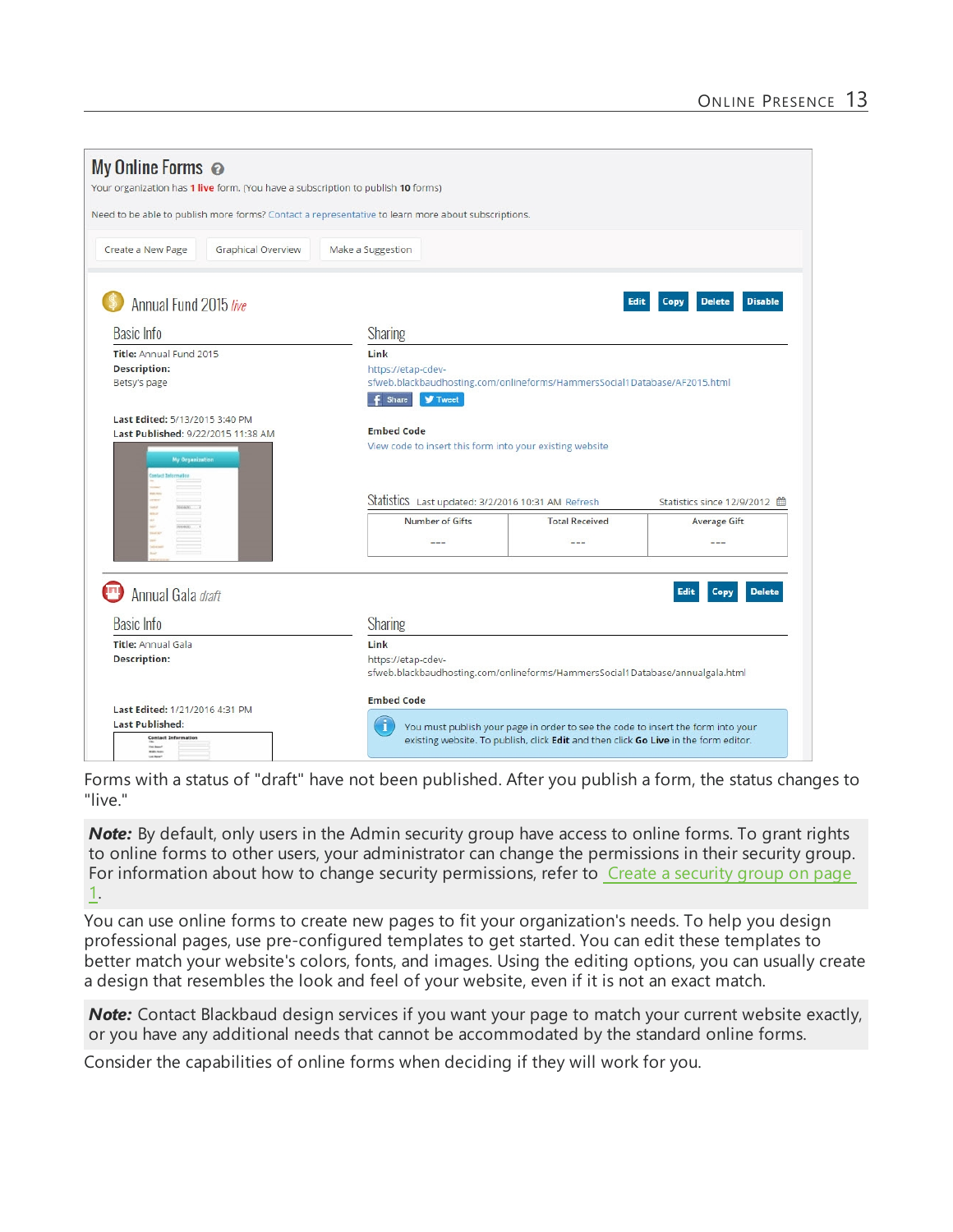| <b>Capability</b>                                                                                                            | <b>Online</b><br><b>Forms</b> | <b>Online</b><br><b>Forms</b><br>with<br>Custom<br><b>Styles</b> | Custom<br><b>Forms</b> |
|------------------------------------------------------------------------------------------------------------------------------|-------------------------------|------------------------------------------------------------------|------------------------|
| Accept donations, event registrations, and membership payments                                                               | Yes                           | Yes                                                              | Yes                    |
| Design can be customized by users to resemble your website                                                                   | Yes                           | <b>No</b>                                                        | No.                    |
| Design can be customized by Blackbaud to resemble your website                                                               | No                            | Yes                                                              | Yes                    |
| Design can be customized to match your website exactly                                                                       | <b>No</b>                     | <b>No</b>                                                        | Yes                    |
| Content (parts, fields, etc.) can be edited and published without assistance<br>from Blackbaud                               | Yes                           | Yes                                                              | <b>No</b>              |
| Design (colors, fonts, etc.) can be edited and published without assistance<br>from Blackbaud                                | Yes                           | <b>No</b>                                                        | <b>No</b>              |
| Pre-configured templates and parts                                                                                           | Yes                           | Yes                                                              | <b>No</b>              |
| Can perform more than one action, such as online giving and event<br>registration on the same form                           | <b>No</b>                     | <b>No</b>                                                        | Yes                    |
| Allow hidden values, such as tracking different form versions for comparison<br>purposes or adding an advanced security code | Yes                           | Yes                                                              | Yes                    |
| Custom styles available on request                                                                                           | Yes                           | Yes                                                              | Yes                    |

## <span id="page-13-0"></span>Create Do It YourselfOnline Forms

You can use DIY forms to interact with your website visitors. These forms allow you to receive donations, register people for events, sell memberships, register new volunteers, or just keep in touch with your constituents by allowing them to sign up for email communications. If you need to create more, you must delete existing pages before you can create additional ones.

*Note:* You can create and edit up to five DIY forms without a DIY forms subscription, but you must have an active subscription to publish any DIY forms. To view your subscription information, click **My Organization** under the Manage tab and then click **Subscriptions**. For information about activating the module, contact your Blackbaud representative.

Before you create a DIY form, it is best that you have at least one email template in communication. This template is used to send confirmation emails to visitors when they fill out the form and to your organization when a submission is received. For more information about how to create an email template in communication, refer to Creating an Email Template.

You can create specific email templates for any forms you intend to use to tailor the email content for each situation. For example, if you plan to publish a volunteer registration page, you can create a volunteer confirmation email template with the appropriate language, volunteer instructions, and contact information.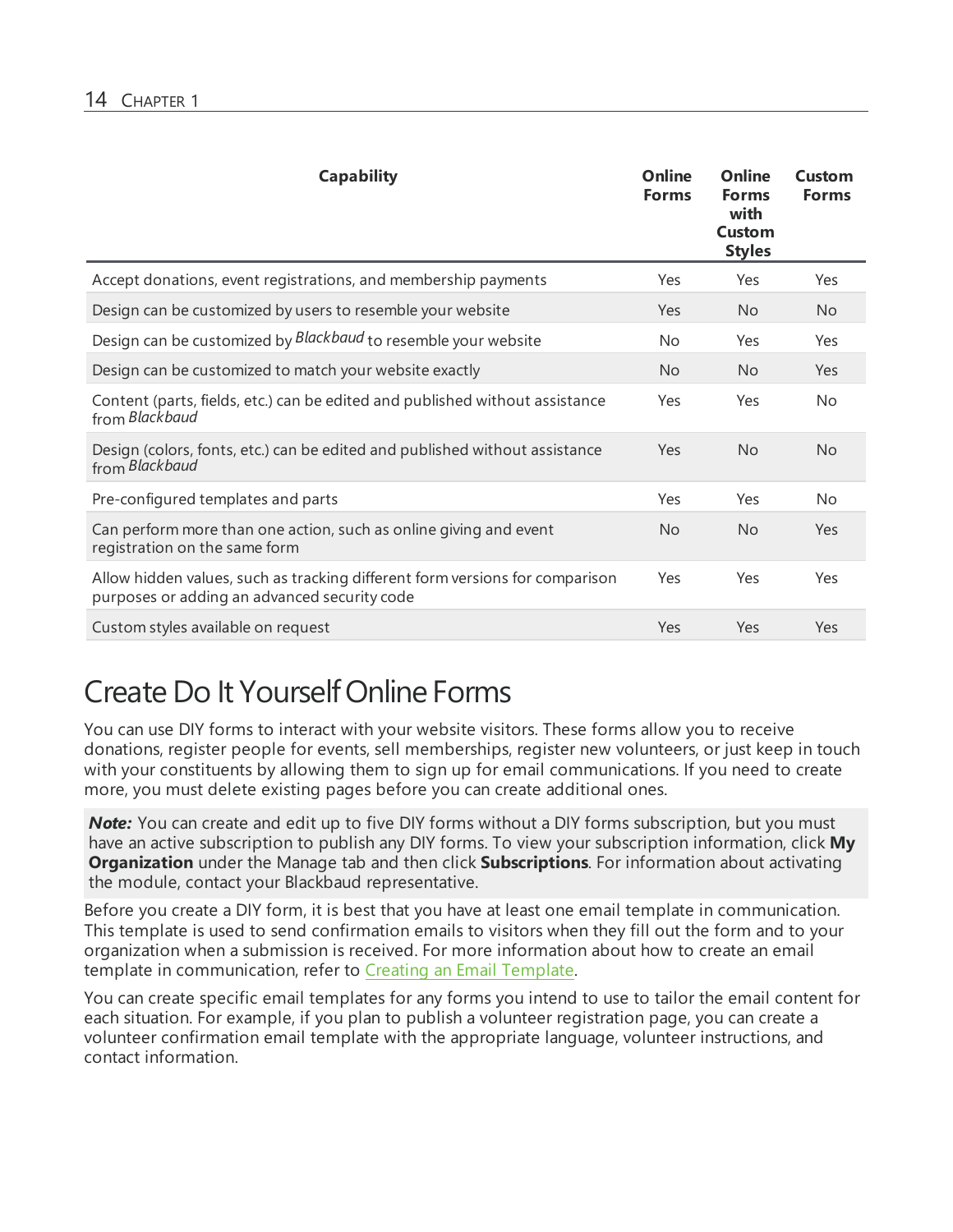You can change your confirmation email template selection after you create the DIY form. For information about how to change the confirmation email template for an existing form, refer to [Edit](#page-30-2) Do It Yourself Online Form [Configuration](#page-30-2) Settings on page 31.

*Tip:* Templates for DIY forms are responsive. When website visitors view your pages that use responsive templates, the page adjusts to respect the size of the visitor's device. This makes it easier for visitors to use the form from tablets and smart phones. However, existing DIY pages created before the 7.12 release (on September 14, 2014) are not automatically responsive. To make an older DIY page responsive, republish the page. If the DIY form is embedded in another website, republish the page, copy the updated embed code, and use the code to update your website. For best results, your website should also be responsive. Templates with custom skins are not responsive. We recommend you use embeddable templates instead.

### **Create an online form**

- 1. From **Management**, select **DIY Online Forms**. The DIY Forms page appears.
- 2. Click **Create a New Page**.
- 3. Click **Online Giving Page**. The *eTapestry* Styles window appears.
- 4. Select the style you want to use as a template for your page. You can edit the content and design of your form later.
- 5. Click **Next**. The configuration page appears.
- 6. Under **General Settings**, in the **Name** field, enter a name for your page. This is an internal name for your reference and does not appear on the page.
	- a. Enter a description for your reference. This is optional and does not appear on the published page.
	- b. In the **Title** field, enter a descriptive title for the page. The title appears at the top of the browser when visitors view the page.
	- c. In the **URL** field, enter the URL extension you want to use for this page. The extension appears at the end of the web address for the page.
- 7. Under **Email Settings**, select **Send the donor a notification email** to send an email confirmation to donors when the form is submitted.
	- a. To edit the text of the success message, select **Edit Message**. The Edit Success Message Text screen appears. On this screen, you can enter a custom message that is sent to users who interact with your DIY form. For example, if a donor gives a gift through an Online Giving form you create, you may want to send them a message thanking them for their donation.

You can include the following data merge fields in your custom success message:

- $\bullet$  [CN] = Constituent Name
- $\bullet$  [RA] = Received Amount
- $\bullet$  [EM] = Email
- $\bullet$  [ON] = Organization Name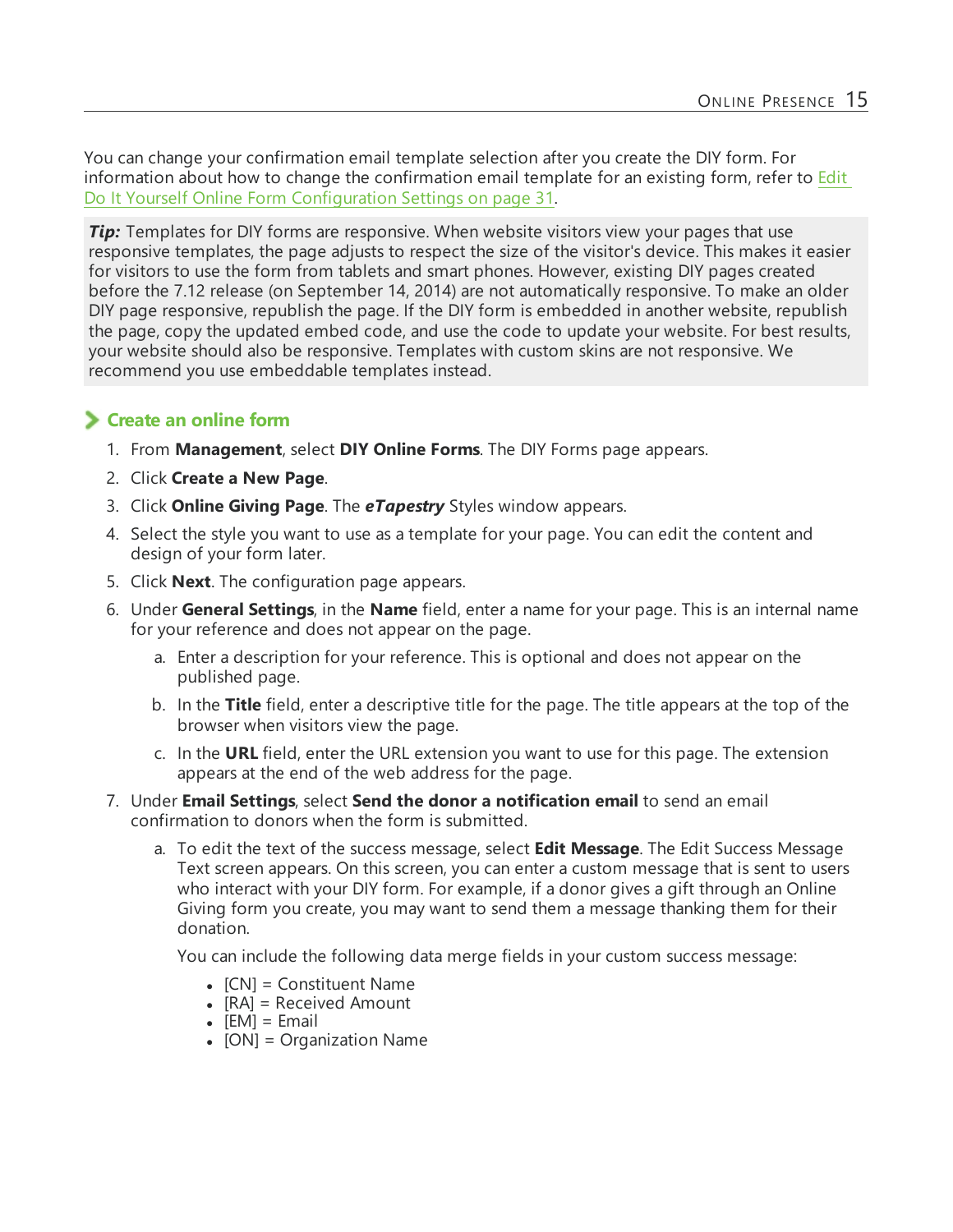In order to add these data merge fields into your success message, you will need to enter the data merge field names into the message editor exactly as they are listed above or else your data will not merge correctly.

Once you are satisfied with the content of your message, select **Update**.

**Note:** In order for the custom success message settings to take effect for existing DIY forms, you will need to republish your form. To republish your form, from the Onine Forms Editor page, select **Go Live**. We recommend you test the confirmation email to ensure the message appear as you have intended.

- b. In the **From what address** field, enter the email address you want to appear for confirmation emails.
- c. In the **Subject** field, enter the subject to appear in the confirmation email to donors.
- d. In the **Confirmation Email Template** field, select the template to use for confirmation emails. The options that display from the drop down are the templates available from **Communications**. If a template does not exist that fits your needs, you can create a new template or edit an existing template in **Communications**. For more information, refer to Create an Email [Template](https://www.blackbaud.com/files/support/helpfiles/etapestry/etapestry/content/etapcreatingemailtemplate.html).
- e. To send an email confirmation to yourself when the form is submitted, select **Send your organization a confirmation email**. You receive the confirmation email every time a visitor submits the form. To learn more about this standard email, refer to [Automatic](https://www.blackbaud.com/files/support/helpfiles/etapestry/etapestry/content/etaporganizationnotificationonlineforms.html) [Notification](https://www.blackbaud.com/files/support/helpfiles/etapestry/etapestry/content/etaporganizationnotificationonlineforms.html) Email.
	- i. In the **To what address(es)** field, enter the email address to receive the notification email. This is typically someone in your organization. To enter multiple email addresses, separate each one with a comma.
	- ii. In the **Subject** field, enter the subject to appear in the confirmation email to your organization.
- f. To generate a receipt number to include on the donation confirmation email, select **Generate eReceipt**.

*Warning:* If you select to generate receipts on transactions from the page, all gifts will be marked as final. However, if your Database Language Locale is en\_GB, *eTapestry* will not automatically mark any gifts or recurring gifts created from DIY forms as final so that any gift aid eligible gifts will not be missed.

**Warning:** If you select to generate receipts on transactions from the page, all gifts will be marked as final.

*Tip:* In **eTapestry**, when you include receipt information as a part of your email confirmations, you are creating an "eReceipt" by definition.

To send the eReceipt, the donor confirmation template you select in the **Confirmation Email Template** field must include the **Generated Receipt Number** merge value or the **eCommerce Details** widget. When you select to generate eReceipts, *eTapestry* automatically includes the next unique receipt number that is available in the database on each receipt.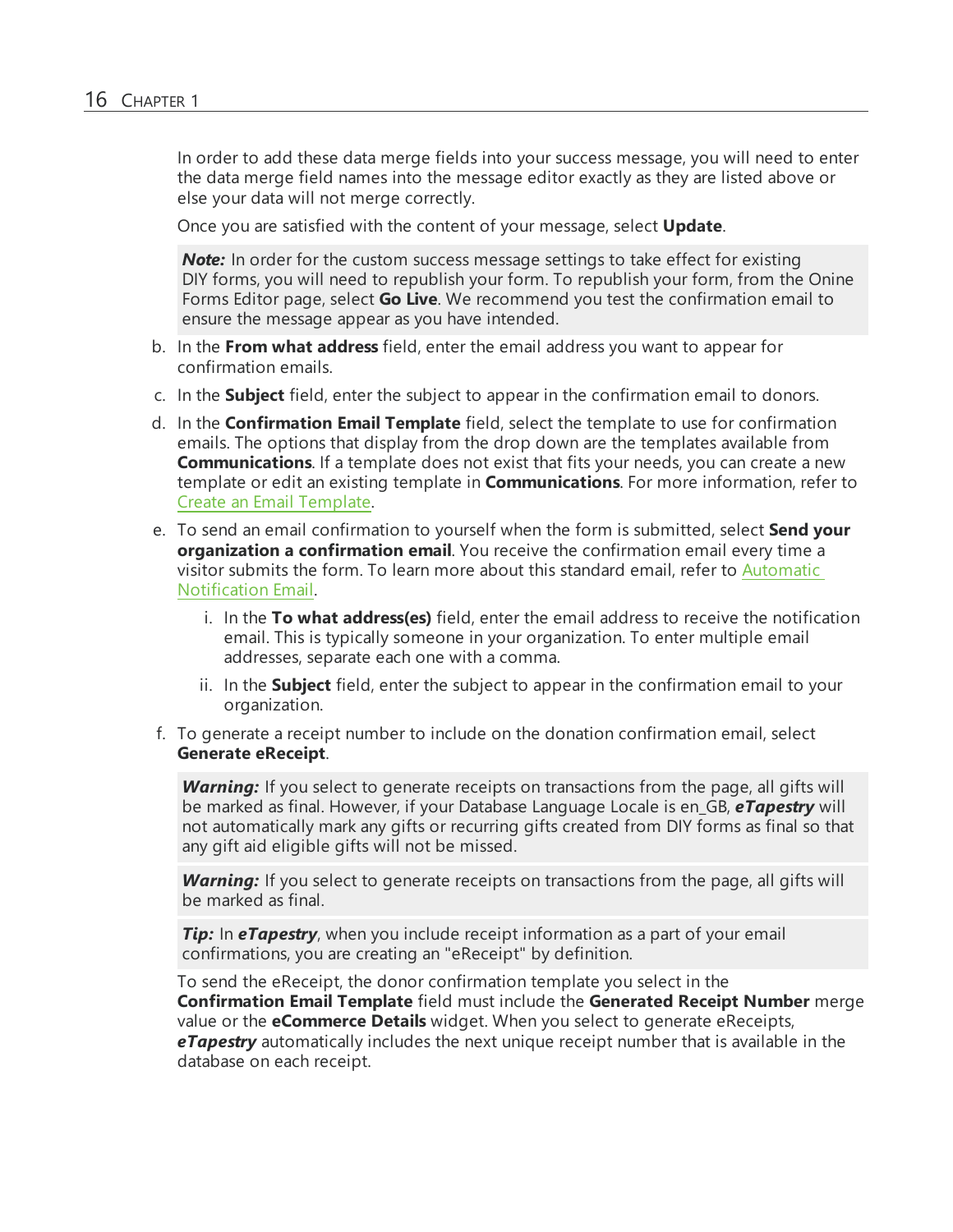*Note:* When (None Selected) appears in the **Confirmation Email Template** field, the default template *eTapestry* uses automatically includes eReceipt information.

- a. In the **Fund** row, click **Select Fund(s)**. The Select Fund(s) screen appears.
	- i. To select a fund for the page, click its name. You must select at least one fund for donations to process to from the form. When you select one fund, all transactions default to that fund and the field does not appear on the form. When you select more than one fund, a **Fund** field appears on the form for users to select the fund for the transaction.
	- ii. To save your fund selections, click **Update**.
	- iii. Repeat these steps for any campaigns, approaches, or letters you want to apply to the page.

*Tip:* You can only select one campaign and one approach. These are required if designated as required during configuration. When you select a letter, you can later query on transactions to identify the donors to receive the letter.

- b. If you use the optional Advanced Security Module, you can apply page and record security. For information about advanced security, refer to [Advanced](#page-28-0) Security on page 29.
- c. To automatically track a field value when a form is submitted, you can add a hidden field to the form that does not appear on the published page. For more information about hidden fields, see [Hidden](#page-28-1) Fields on page 29.
- 8. Under **Basic Settings**, to include a comments box on the form, select **Include comments box**.
- 9. In the **Default Country** field, select the default country to display in the address block of the form.
- 10. Under **Page Type Settings**, in the **Transaction Processor** field, select the processor you want to use for transactions received through this form. To allow electronic fund transfers through the form, select the **Include ACH/Direct Debit** checkbox. For information about how to add a transaction processor in *eTapestry*, refer to Set Up [Transaction](https://www.blackbaud.com/files/support/helpfiles/etapestry/etapestry/content/etaptransactionprocessor.html) Processor.
- <span id="page-16-0"></span>11. To create the page and begin editing it, click **Submit**.

## Process Direct Debit transactions from Online Giving pages

*Note:* This functionality is only available for users in the United Kingdom.

Direct Debit allows you to collect payments from a constituent's account when they commit to giving regularly to your organization. *eTapestry* uses the GoCardless payment processor to process Direct Debit payments, and your access to certain features depends on what GoCardless plan your organization subscribes to.

### **Process Direct Debit transactions from Online Giving pages**

1. From **Management**, select **DIY Forms** under **Online Presence**. The My Online Forms page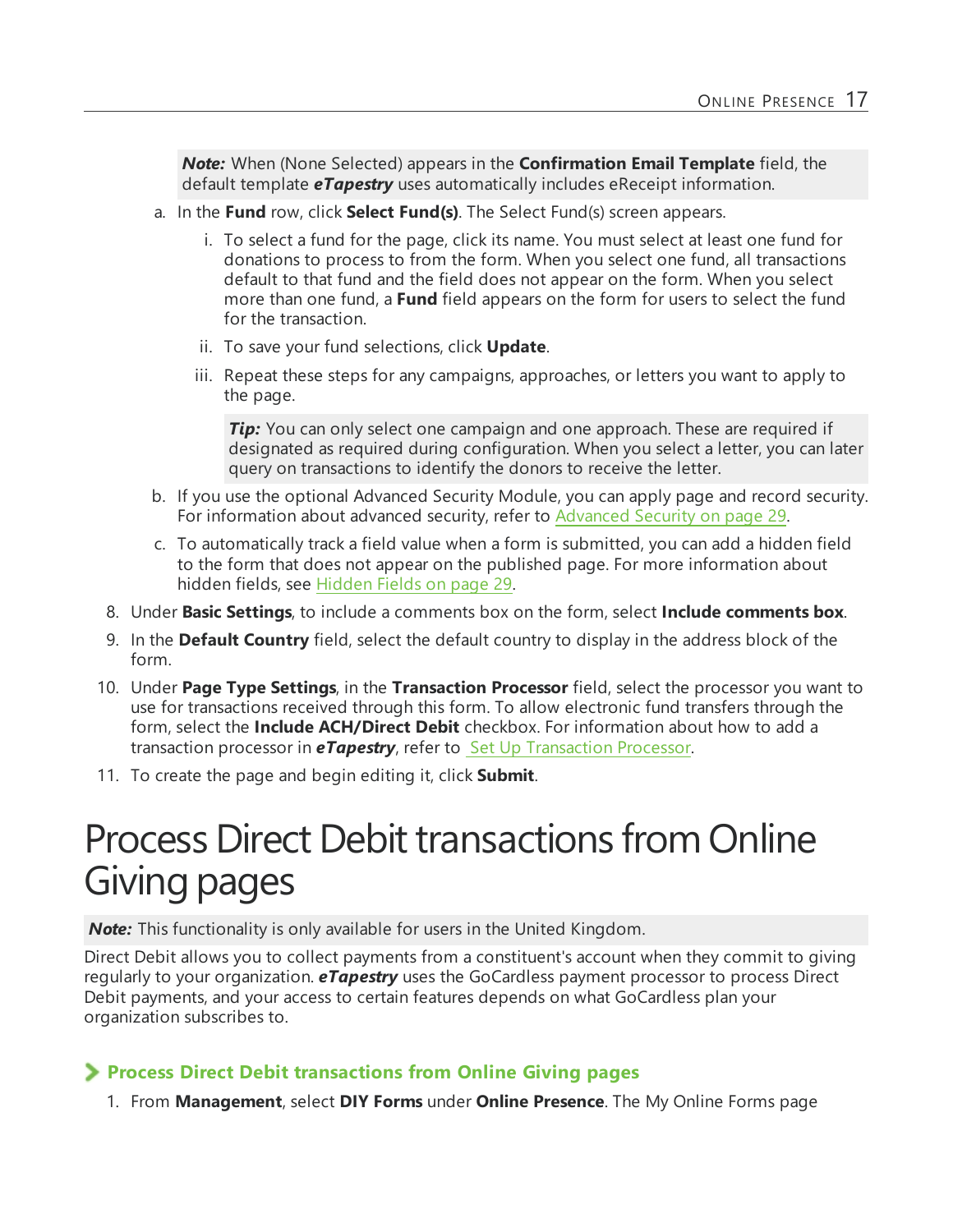appears.

2. From the My Online Forms page, you can create a new DIY form or edit your existing forms.

To create a new online giving page, select **Create a New Page** on the My Online Forms page. Once you have selected the Online Giving page and the style you wish to apply, select **Next** on the What do you want your page to look like screen. The Choose Your Settings screen appears.

To access this screen for existing DIY forms, select **Edit** next to the Online Giving page you wish to edit. The Online Forms Editor page appears. Select **Settings** to access the Choose Your Settings screen.

3. From the Choose Your Settings screen, under **Online Giving Settings**, select GoCardless in the **Transaction Processor** drop down menu.

**Note:** Once you select GoCardless as your transaction processor, you will not be allowed to process one time gifts through your form.

- 4. Once you are finished editing your DIY form settings, select **Update**.
- 5. When you select to edit the **Gift Information** section of your form, **Allow Recurring Gifts** will remain selected on the Edit Gift Information screen, and the **One Time** value will not be available for you to select.
- 6. After you publish your Online Giving form, donors will be able to make Direct Debit recurring gifts to your organization. Once their donation has successfully been submitted, the donor will be redirected to a confirmation page with the following information:
	- Confirmation of a successful Direct Debit transaction
	- Name of the organization that appears on the bank statement
	- Notification that the donor will receive a confirmation email within 3 business days
	- $\bullet$  Link to a PDF of the Direct Debit transaction

#### **Create a contact page**

- 1. From **Management**, click **DIY Online Forms**. The DIY Forms page appears.
- 2. Click **Create a New Page**.
- 3. Click **Contact Page**. The *eTapestry* Styles window appears.
- 4. Select the style you want to use as a template for your page. You can edit the content and design of your form later.
- 5. Click **Next**. The configuration page appears.
- 6. Under **General Settings**, in the **Name** field, enter a name for your page. This is an internal name for your reference and does not appear on the page.
- 7. Enter a description for your reference. This is optional and does not appear anywhere on the published page.
- 8. In the **Title** field, enter a descriptive title for the page. The title appears at the top of the browser when visitors view the page.
- 9. In the **URL** field, enter the URL extension you want to use for this page. The extension appears at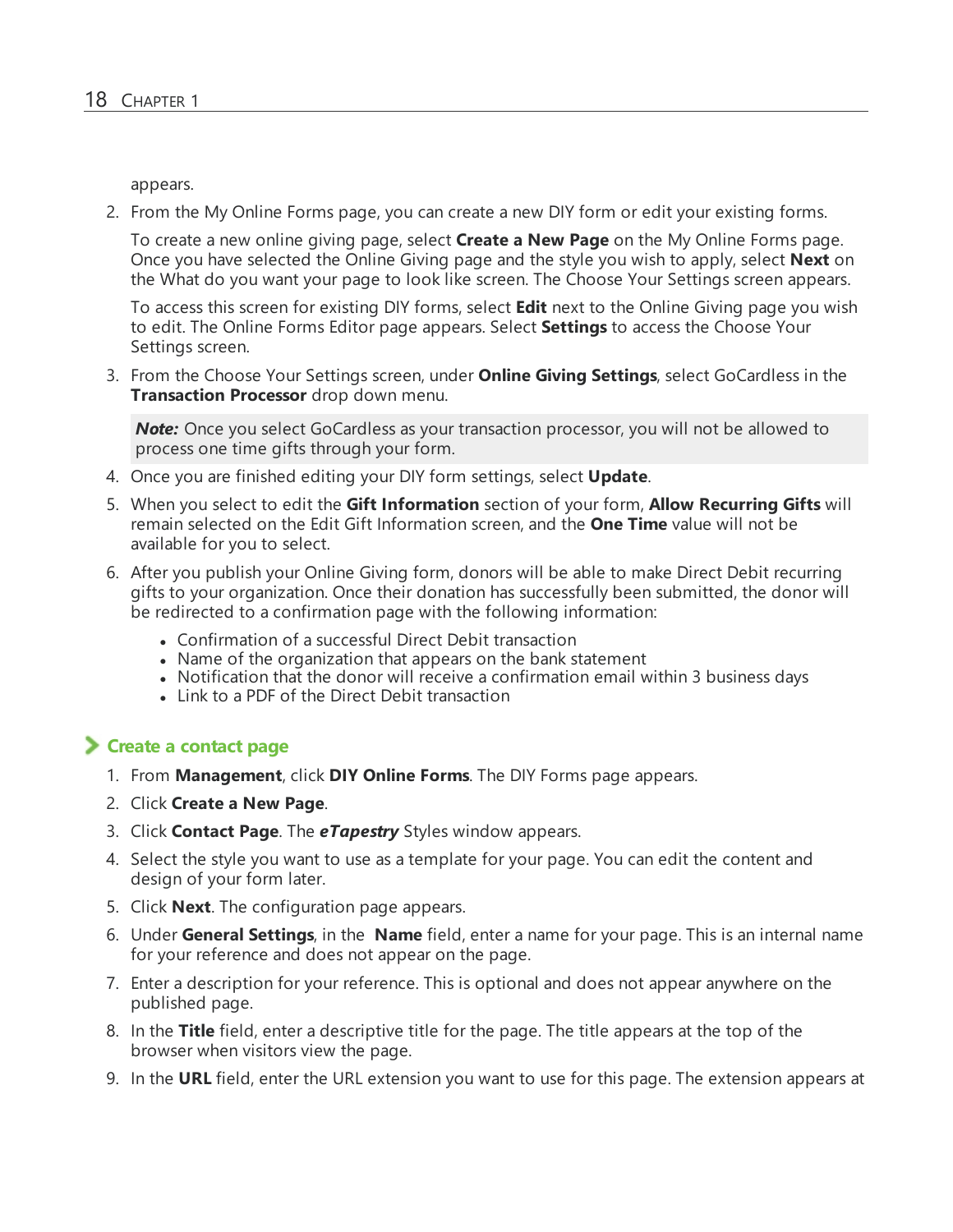the end of the web address for the page.

- 10. Click **Next**.
- 11. Under **Email Settings**, to send users a confirmation email upon completion of your form, select **Send the donor a confirmation email?**.
- 12. In the **From what address?** field, enter the email address from which you want confirmation emails to be sent. This is the email address your donors will see when they receive confirmation emails from you after they submit the form.
- 13. Enter the subject you want in the confirmation email to donors.
- 14. In the **Confirmation Email Template** field, select the template you want to use for confirmation emails. If you do not choose to send confirmation emails, leave this field blank. The options that display represent the templates available in the communication area of your database. If you do not see a template that fits your needs, you can create a new template or edit an existing template in communication. For more information, see Create an Email [Template](https://www.blackbaud.com/files/support/helpfiles/etapestry/etapestry/content/etapcreatingemailtemplate.html).
- 15. To send an email confirmation to yourself when the form is submitted, select **Send your organization a confirmation email?**. You receive the confirmation email every time a visitor completes and submits the form. To learn more about this standard email, see [Automatic](#page-29-0) [Notification](#page-29-0) Email on page 30
- 16. In the **To what address(es)?** field, enter the email address where you want to send the notification email. This is normally someone in your organization. Separate multiple email addresses with a comma.
- 17. In the **Subject** field, enter the subject you want in the confirmation email to your organization.
- 18. Under **Basic Settings**, to include a comments box in the form, select the **Include comments box?** checkbox.
- 19. In the **Default Country** field, select the country you want to display as default in the address block of the form.
- 20. If you want to edit the success message users will receive when they complete your form, select **Edit Message**. The Edit Success Message Text screen appears. On this screen, you can enter a custom message that displays to users who interact with your DIY form. For example, if a donor gives a gift through an Online Giving form you create, you may want to show them a message thanking them for their donation.

You can include the following data merge fields in your custom success message:

- $\bullet$  [CN] = Constituent Name
- $\bullet$  [RA] = Received Amount
- $\bullet$  [EM] = Email
- $[ON] = Organization Name$

In order to add these data merge fields into your success message, you will need to enter the data merge field names into the message editor exactly as they are listed above or else your data will not merge correctly.

Once you are satisfied with the content of your message, select **Update**.

**Note:** In order for the custom success message settings to take effect for existing DIY forms, you will need to republish your form. To republish your form, from the Onine Forms Editor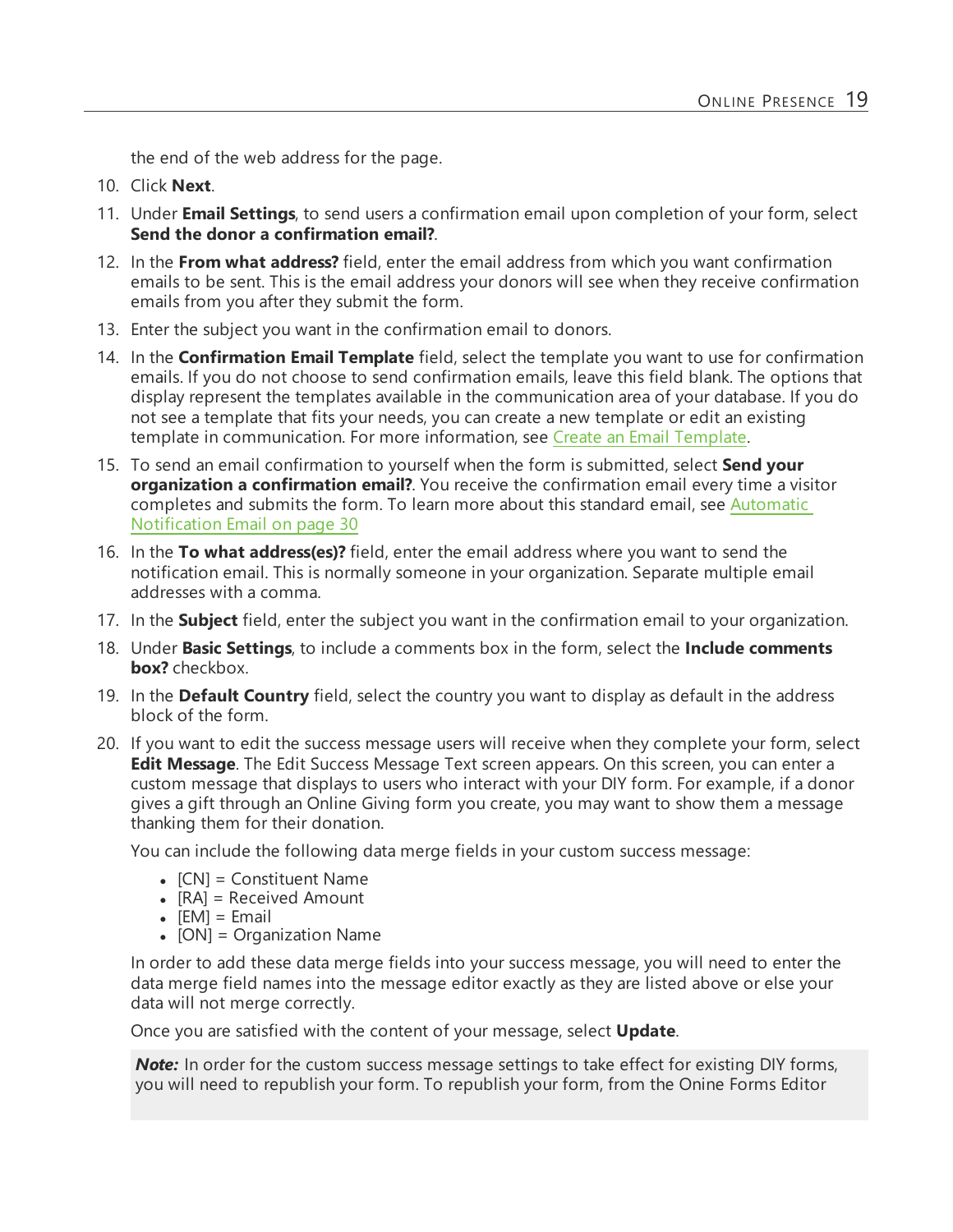page, select **Go Live**. We recommend you test the your changes to ensure the message appears as you have intended.

- 21. Click **Next**.
- 22. If you use the optional Advanced Security Module, you can add page and record security. For more information, see [Advanced](#page-28-0) Security on page 29.
- 23. If you want to track a value for a field automatically when a constituent submits this form, you can add a hidden field to the form, which does not appear on the published form. For more information about hidden fields, see [Hidden](#page-28-1) Fields on page 29.
- <span id="page-19-0"></span>24. Click **Submit** to create the page and begin editing it.

### Event Registration Page

*Tip:* For best practice information about online event registrations, refer to [eTapestry](https://www.blackbaud.com/support/guides/etap/bestpract/eventtracking2.html) Best Practices: [Online](https://www.blackbaud.com/support/guides/etap/bestpract/eventtracking2.html) Events and Ticket Sales.

When you use event registration forms, you must specify the ticket price for the event and you must also include a user-defined field to track ticket quantity. You cannot publish an event registration page until these steps are complete. When you create the user-defined field, it must be set up this way:

| <b>User-Defined Field</b> | Data Type | <b>Field Application</b> | <b>Display Type</b> |
|---------------------------|-----------|--------------------------|---------------------|
| Ticket Quantity           | Number    | Transactions             | Text Box            |

*Note:* Event registration forms are best to use for paid events. For free events, we recommend that you use a contact form that does not require payment fields.

#### <span id="page-19-1"></span>**Create an event registration page**

- 1. From **Management**, click **DIY Online Forms**. The DIY Forms page appears.
- 2. Click **Create a New Page**.
- 3. Click **Event Registration Page**. The *eTapestry* Styles window appears.
- 4. Select the style you want to use as a template for your page. You can edit the content and design of your form later.
- 5. Click **Next**. The configuration page appears.
- 6. In the **Name** field, enter a name for your page. This is an internal name for your reference and does not appear on the page.
- 7. Enter a description for your reference. This is optional and does not appear on the published page.
- 8. In the **Page Title** field, enter a descriptive title for the page. The title appears at the top of the browser when visitors view the page.
- 9. In the **URL** field, enter the URL extension you want to use for this page. The extension appears at the end of the web address for the page.
- 10. Click **Next**.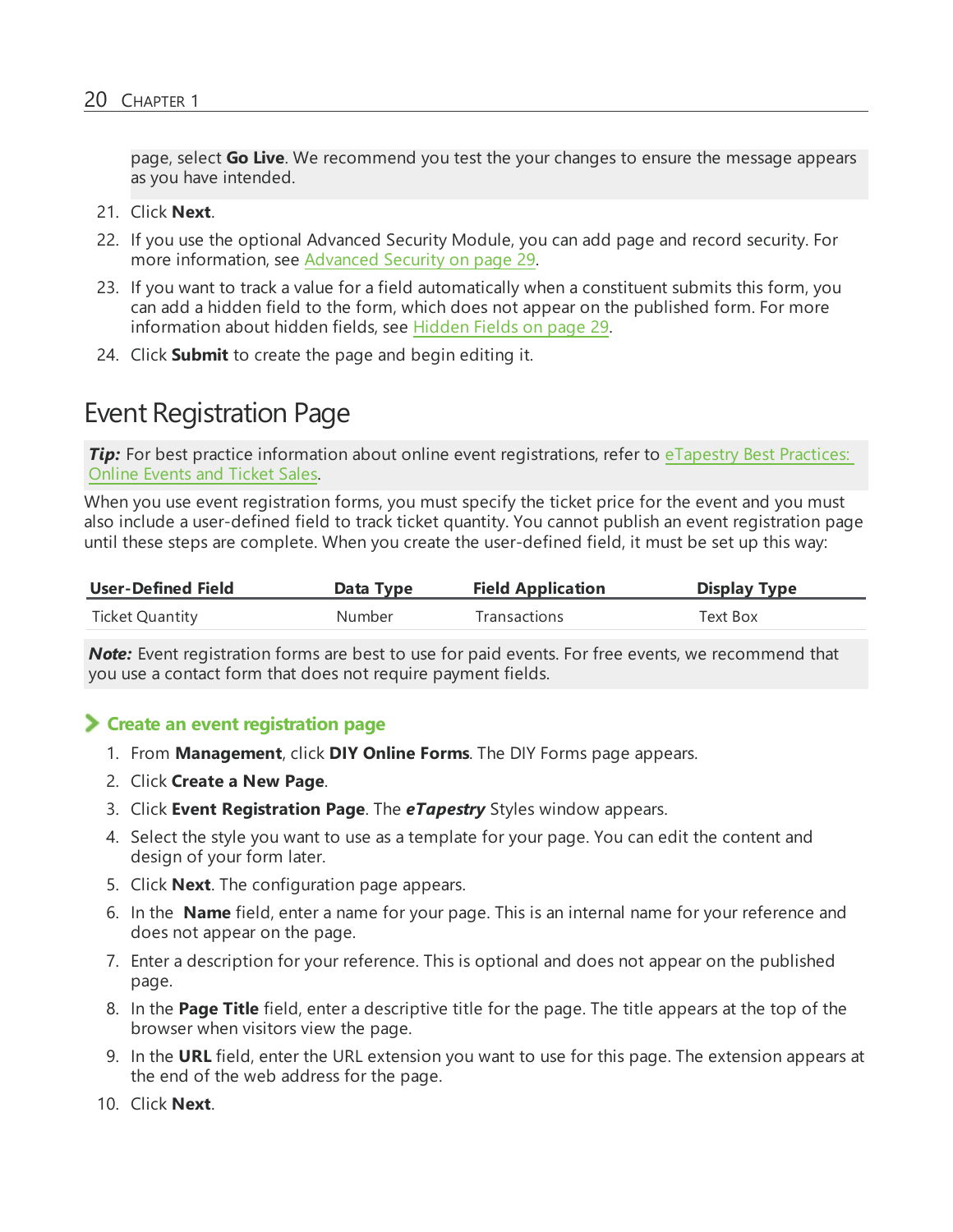### **DIY event registration page: Event Signup Settings**

For information about how to create a DIY event [registration](#page-19-1) form, refer to Create an event registration [page](#page-19-1) on page 20.

- 1. Under **Email Settings**, select **Send the donor a confirmation email** to send an email confirmation to donors when the form is submitted.
- 2. In the **From what address?** field, enter the email address from which you want confirmation emails to be sent. This is the email address your event registrants will see when they receive confirmation emails from you after they submit the form.
- 3. Enter the subject you want in the confirmation email to event registrants.
- 4. In the **Confirmation Email Template** field, select the template you want to use for confirmation emails. If you do not choose to send confirmation emails, leave this field blank. The options that display represent the templates available in the communication area of your database. If you do not see a template that fits your needs, you can create a new template or edit an existing template in communication. For more information, refer to Create an Email [Template](https://www.blackbaud.com/files/support/helpfiles/etapestry/etapestry/content/etapcreatingemailtemplate.html).
- 5. To generate a receipt number to include on the donation confirmation email, select **Generate eReceipt**.

*Warning:* If you select to generate receipts on transactions from the page, all gifts will be marked as final. However, if your Database Language Locale is en\_GB, *eTapestry* will not automatically mark any gifts or recurring gifts created from DIY forms as final so that any gift aid eligible gifts will not be missed.

*Warning:* If you select to generate receipts on transactions from the page, all gifts will be marked as final.

*Tip:* In *eTapestry*, when you include receipt information as a part of your email confirmations, you are creating an "eReceipt" by definition.

To send the eReceipt, the donor confirmation template you select in the **Confirmation Email Template** field must include the **Generated Receipt Number** merge value or the **eCommerce Details** widget. When you select to generate eReceipts, *eTapestry* automatically includes the next unique receipt number that is available in the database on each receipt.

*Note:* When (None Selected) appears in the **Confirmation Email Template** field, the default template *eTapestry* uses automatically includes eReceipt information.

- 6. To send an email confirmation to yourself when the form is submitted, select **Send your organization a confirmation email?**. You receive the confirmation email every time a visitor completes and submits the form. To learn more about this standard email, refer to [Automatic](#page-29-0) [Notification](#page-29-0) Email on page 30
- 7. In the **To what addresses?** field, enter the email address where you want to send the notification email. This is normally someone in your organization. Separate multiple email addresses with a comma.
- 8. In the **Subject** field, enter the subject you want in the confirmation email to your organization.
- 9. If your organization integrates with *everydayhero*, and you would like event registrants to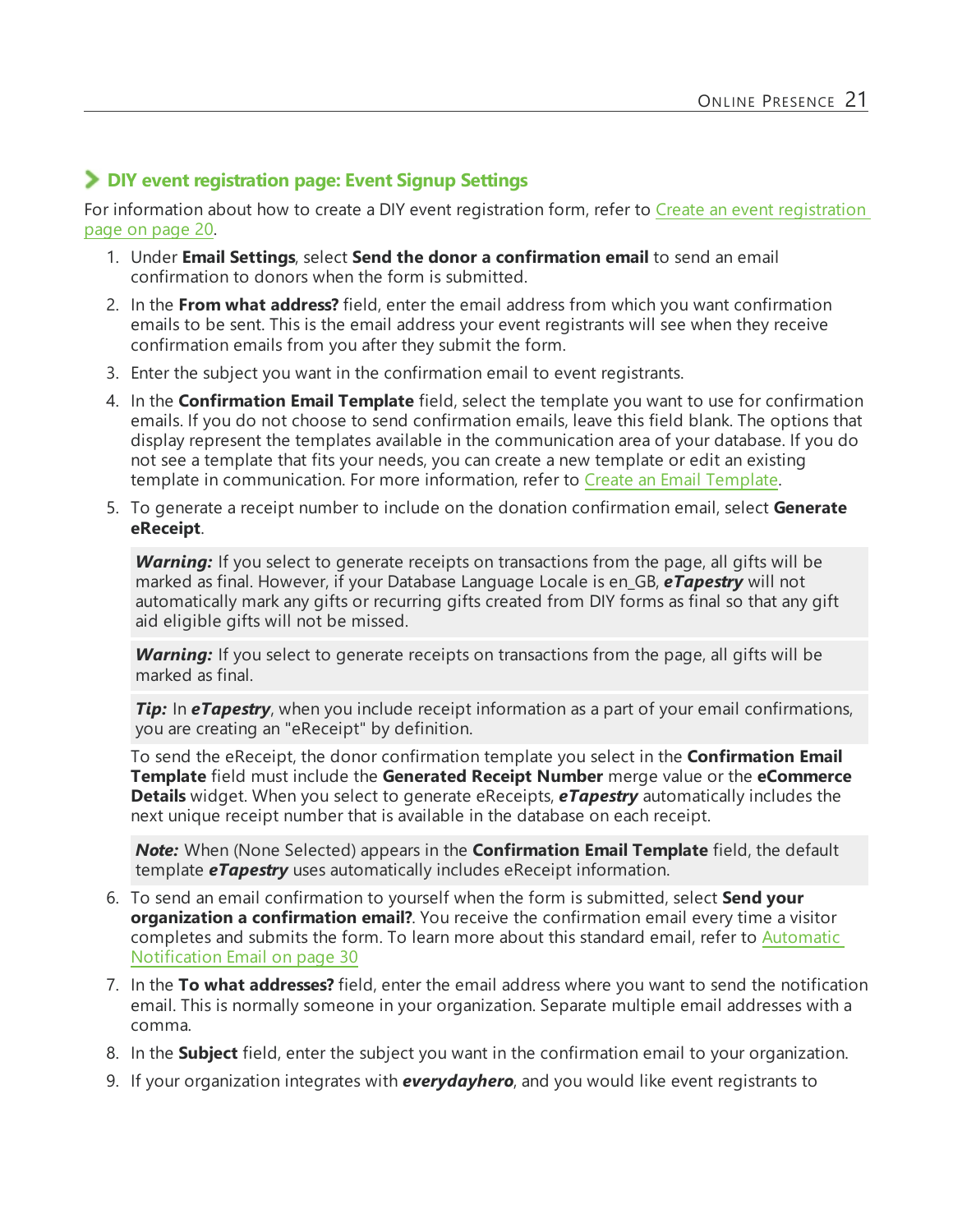participate in your *everydayhero* campaigns, you can select to allow event registrants to fundraise for your campaigns. For more information, see Event [Registration](https://www.blackbaud.com/files/support/helpfiles/etapestry/etapestry/default.html#etapedheventregistration.html) DIY Forms.

- 10. Click **Next**.
- 11. Under **Basic Settings**, to include a comments box on the form, select **Include comments box**.
- 12. In the **Default Country** field, select the default country to display in the address block of the form.
- 13. If you want to edit the success message users will receive when they complete your form, select **Edit Message**. The Edit Success Message Text screen appears. On this screen, you can enter a custom message that displays to users who interact with your DIY form. For example, if a donor gives a gift through an Online Giving form you create, you may want to show them a message thanking them for their donation.

You can include the following data merge fields in your custom success message:

- $[CN] =$  Constituent Name
- $\bullet$  [RA] = Received Amount
- $\bullet$  [EM] = Email
- [ON] = Organization Name

In order to add these data merge fields into your success message, you will need to enter the data merge field names into the message editor exactly as they are listed above or else your data will not merge correctly.

Once you are satisfied with the content of your message, select **Update**.

**Note:** In order for the custom success message settings to take effect for existing DIY forms, you will need to republish your form. To republish your form, from the Onine Forms Editor page, select **Go Live**. We recommend you test the your changes to ensure the message appears as you have intended.

- 14. Click **Next**.
- 15. Under **Page Type Settings**, in the **Transaction Processor** field, select the processor you want to use for transactions received through this form. To allow electronic fund transfers through the form, select the **Include ACH/Direct Debit** checkbox. For information about how to add a transaction processor in *eTapestry*, refer to Set Up [Transaction](https://www.blackbaud.com/files/support/helpfiles/etapestry/etapestry/content/etaptransactionprocessor.html) Processor.

#### **DIY event registration page: Select Fund Information**

For information about how to create a DIY event registration form, refer to Create an event [registration](#page-19-1) [page](#page-19-1) on page 20.

- 1. Click **Select Fund(s)**. The Select Fund(s) screen appears.
- 2. Click the name of a fund to select it. You must select at least one fund where donations will be tracked. To select additional funds, click the names of the funds. If you select only one fund, all payments default to that fund and the field does not display on the form. If you select more than one fund, a fund field appears on the form and users select which fund to use.
- 3. Click **Update** to save your fund selections.
- 4. You can select a campaign for payments made through this form. Only one campaign can be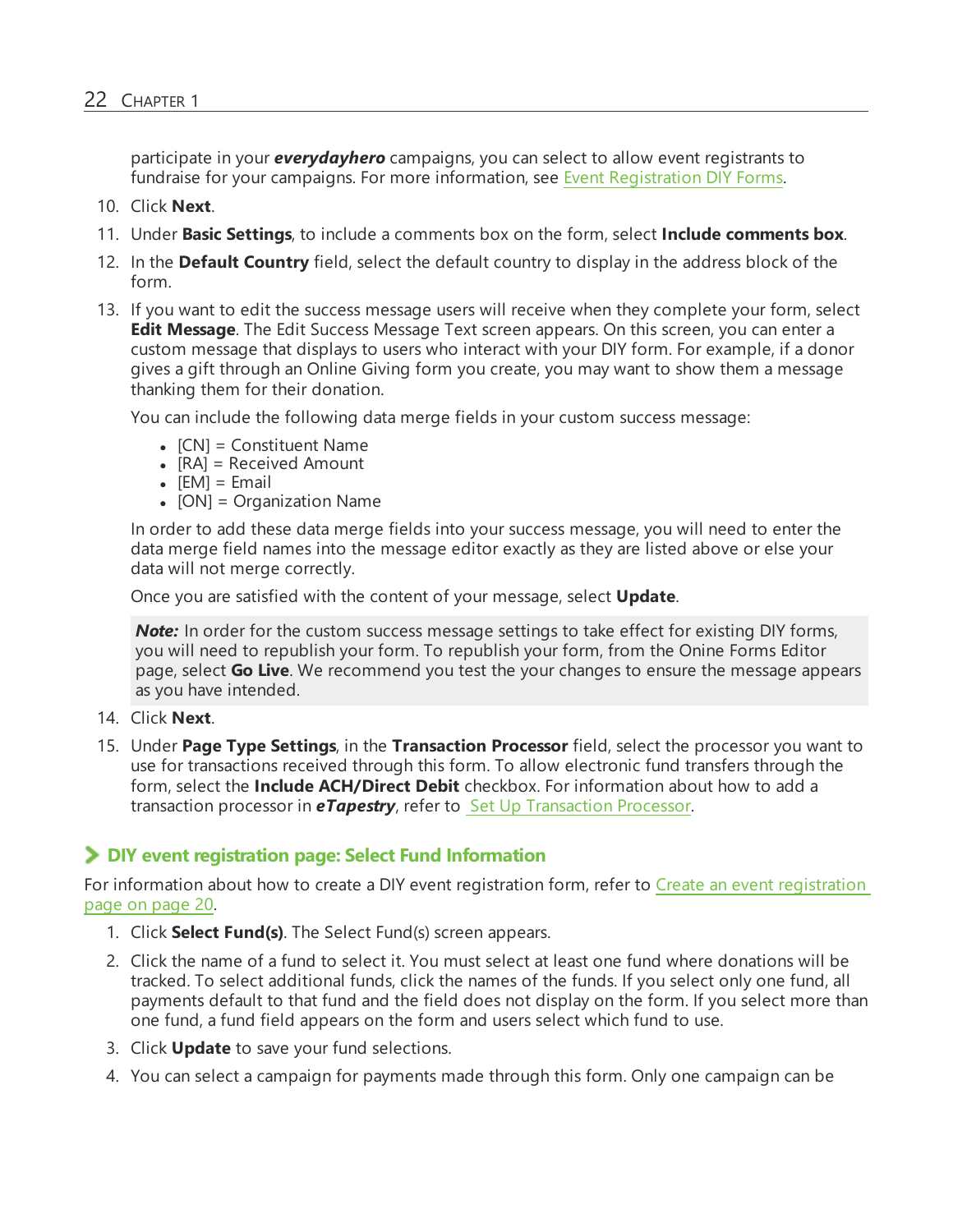associated with the form. If you select a campaign, payments made through this form default to the campaign, and no campaign field appears on the form. A campaigns is required only if they are configured as required in the database. To select a campaign, click **Select a Campaign**.

You can select an approach for payments made through this form. Only one approach can be associated with the form. If you select an approach, payments made through this form default to that approach, but no approach field appears on the form. An approach is required only if they are configured as required in the database. To select an approach, click **Select an Approach**.

If you use the optional Advanced Security Module, you can add page and record security. For more information, refer to [Advanced](#page-28-0) Security on page 29.

If you want to track a value for a field automatically when a constituent submits this form, you can add a hidden field to the form, which does not appear on the published form. For more information about hidden fields, refer to [Hidden](#page-28-1) Fields on page 29.

5. Click **Submit** to create the page and begin editing it.

#### **DIY event registration page: Event Tickets**

For information about how to create a DIY event [registration](#page-19-1) form, refer to Create an event registration [page](#page-19-1) on page 20.

*Warning:* Custom skins are not compatible with multiple ticket prices for DIY Event forms. We recommend you use embeddable templates instead. For information about embeddable DIY forms, refer to Embed Do It [Yourself](#page-32-0) Online Forms on page 33.

- 1. Hover your cursor over **Before your page can Go Live, you must set up your event tickets** and click **Edit**. The Edit Ticket Options screen appears.
- 2. For each ticket, enter a label, price and description. For example, you may want to create separate tickets for students, adults, and seniors.
- 3. Select a user-defined field to indicate the quantity of tickets and then select how you want the field to apply. For example, you may have a user-defined field called Student Ticket Quantity and you select to apply it to Journal Entry.

Each ticket requires a unique user-defined field. When you create the field, make sure you select "Number" for **Data Type**, **Transactions** for **Field Application**, and **Text Box** for **Display Type**. For more information about how to create user-defined fields, refer to User [Defined](https://www.blackbaud.com/files/support/helpfiles/etapestry/etapestry/content/etapuserdefinedfields.html) Fields.

4. Enter a non-deductible amount for the ticket. This amount does not display on the event page. It is important you remember to indicate the amount that is tax deductible when you send receipts and thank you letters.

This field only displays for *eTapestry* users in the United States, Canada, and Australia.

- 5. To create additional tickets, click **Add another event ticket**.
- 6. To save your changes, click **Update**.

### <span id="page-22-0"></span>Membership Signup Page

If you use membership signup forms, you must include two user-defined fields. The user-defined fields must be set up in the following way.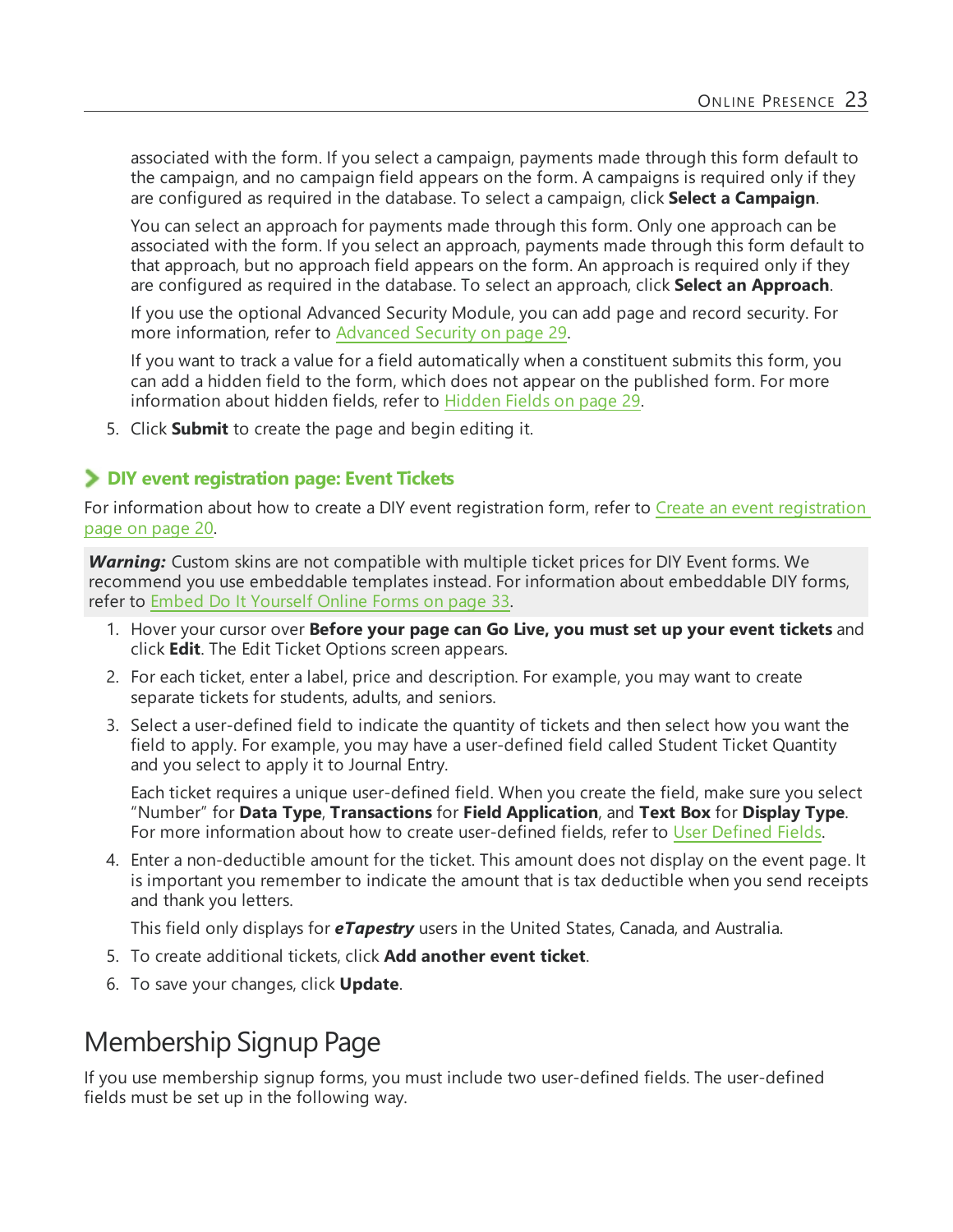| <b>User-Defined Field</b> | Data Type | <b>Field Application</b> | <b>Display Type</b>               |
|---------------------------|-----------|--------------------------|-----------------------------------|
| Membership level          | Text      | <b>Transactions</b>      | Allow assignment of only one item |
| Membership type           | Text      | <b>Transactions</b>      | Allow assignment of only one item |

You cannot publish a membership signup page without these user-defined fields. When you insert user-defined fields into a membership form, the only available fields will be the ones that meet these criteria. For information about how to create user-defined fields, refer to User Defined Fields.

### **Create a membership signup page**

- 1. From **Management**, click **DIY Online Forms**. The DIY Forms page appears.
- 2. Click **Create a New Page**.
- 3. Click **Membership Signup Page**. The *eTapestry* Styles window appears.
- 4. Select the style you want to use as a template for your page. You can edit the content and design of your form later.
- 5. Click **Next**. The configuration page appears.
- 6. Under **General Settings**, in the **Name** field, enter a name for your page. This is an internal name for your reference and does not appear on the page.
- 7. Enter a description for your reference. This is optional and does not appear on the published page.
- 8. In the **Title** field, enter a descriptive title for the page. The title appears at the top of the browser when visitors view the page.
- 9. In the **URL** field, enter the URL extension you want to use for this page. The extension appears at the end of the web address for the page.
- 10. Click **Next**.
- 11. Under **Email Settings**, to send an email confirmation to members when the form is submitted, select **Send the donor a confirmation email?**
- 12. In the **From what address?** field, enter the email address from which you want confirmation emails to be sent. This is the email address your members will see when they receive confirmation emails from you after they submit the form.
- 13. In the **Subject** field, enter the subject you want in the confirmation email to members.
- 14. In the **Confirmation Email Template**. field, select the template you want to use for confirmation emails. If you do not choose to send confirmation emails, leave this field blank. The options that display represent the templates available in the communication area of your database. If you do not see a template that fits your needs, you can create a new template or edit an existing template in communication. For more information, see Create an Email [Template.](https://www.blackbaud.com/files/support/helpfiles/etapestry/etapestry/content/etapcreatingemailtemplate.html)
- 15. To send an email confirmation to yourself when the form is submitted, select **Send your organization a confirmation email?**. You receive the confirmation email every time a visitor completes and submits the form. To learn more about this standard email, see [Automatic](#page-29-0) [Notification](#page-29-0) Email on page 30
- 16. In the **To what address(es)?** field, enter the email address where you want to send the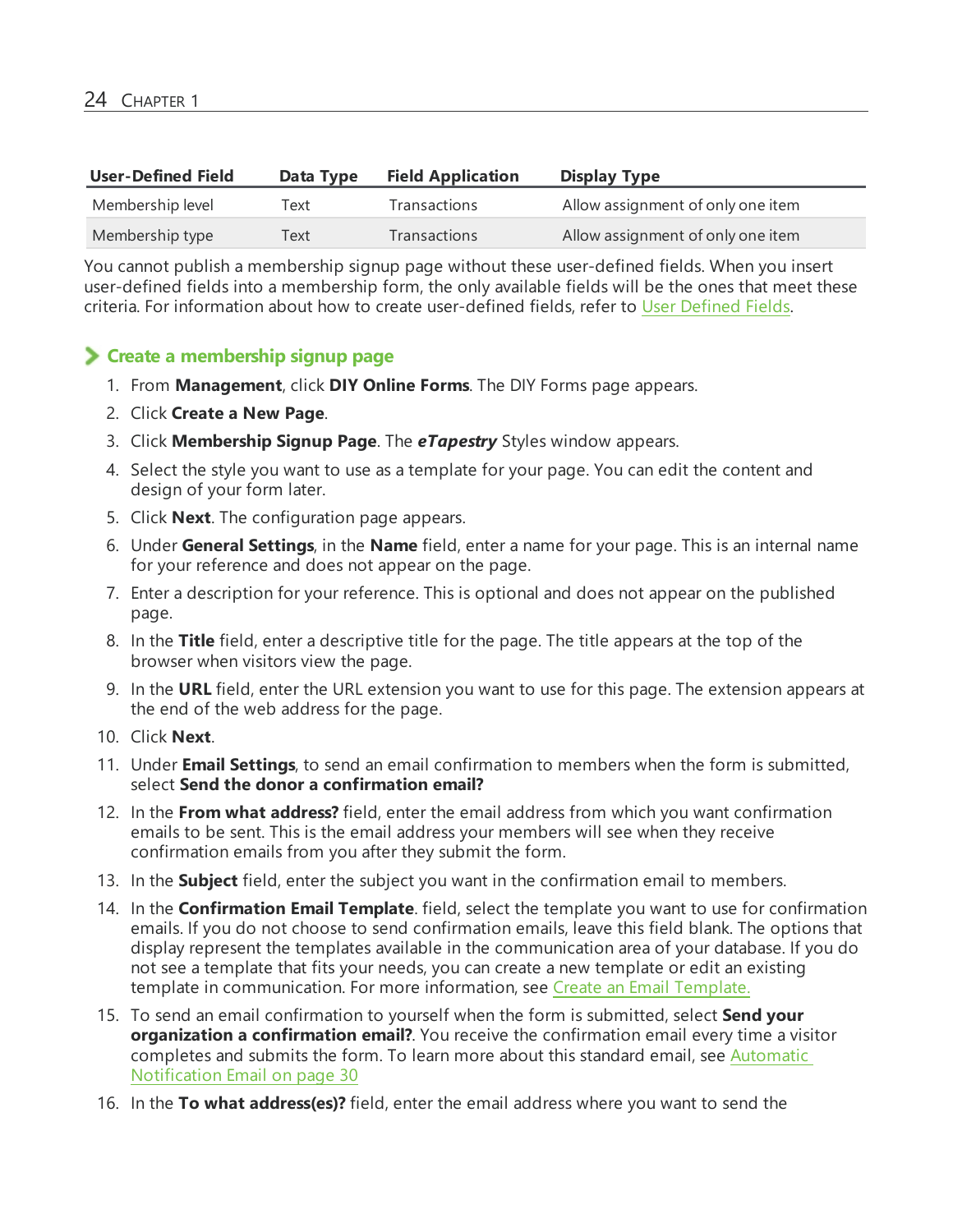notification email. This is normally someone in your organization. Separate multiple email addresses with a comma.

- 17. In the **Subject** field, enter the subject you want in the confirmation email to your organization.
- 18. To generate a receipt number to include on the donation confirmation email, select **Generate eReceipt**.

*Warning:* If you select to generate receipts on transactions from the page, all gifts will be marked as final. However, if your Database Language Locale is en\_GB, *eTapestry* will not automatically mark any gifts or recurring gifts created from DIY forms as final so that any gift aid eligible gifts will not be missed.

*Warning:* If you select to generate receipts on transactions from the page, all gifts will be marked as final.

*Tip*: In **eTapestry**, when you include receipt information as a part of your email confirmations, you are creating an "eReceipt" by definition.

To send the eReceipt, the donor confirmation template you select in the **Confirmation Email Template** field must include the **Generated Receipt Number** merge value or the **eCommerce Details** widget. When you select to generate eReceipts, *eTapestry* automatically includes the next unique receipt number that is available in the database on each receipt.

*Note:* When (None Selected) appears in the **Confirmation Email Template** field, the default template *eTapestry* uses automatically includes eReceipt information.

- 19. Under **Basic Settings**, to include a comments box in the form, select the **Include comments box?** checkbox.
- 20. In the **Default Country** field, select the country you want to display as default in the address block of the form.
- 21. If you want to edit the success message users will receive when they complete your form, select **Edit Message**. The Edit Success Message Text screen appears. On this screen, you can enter a custom message that displays to users who interact with your DIY form. For example, if a donor gives a gift through an Online Giving form you create, you may want to show them a message thanking them for their donation.

You can include the following data merge fields in your custom success message:

- $\bullet$  [CN] = Constituent Name
- $\bullet$  [RA] = Received Amount
- $\bullet$  [EM] = Email
- $[ON] = Organization Name$

In order to add these data merge fields into your success message, you will need to enter the data merge field names into the message editor exactly as they are listed above or else your data will not merge correctly.

Once you are satisfied with the content of your message, select **Update**.

**Note:** In order for the custom success message settings to take effect for existing DIY forms, you will need to republish your form. To republish your form, from the Onine Forms Editor page, select **Go Live**. We recommend you test the your changes to ensure the message appears as you have intended.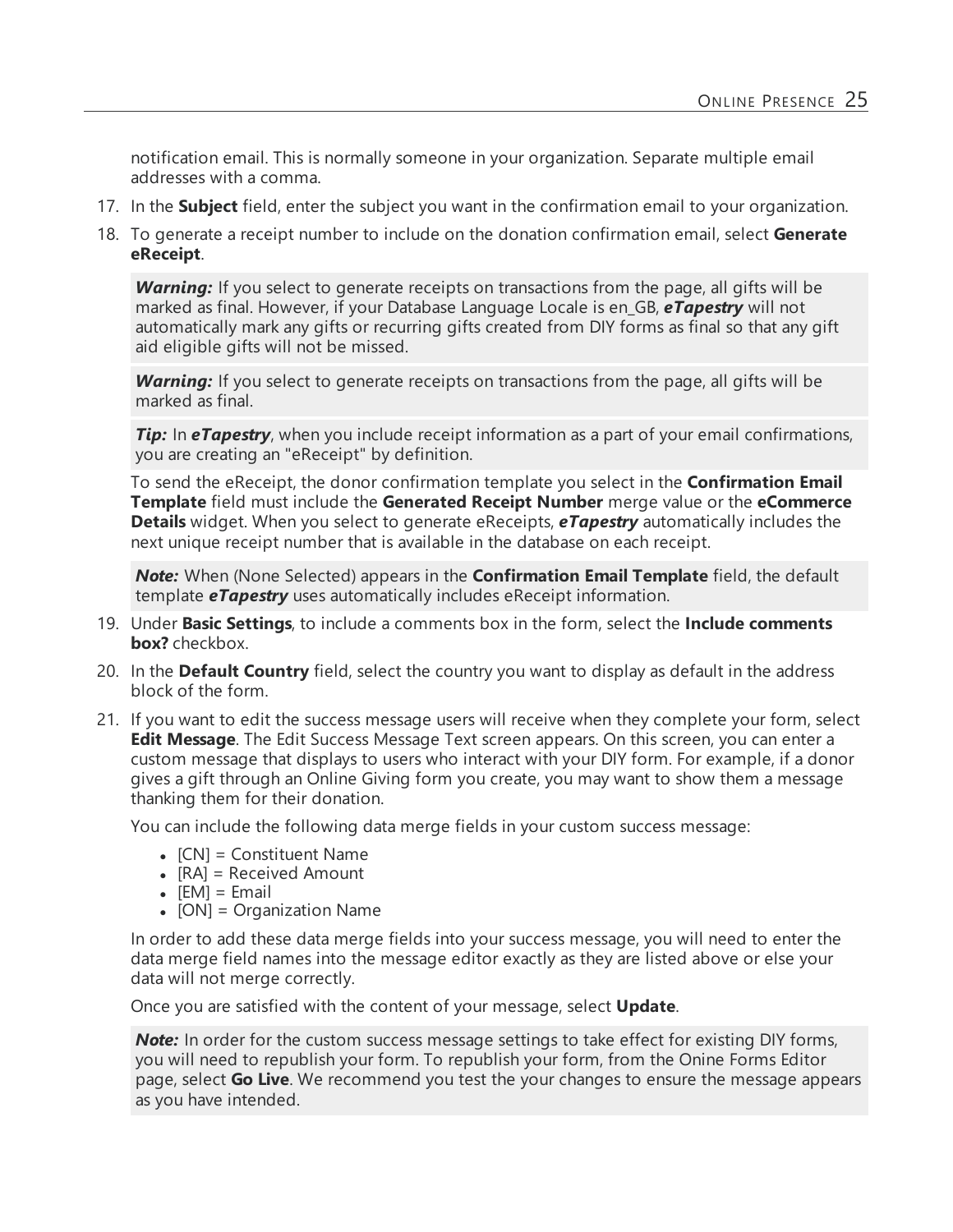- 22. Click **Next**.
- 23. Under **Page Type Settings**, in the Transaction Processor drop down, select the processor you want to use for payments received through this form. To allow electronic fund transfers through the form, select the **Include ACH/Direct Debit** checkbox.

For information about how to add a transaction processor in *eTapestry* , refer to [Set](https://www.blackbaud.com/files/support/helpfiles/etapestry/etapestry/content/etaptransactionprocessor.html) Up [Transaction](https://www.blackbaud.com/files/support/helpfiles/etapestry/etapestry/content/etaptransactionprocessor.html) Processor.

- 24. Click **Select Fund(s)**. The Select Fund(s) screen appears.
- 25. Click the name of a fund to select it. You must select at least one fund where donations will be tracked. To select additional funds, click the names of the funds. If you select only one fund, all payments default to that fund and the field does not display on the form. If you select more than one fund, a fund field appears on the form and users select which fund to use.
- 26. Click **Update** to save your fund selections.
- 27. You can select a campaign for payments made through this form. Only one campaign can be associated with the form. If you select a campaign, payments made through this form default to the campaign, and no campaign field appears on the form. A campaigns is required only if they are configured as required in the database. To select a campaign, click **Select a Campaign**.

You can select an approach for payments made through this form. Only one approach can be associated with the form. If you select an approach, payments made through this form default to that approach, but no approach field appears on the form. An approach is required only if they are configured as required in the database. To select an approach, click **Select an Approach**.

If you use the optional Advanced Security Module, you can add page and record security. For more information, see [Advanced](#page-28-0) Security on page 29.

If you want to track a value for a field automatically when a constituent submits this form, you can add a hidden field to the form, which does not appear on the published form. For more information about hidden fields, see [Hidden](#page-28-1) Fields on page 29.

28. Click **Submit** to create the page and begin editing it.

### **Enter membership information on a membership form**

- 1. On a membership form, click the white space under the Membership Information heading. The Manage Membership Fields screen appears.
- 2. The **Membership Level** field is required, and the **Membership Type** field is optional. Price is required and associated with the **Membership Level** field.
	- **.** Under Membership Level or Membership Type, click **Select a field...**. The Select Membership Field screen appears. Select the category where you have a user-defined field to track membership level or type and click on the field name to select it.
	- To edit the label of the field as it will appear on the form, enter your preferred label in the **Label** field.
	- Select whether you want the field to appear as radio buttons or as a dropdown menu, and enter the labels for the values as you want them to appear on the form. Enter a price for each level.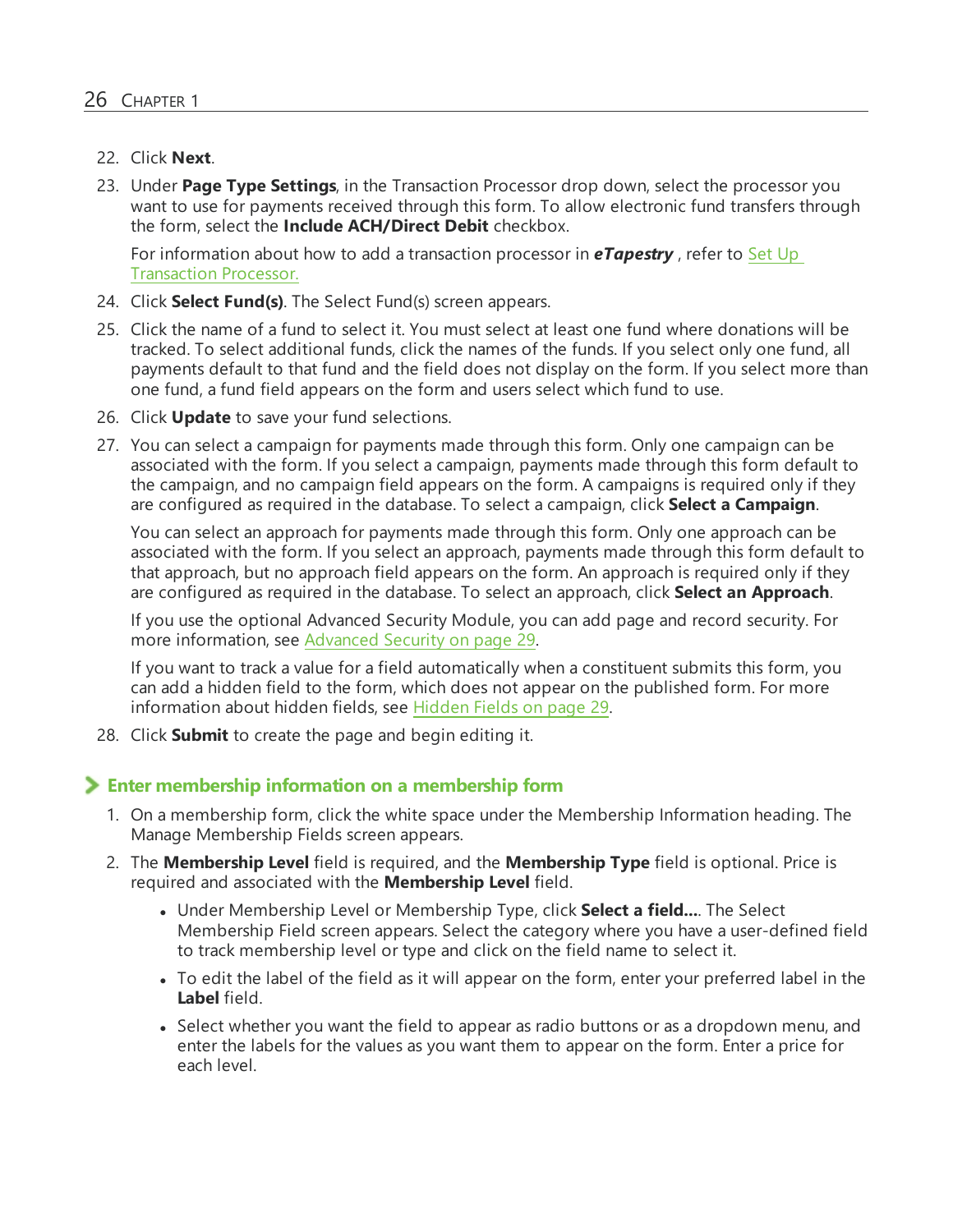To hide any of the values, clear the **Show** checkbox.

- **.** Click Ok. You return to the Manage Membership Fields screen.
- 3. Once you are finished entering a membership level and/or a membership type, click **Update**.

## <span id="page-26-0"></span>Volunteer Signup Page

Volunteer pages do not require any user-defined fields, but we recommend that you create four userdefined fields set up in the following way.

| <b>User-Defined Field</b>                    | Data<br><b>Type</b> | <b>Field</b><br><b>Application</b> | <b>Display Type</b>                                                                                              |
|----------------------------------------------|---------------------|------------------------------------|------------------------------------------------------------------------------------------------------------------|
| Volunteer availability -<br>days of the week | Text                | Constituents                       | Selection from a set of values (make values match the days<br>of the week that volunteers are allowed to select) |
| Volunteer availability -<br>times of day     | Text                | Constituents                       | Selection from a set of values (make values match the hour<br>ranges that volunteers are allowed to select)      |
| Volunteer<br>activity/interest               | Text                | Constituents                       | Selection from a set of values (make values match the<br>activities available to volunteers)                     |
| Volunteer skills                             | Text                | Constituents                       | Selection from a set of values (make values match the skills<br>you find desirable in volunteers)                |

**Note:** You can select Text Box as the display type for these user-defined fields, but we recommend that you use a selection from a set of values. This allows you to query on membership level and type more easily.

For more information about how to create user-defined fields, refer to User Defined Fields.

### **Create a volunteer page**

- 1. From **Management**, click **DIY Online Forms**. The DIY Forms page appears.
- 2. Click **Create a New Page**.
- 3. Click **Volunteer Page**. The *eTapestry* Styles window appears.
- 4. Select the style you want to use as a template for your page. You can edit the content and design of your form later.
- 5. Click **Next**. The configuration page appears.
- 6. Under **General Settings**, in the **Name** field, enter a name for your page. This is an internal name for your reference and does not appear on the page.
- 7. Enter a description for your reference. This is optional and does not appear anywhere on the published page.
- 8. In the **Title** field, enter a descriptive title for the page. The title appears at the top of the browser when visitors view the page.
- 9. In the **URL** field, enter the URL extension you want to use for this page. The extension appears at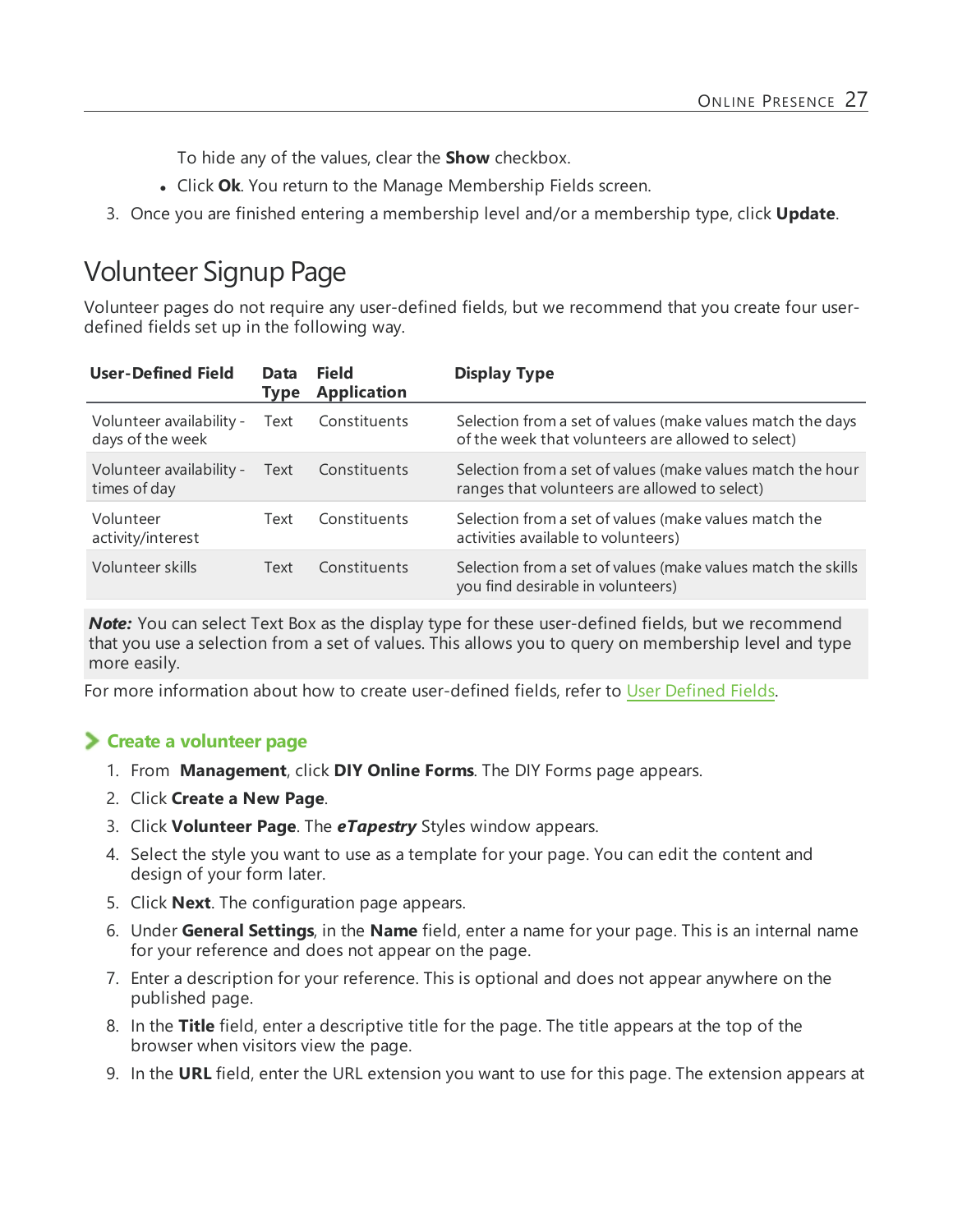the end of the web address for the page.

- 10. Click **Next**.
- 11. Under Email Settings, to send an email confirmation to the volunteer when the form is submitted, select **Send the donor a confirmation email?**.
- 12. In the **From what address?** field, enter the email address from which you want confirmation emails to be sent. This is the email address your volunteers will see when they receive confirmation emails from you after they submit the form.
- 13. In the **Subject** field, enter the subject you want in the confirmation email to volunteers.
- 14. In the **Confirmation Email Template** field, select the template you want to use for confirmation emails. If you do not choose to send confirmation emails, leave this field blank. The options that display represent the templates available in the communication area of your database. If you do not see a template that fits your needs, you can create a new template or edit an existing template in communication. For more information, see Create an Email [Template](https://www.blackbaud.com/files/support/helpfiles/etapestry/etapestry/content/etapcreatingemailtemplate.html).
- 15. To send an email confirmation to yourself when the form is submitted, select **Send your organization a confirmation email?**. You receive the confirmation email every time a visitor completes and submits the form. To learn more about this standard email, see [Automatic](#page-29-0) [Notification](#page-29-0) Email on page 30
- 16. In the **To what address(es)?** field, enter the email address where you want to send the notification email. This is normally someone in your organization. Separate multiple email addresses with a comma.
- 17. In the **Subject** field, enter the subject you want in the confirmation email to your organization.
- 18. Click **Next**.
- 19. Under **Basic Settings**, to include a comments box in the form, select the **Include comments box?** checkbox.
- 20. In the **Default Country** field, select the country you want to display as default in the address block of the form.
- 21. If you want to edit the success message users will receive when they complete your form, select **Edit Message**. The Edit Success Message Text screen appears. On this screen, you can enter a custom message that displays to users who interact with your DIY form. For example, if a donor gives a gift through an Online Giving form you create, you may want to show them a message thanking them for their donation.

You can include the following data merge fields in your custom success message:

- $[CN] =$  Constituent Name
- $[RA] = Received Amount$
- $\bullet$  [EM] = Email
- [ON] = Organization Name

In order to add these data merge fields into your success message, you will need to enter the data merge field names into the message editor exactly as they are listed above or else your data will not merge correctly.

Once you are satisfied with the content of your message, select **Update**.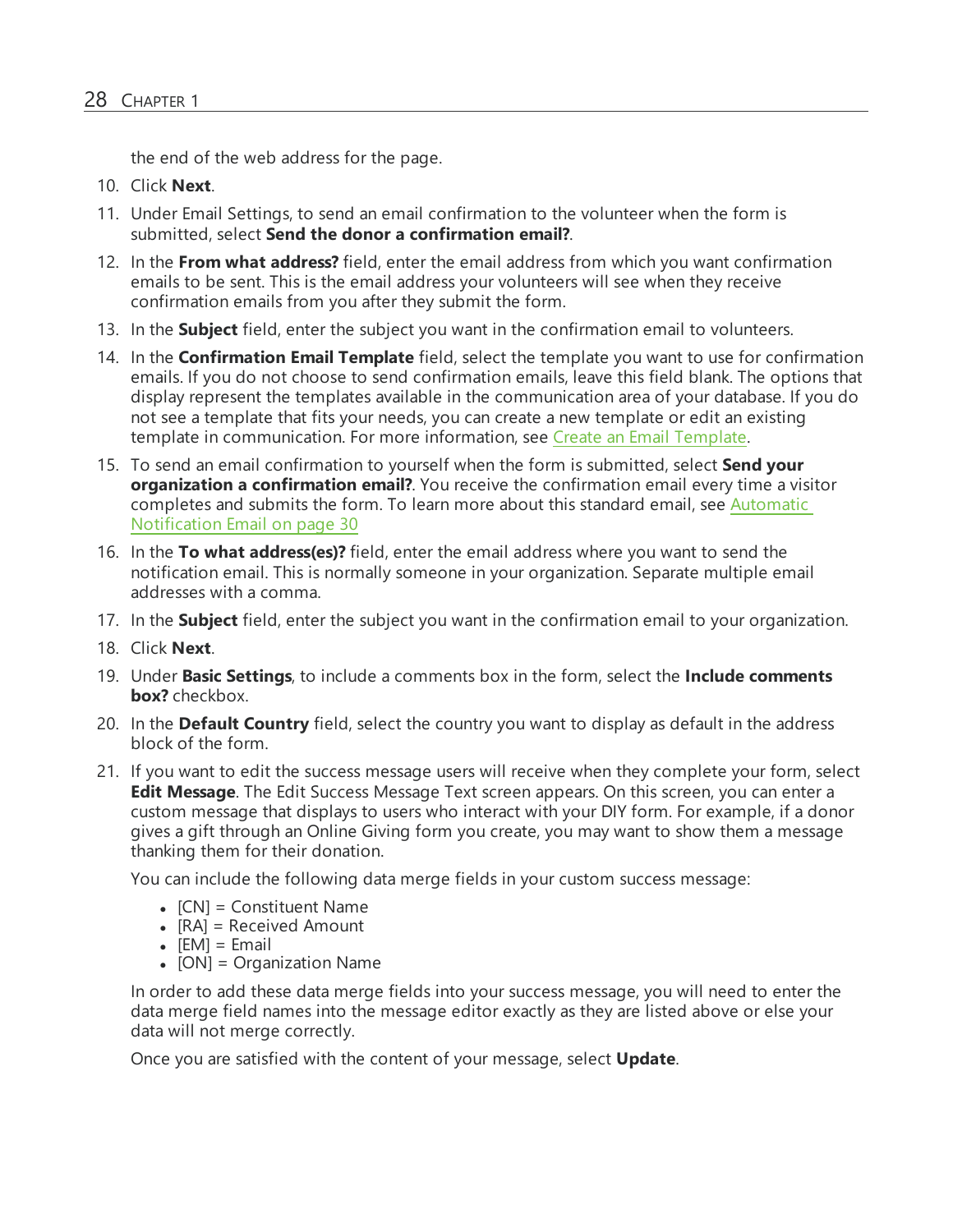*Note:* In order for the custom success message settings to take effect for existing DIY forms, you will need to republish your form. To republish your form, from the Onine Forms Editor page, select **Go Live**. We recommend you test the your changes to ensure the message appears as you have intended.

- 22. Click **Next**.
- 23. When a visitor submits this form, a journal contact is created with the details of the submission. In the **Journal Contact Subject** field, enter the subject you want to use for the journal contact.
- 24. If you use the optional Advanced Security Module, you can add page and record security. For more information, see [Advanced](#page-28-0) Security on page 29.
- 25. If you want to track a value for a field automatically when a constituent submits this form, you can add a hidden field to the form, which does not appear on the published form. For more information about hidden fields, see [Hidden](#page-28-1) Fields on page 29.
- 26. Click **Submit** to create the page and begin editing it.

### <span id="page-28-0"></span>Advanced Security

If your organization uses the Advanced Security module, you can take advantage of advanced security for DIY forms. To secure forms individually, you can add a hidden value to each form, and that form will be identified with that security code.

To limit which users can edit your DIY form, click **Select Page Security Fields** and select the appropriate security fields to apply to your form.

To limit which users can view or edit records and transactions generated from your DIY form, click **Record Security Fields** and select the appropriate security fields to apply to your form.

Forms with this advanced security hidden values behave in the following way:

- Transaction and contact data received through the form is marked with the security code that you applied to the specific form.
- When a new constituent who is not on the database fills out the form, that constituent account is marked with the security code of the form. Only users with permission to that security code can see the account.
- When an existing constituent who is already in the database fills out the form, if their account does not have a security code, one will not be added. This ensures that all the users who had access to that account before continue to have access to it.

## <span id="page-28-1"></span>Hidden Fields

When you create a DIY form, you can choose to include hidden fields, which the constituent does not see, to track values in *eTapestry* every time that form is submitted.

Hidden fields can help you track a variety of information about your constituents that can be useful as you analyze your data. Common uses for hidden fields include: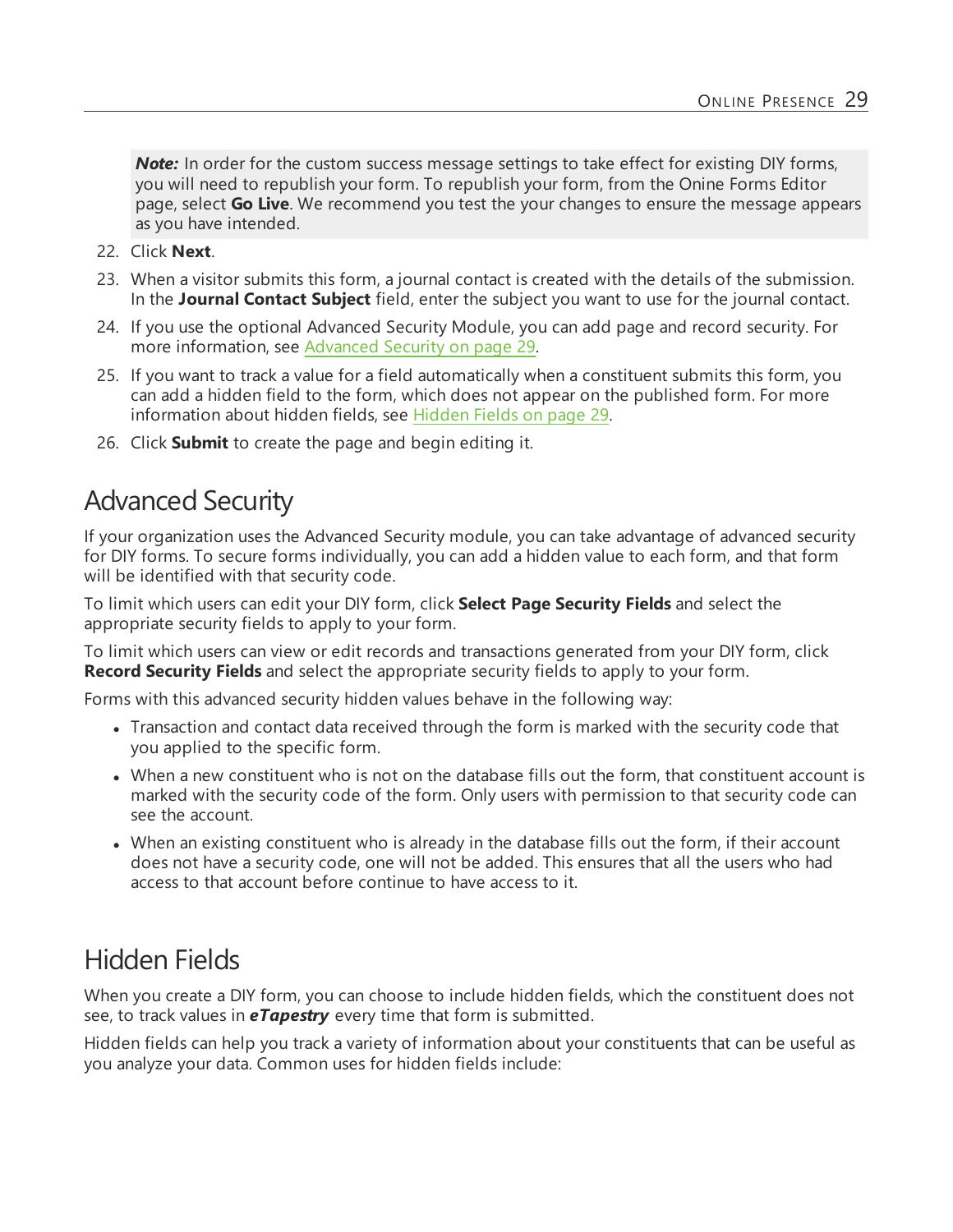• Use a hidden field to track different versions of the same form for analytical and comparison purposes. For example, you might use a donation form with a picture representing your mission, and another one with no picture. Or you might want to ask for additional information about the donor in one version, and create another shorter and simpler version of the same form, and then compare them to see which one performs better. In these cases, you can add a hidden field indicating the form's version each time a donor submits it so you can later report on it. In this last example, you could hide a user-defined field called "Form type" and select the value "Long form" for the longer version and a value of "Short form" for the simpler version.

**Note:** You can only include user-defined fields that are already configured in your database. If you want to include a user-defined field that is not yet created, you can save your online form and edit it once you have the user-defined field available. For information about creating userdefined fields, see User [Defined](https://www.blackbaud.com/files/support/helpfiles/etapestry/etapestry/content/etapuserdefinedfields.html) Fields.

• Hidden fields can also help you track additional information about your constituents when they submit the form. For example, if you are using a form to register individuals as volunteers, you can use a hidden field to mark this person as a volunteer in the database. If you have a userdefined field that identifies your constituents as volunteers, when they fill out a form intended for volunteers you can automatically track the appropriate value in this field without requiring the constituent to select it in the form. In this example, you would add your user-defined field as a hidden field and select a positive value for it.

### <span id="page-29-0"></span>Automatic Notification Email

When you select the option to **Send your organization a confirmation email** on DIY forms, you receive a confirmation email every time a visitor completes and submits the form. You can view any User Defined Field information you include on the form from the notification every time that form is submitted, in addition to any hidden fields you use to track values in *eTapestry* and the **Campaign**, **Approach**, and **Letter** fields when they are populated.

This email follows a standard format. Refer to the following example of a confirmation email for a membership signup.

Congratulations [Organization Name]! You have just received an online entry. The following record has been automatically added to your *eTapestry* database.

First Name: Susan Last Name: Member Address: 123 Organization Lane City: Greenfield State: ID Postal Code: 12423 Email: Susan.Member@email.com Phone: 555-555-1234 Amount: \$20.00 Fund: General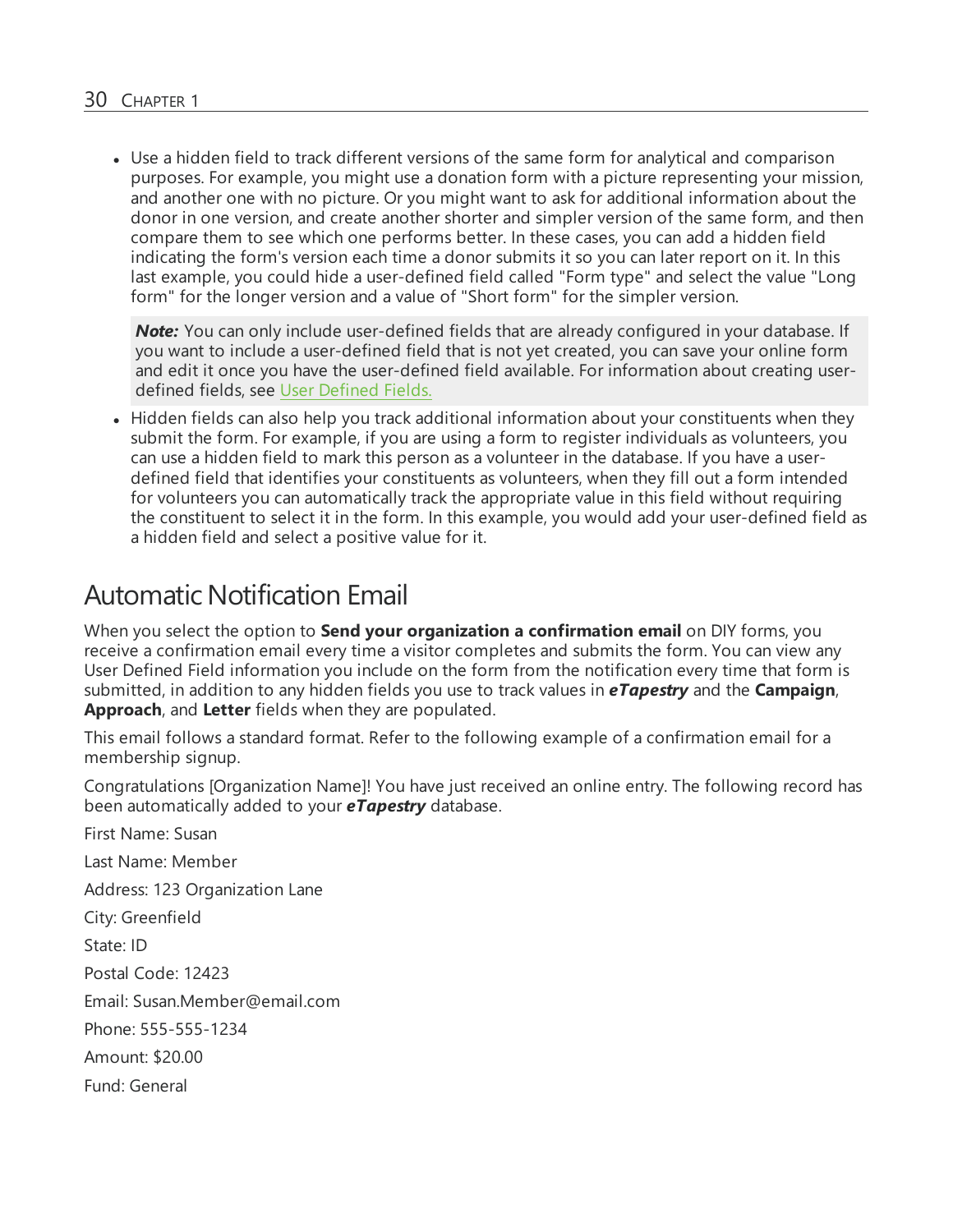*Tip:* For a quick review of all online entries you can run the Online Giving Report in your *eTapestry* database. You may also want to run a Duplicate Donor Report to ensure that duplicate records have not been input.

## <span id="page-30-0"></span>Address Formats by Country

When a constituent selects a country in the address block of a DIY form, some country selections dynamically change the address options available to reflect formats used in that country. For information about the address fields present for each country, refer to Addresses on page 1.

## <span id="page-30-1"></span>Edit Do It YourselfOnline Forms

After you create a DIY form, you can edit it as often as necessary. Edits are not live until you re-publish your page.

**Note:** Because they are for internal use only, edits to the page name or description appear immediately, even if the page is not saved and re-published. Changes to these two fields cannot be reverted with the **Revert Edits** button.

You can edit different areas of the form.

- <sup>l</sup> **General configuration settings:** This allows you to change the configuration settings like the title of the page and the fund for payments. For more information, refer to Edit Do It [Yourself](#page-30-2) Online Form [Configuration](#page-30-2) Settings on page 31.
- **Design edits:** You can edit colors, pictures, and fonts on your forms. You can also change label names for sections and fields on the form and add parts and fields. For more information, refer to Edit Do It [Yourself](#page-30-3) Online Form Design on page 31.
- <sup>l</sup> **Save and publish:** The online form editor allows you to preview, save, and publish your form. For more information, refer to Save and Publish Do It [Yourself](#page-31-0) Online Forms on page 32.

## <span id="page-30-2"></span>Edit Do It Yourself Online Form Configuration Settings

You can edit settings on your DIY forms, such as page title and fund, as often as necessary. From the DIY Forms page, locate the page you want to edit and click **Edit**. To edit the configuration settings, click **Settings**. The items on this screen are the same as in the screen for when you create a page. For more information, refer to [Create](https://www.blackbaud.com/files/support/helpfiles/etapestry/etapestry/content/tketapcreatewebform.html) an online form.

*Note:* To avoid breaking links to your web page, we recommend that you do not edit the URL.

## <span id="page-30-3"></span>Edit Do It Yourself Online Form Design

You can edit the design of your DIY forms, such as colors, labels, and fields, as often as necessary. The basic structure of the page, such as where form parts appear, is fixed and cannot be edited. From the DIY Forms page, locate the page you want to edit and click **Edit**.

You can edit different areas of the form.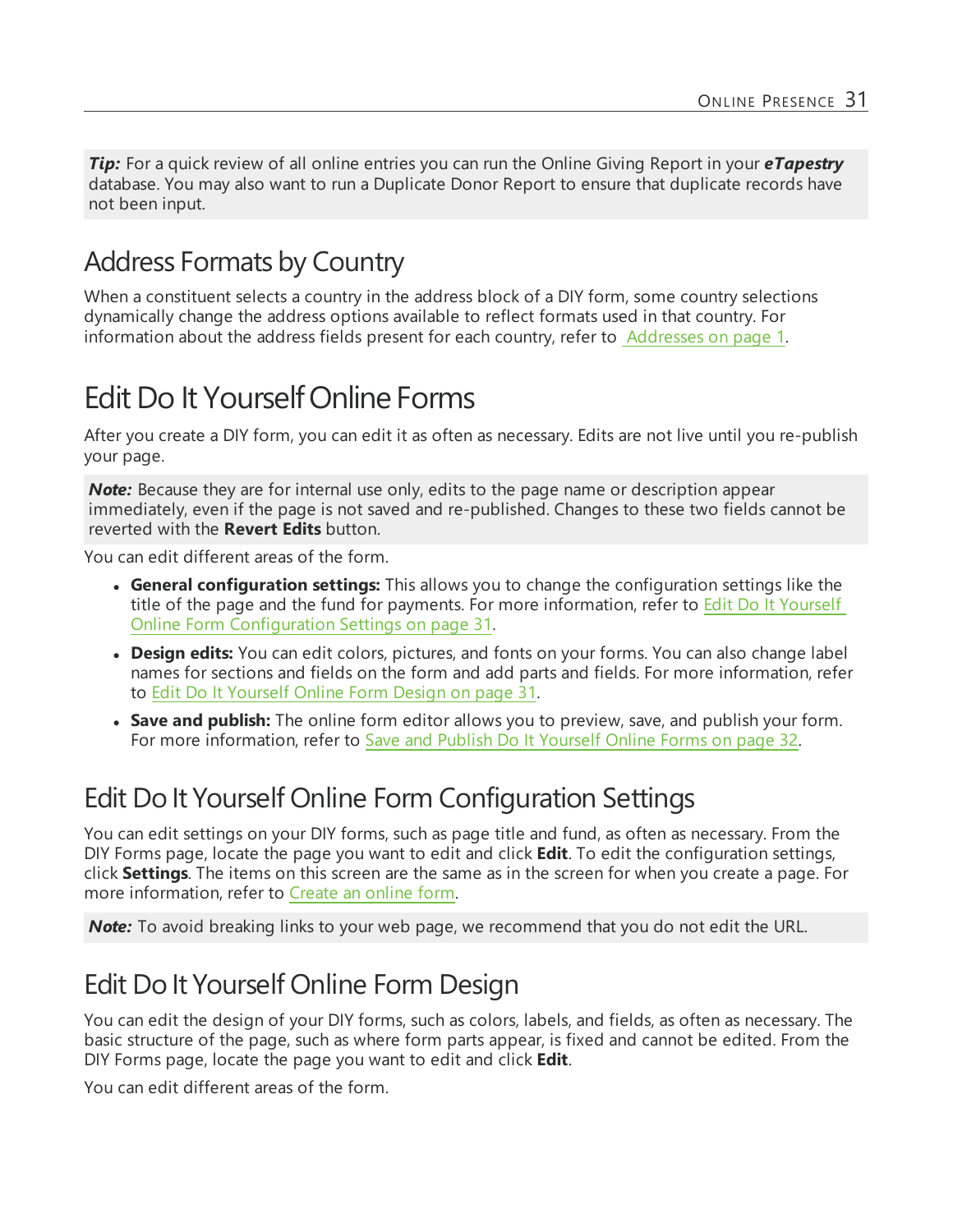- **•** To edit the colors on the form or to swap the style template, click **Edit Style**.
- <sup>l</sup> To add content to the form, click **Add Item**. This enables you to add new sections, images, text, and fields. You can also add content directly from one of the form sections. Hover over the section where you want to add content and click the green plus sign icon. This allows you to add images, text, and fields.
- To edit a label on the form, hover over the content you want to edit and click the pencil icon.

*Note:* In transaction-based forms (online giving, event registration, and membership signup pages), the content on the Payment Information and Security Code blocks cannot be edited. The Payment Information block is required for forms that receive payments, and the Security Code block is required when captcha is enabled. The fields must be in the pre-defined order for transaction processing purposes.

- To move content within the form, hover over the item you want to move and click the multidirection arrow icon. Drag and drop the content to the desired location.
- If To delete content, hover over the item you want to delete and click **X**.

*Note:* At any point in the editing process, you can start over by clicking **Revert Edits**. You can select to revert to the latest saved version (published) or the last saved draft (unpublished). If you want to revert the template colors, you can re-apply the style. To do this, click **Swap Style** under Edit Style.

• To save your changes, click **Save**. For details about publishing the form, refer to Save and [Publish](#page-31-0) Do It [Yourself](#page-31-0) Online Forms on page 32

### <span id="page-31-0"></span>Save and Publish Do It YourselfOnline Forms

After you have made your edits to a DIY form, you can save, preview, and publish the changes. If you are replacing an existing form with a new one, you can disable the existing form and immediately publish the new one in its place. This reduces down-time for the DIY form. For information about how to disable online forms, refer to Disable and Enable [DIY Forms.](https://www.blackbaud.com/files/support/helpfiles/etapestry/etapestry/content/etapdisablewebform.html)

From **DIY Forms**, locate the page you want to publish and click **Edit**.

- To review your changes and see how your page will look once published, click **Preview**.
- <sup>l</sup> To revert your edits if you no longer want to keep them, click **Revert Edits**.To revert to the last published version, click **Published Version**. To revert to the last saved draft, click **Last Saved Draft**.
- <sup>l</sup> To save your changes, click **Save**. You must save your changes before you can publish your page.
- <sup>l</sup> To publish, click **Go Live**.

*Note:* If you have reached your page limit, you can disable or delete pages you no longer use to increase your available limit. For more information, refer to Disable and Enable [DIY Forms.](https://www.blackbaud.com/files/support/helpfiles/etapestry/etapestry/content/etapdisablewebform.html)

You can also embed forms into your existing website. This preserves the look and feel of your website on the form page. To access the code you need to insert a form into your existing website, from the DIY forms locate the form you want and click **View code to insert this form into your existing website**. Copy the code into the html for your webpage to embed the form.

**Tip:** Templates for DIY forms are responsive. When website visitors view your pages that use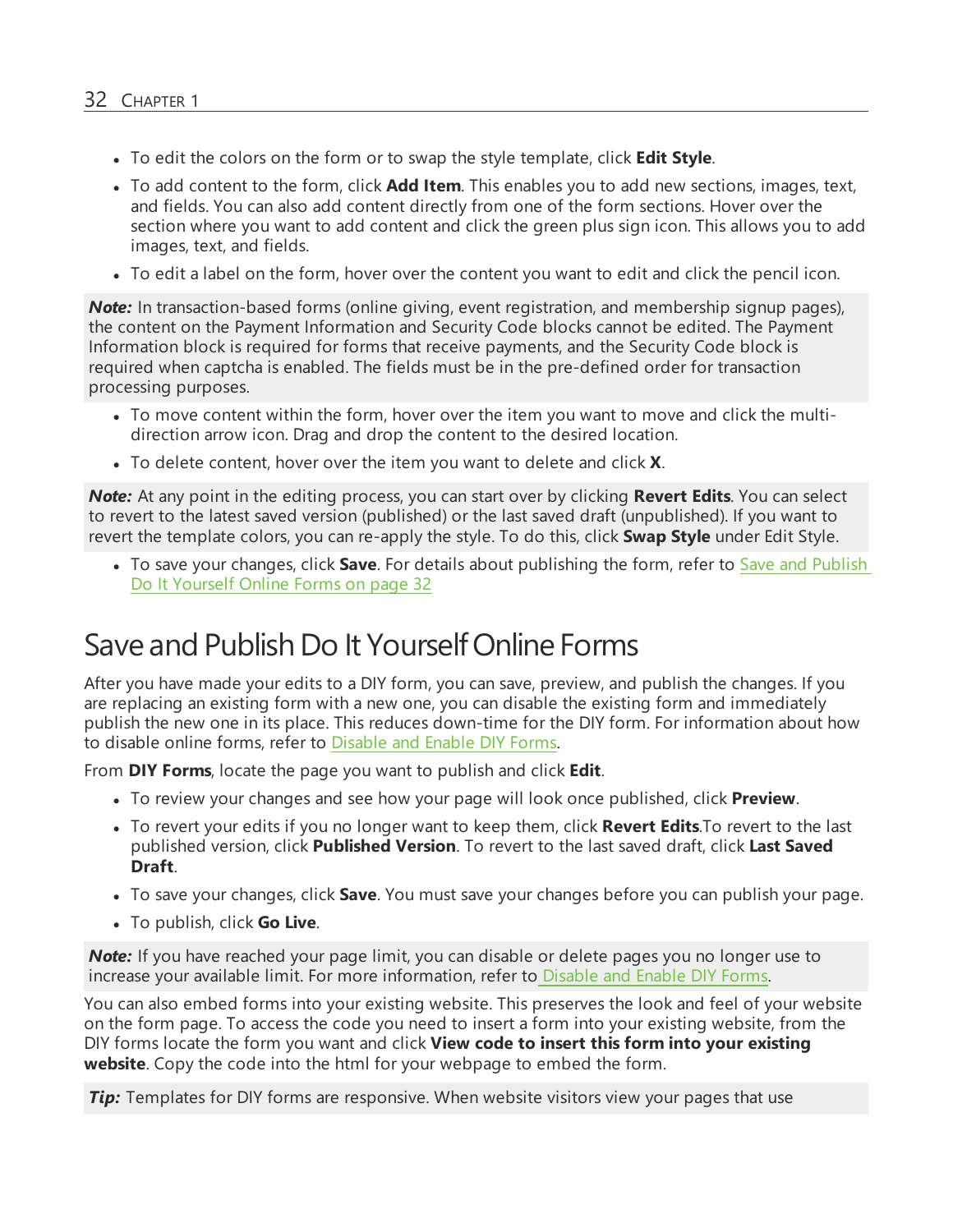responsive templates, the page adjusts to respect the size of the visitor's device. This makes it easier for visitors to use the form from tablets and smart phones. However, existing DIY pages created before the 7.12 release (on September 14, 2014) are not automatically responsive. To make an older DIY page responsive, republish the page. If the DIY form is embedded in another website, republish the page, copy the updated embed code, and use the code to update your website. For best results, your website should also be responsive. Templates with custom skins are not responsive. We recommend you use embeddable templates instead.

*Tip:* If a website visitor notifies you of a submission error for a DIY form that includes a user-defined date field, confirm whether or not the date separator, for example, "-" or "/", matches the standard date format for your *eTapestry* database's locale. To successfully validate a submission , these separators must match.

## <span id="page-32-0"></span>Embed Do It YourselfOnline Forms

You can embed DIY forms into your existing website.

1. Create a DIY form in *eTapestry* and publish it. For details, refer to [Create](https://www.blackbaud.com/files/support/helpfiles/etapestry/etapestry/content/tketapcreatewebform.html) an online form.

**Tip:** We recommend you use a DIY template that is labeled "Embeddable" because these have minimal styling. The embeddable templates enable your host site's background color to appear. If your webpage's background color clashes with the embedded form's content, consider editing the embeddable DIY page to add a background color.

- 2. Access your list of online forms, locate the form you want to embed, click **View code to insert this form into your existing website**, and copy the complete embed code.
- 3. From your website's content management system, paste the embed code where the embedded DIY form should appear and then republish your web page.

The content of the embedded DIY form appears in an iframe on your web page. The DIY form is responsive; it will adjust to fit the size of the iframe and the viewer's screen size. For best results, ensure your host website is also responsive. If the content of the embedded page doesn't respond in the way you want, adjust the styling of the iframe, which has the id attribute of "etapIframe," to ensure it follows the responsive rules of the host website.

Whenever you update the DIY form, you may need to copy the updated embed code and use it to update the embed code on your host website.

## <span id="page-32-1"></span>Manage Do It Yourself Online Forms

Once you create your forms, you can copy, disable and delete forms as needed.

### **Disable and Enable DIY Forms**

If you no longer need a DIY form, you can disable it. Since disabled pages do not count towards the limit, you can disable pages if you have reached your limit. Once disabled, the URL for the form becomes inactive, but the form is still available for editing and re-enabling at any time. We recommend that you disable DIY forms instead of deleting them to keep a history of pages.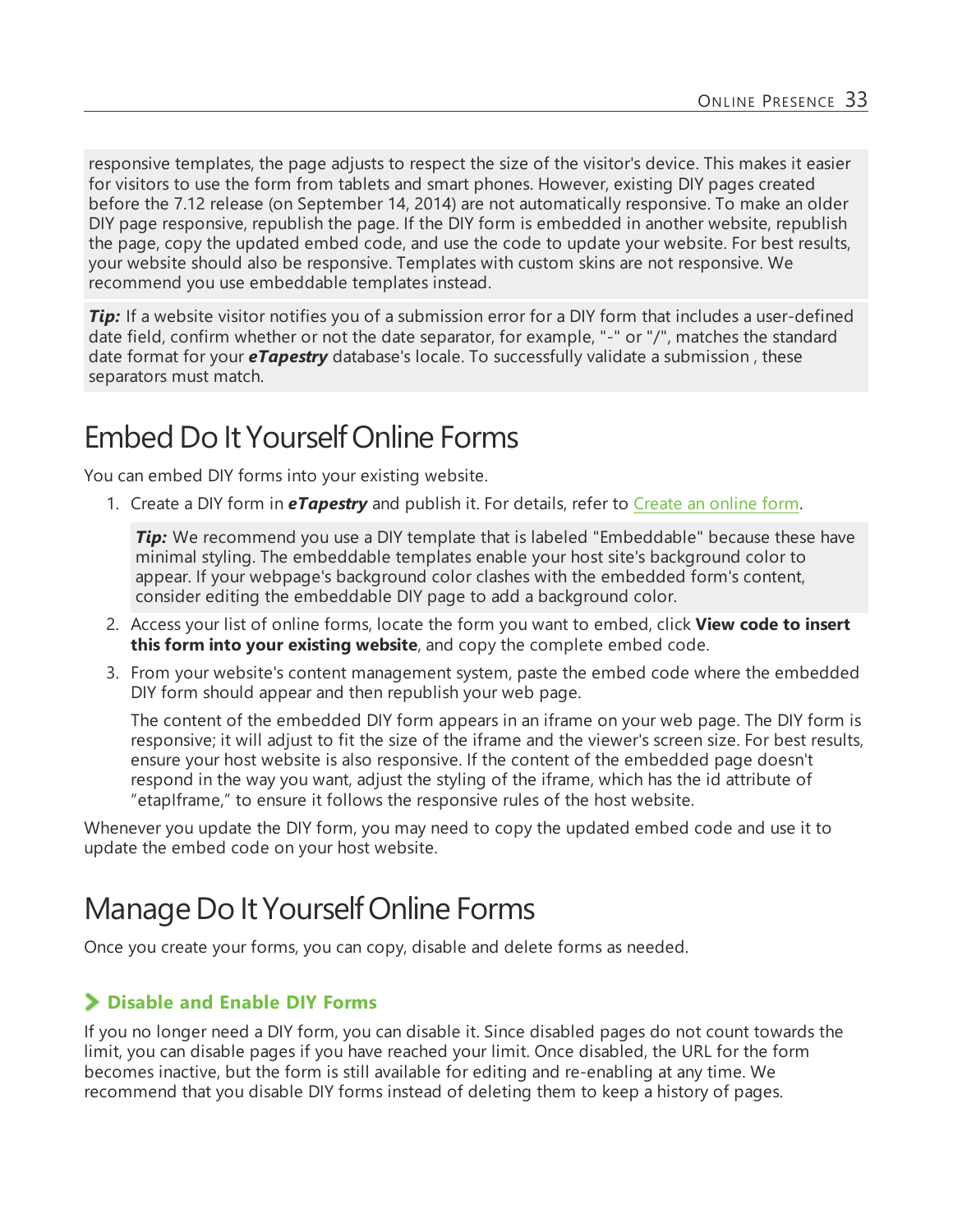*Note:* You cannot disable DIY forms that are not yet published.

To disable a DIY form, from **Management**, click **DIY Online Forms**. From the list of existing forms, locate the form you want to disable and click **Disable**. On the DIY forms page, disabled forms are marked as "disabled."

To enable a form that has been disabled, from the list of existing forms locate the one you want to enable and click **Enable**. This enables the form to its last published version, and the status changes to "Live."

### **Promote DIY Forms**

When you publish a DIY form, you can now select to promote it on *Facebook* and *Twitter*. From your list of online forms, locate the form you want to promote and select a social media option under **Sharing**.

### **Delete DIY Forms**

If you no longer need a DIY form, you can delete it. Only disabled forms can be deleted. To delete a DIY form, from **Management**, click **DIY Online Forms**. From the list of existing DIY forms, locate the form you want to delete and click **Delete**.

*Note:* We recommend that you disable DIY forms instead of deleting them to keep a history of pages. Once you delete a page, you cannot recover it. For information about disabling DIY forms, refer to Disable and Enable [DIY Forms.](https://www.blackbaud.com/files/support/helpfiles/etapestry/etapestry/content/etapdisablewebform.html)

### **Copy DIY Forms**

When you create a new DIY form, you can save time by copying an existing form if there is little difference between your new form and one of your existing forms.

To copy a DIY form, from **Management**, click **DIY Online Forms**. From the list of existing forms, locate the form you want to disable and click **Copy**. A confirmation message appears. Select whether you want to create a new form of the same type or you want to switch to a different form type.

## <span id="page-33-0"></span>**Enable Captcha Security**

*Note:* Once you enable Captcha Security, you will need to re-publish all of your live Do It Yourself (DIY) Online Forms.

If Captcha Security is disabled on your DIY forms, you can now manually enable it from your organization's Subscriptions page.

To enable Captcha Security, a database admin will need to navigate to **Management**, **My Organization** and select **Subscriptions**.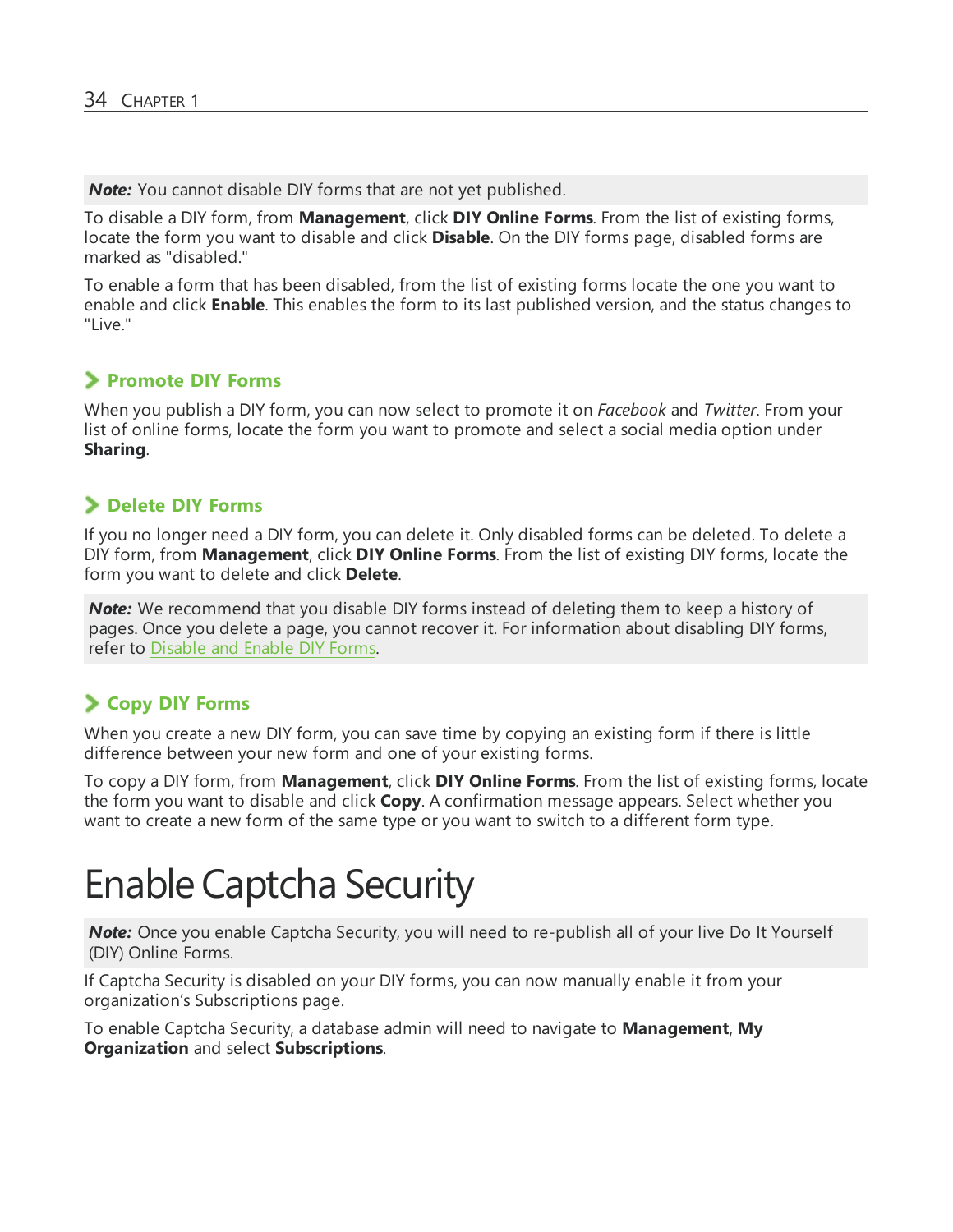| DIY Online Forms                                                                  |                                                                    |
|-----------------------------------------------------------------------------------|--------------------------------------------------------------------|
| Status:<br><b>Captcha Security:</b><br>Live Page Limit:<br><b>Max Page Limit:</b> | <b>Enabled</b><br><b>Enable Captcha Security</b><br>No<br>10<br>50 |

<span id="page-34-0"></span>On the DIY Online Forms tile, the admin can select **Enable Captcha Security**. On the screen that appears, select **Yes** to enable Captcha Security.

## eStore (Cart)

This module allows you to directly manage the content of your eStore webpages from *eTapestry*. This allows you to sell items on your website directly to your constituents and integrate the payment information with your database.

## <span id="page-34-1"></span>Get Started with eStore

Before you set up your eStore, you must make sure a few items are configured in your system so that you can send confirmation emails and track transactions.

## <span id="page-34-2"></span>Set Up User-Defined Fields

As you plan your eStore, you may want to use user-defined fields to track information about cart transactions. The information stored in these fields may be answers to questions to the purchaser when they check out, or they may be static fields associated with the specific Items that appear on the order.

To simplify the process of setting up your cart, create any necessary user-defined fields before you configure your eStore. For more information about setting up user-defined fields, refer to User Defined Fields.

## <span id="page-34-3"></span>Customize Order Confirmation Email Template

Your database has a basic default template for confirmation emails to purchasers when they complete a transaction in your eStore. You can modify this template to better fit your needs. If you prefer, you can also create a new template in the Communication area.

*Note:* The finished template must contain the order details widget to be usable as an order confirmation email.

- 1. From **Communications**, click **Manage Communications**. The Communication Categories page appears.
- 2. Click **Cart Templates**. The Cart Templates page appears.
- 3. Click **Order Details** to select the default template for editing. To create a new template instead,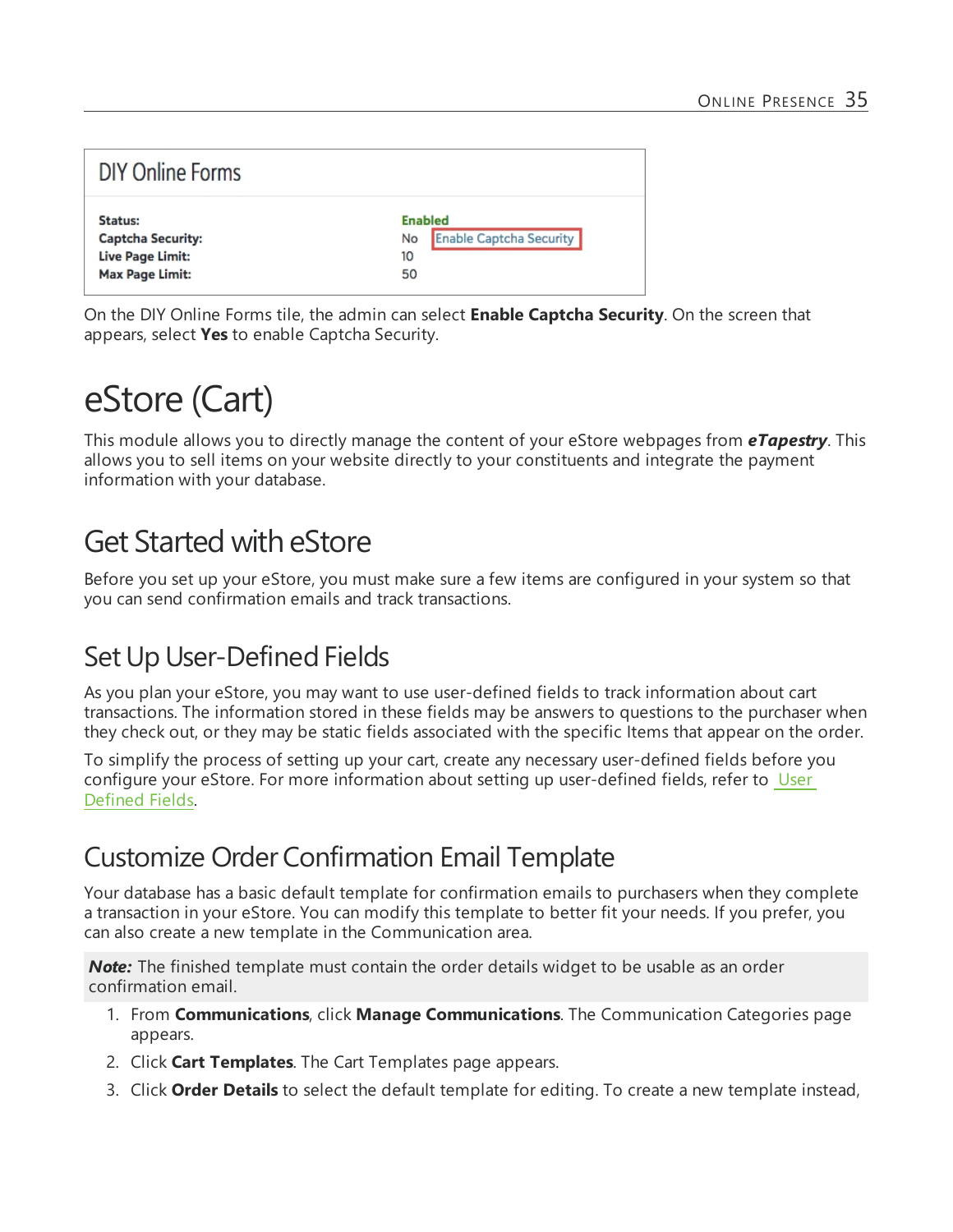click New Document or Classi under Tasks.

- 4. Select Create New Template on the Tasks Pane.
- 5. On the Basic Information step, give the new template a name, then click Next on the Navigation pane.
- 6. Select a Layout on the Layout step. If in doubt, you can always start with the Blank template.
- 7. Insert an Order Details widget in your template.
- 8. Open the *eTapestry* Widget
- 9. Select the Order Details Widget
- 10. Click on Insert
- 11. This will insert the Order Details widget into your template.
- 12. You can add any other content that you like to your template.Remember, the Order Details Widget must remain somewhere in the template!
- 13. You can accept the defaults on the Document Options page.
- 14. On the Email Options page, you must fill out the Subject field and the Plain Text Version. To copy the verbiage that you set up on the Edit step into the Plain Text Version, click the button at the bottom of the Plain Text Version section.
- 15. Click Next or Save and Finish to save your template.

*Note:* You must select this template in the Email Options page of the Cart Preferences dialog before the Cart will automatically send the email to a purchaser.

### <span id="page-35-0"></span>Set Up Funds for eStore Transactions

When a purchase is made on the Cart, a transaction is created in *eTapestry*. This transaction will usually have multiple splits - one for each Item sold, one for the Shipping fee, and one for Sales Tax.

Each of these splits must be associated with a Fund. Depending on how you have your database set up, the Campaign, Approach and/or Letter fields may also be required. When you set up your Cart, you will have the opportunity to select the value that will be assigned to each of these fields on each split of the purchase transaction.

You may need to create new Funds, Campaigns, Approaches and Letters in *eTapestry* to correctly track your purchases. For example, you may want to create Funds for "Shipping Fees," "Sales Tax" and "Cart Items," or Approaches for "Cart Purchase" or "Web Sales." You can use whatever names make sense to your organization.

The Transaction Options page of the Cart Preferences dialog allows you to specify the default Fund, Campaign, Approach and Letter to be used for Item, Shipping and Tax splits. You can override this default by setting a different Fund, Campaign, Approach or Letter on and individual Item, however, all Shipping and Tax splits will be created using the values set up on the Transaction Options page.

If you do not specify the Fund values to be used for a transaction, *eTapestry* will create a new Fund in your database and will apply that fund to the transaction. *eTapestry* will create a separate Funds for Items, Shipping and Tax.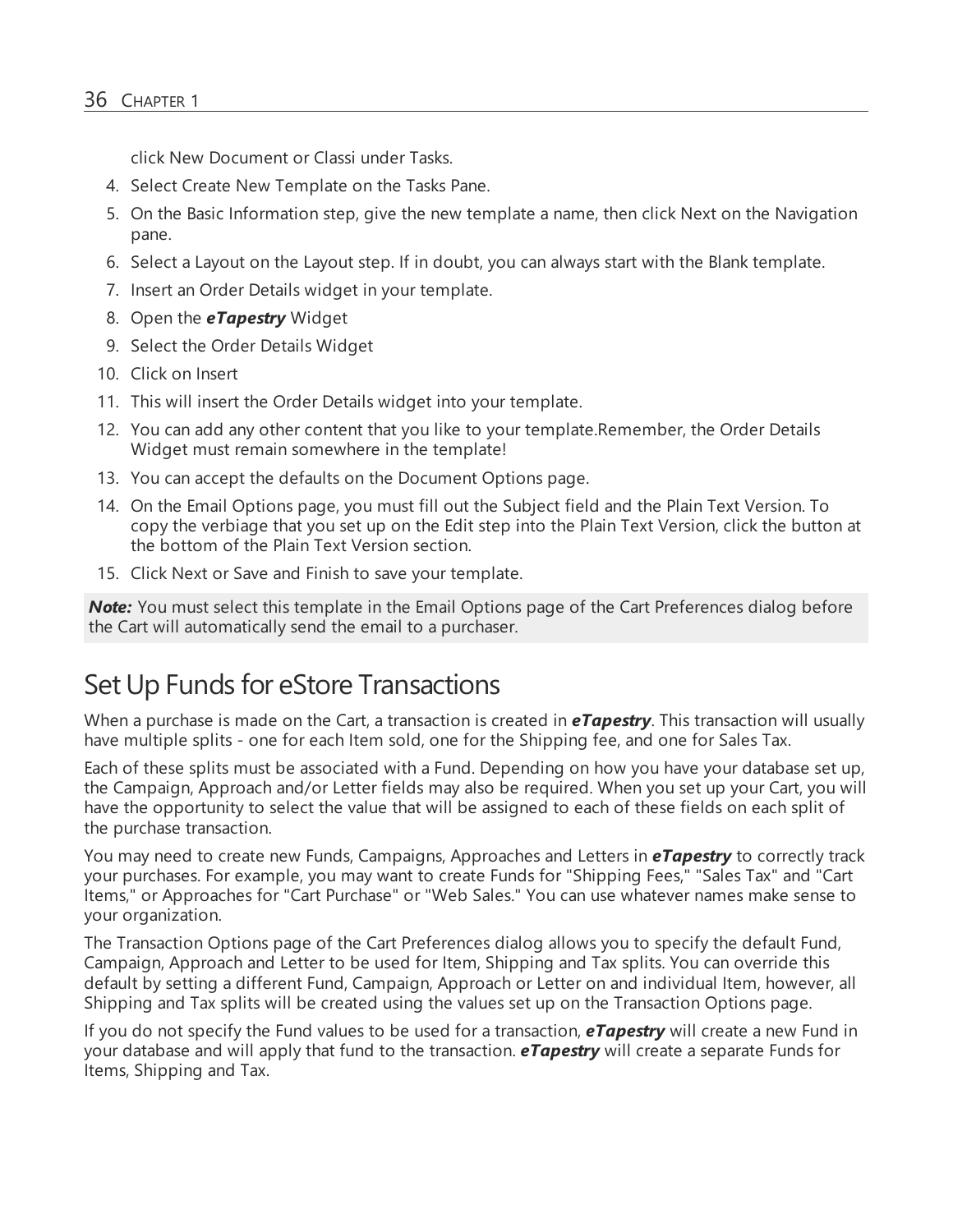**eTapestry** does not automatically create Campaign, Approach or Letter values, even if those are required fields in your database.

### <span id="page-36-0"></span>Set eStore Preferences

Before you begin using the eStore functionality, you must first set up preferences for your cart. To access the main eStore page, go to **Management**, **eStore (Cart)**. To manage cart preferences, under **Customize Cart**, click **Edit Cart Preferences**.

### **Welcome**

The Welcome screen introduces the eStore preferences wizard. Click **Next** to continue.

### **Online Options**

- 1. In the **Cart Name** field, enter a unique name for your cart. This name will appear on each page of your cart on your website.
- 2. In the **Category Header** field, enter a header to appear on your cart as the heading above your main categories of items.
- 3. In the **No Quantity Label** field, enter the legend that you want to display when an item is not in stock.
- 4. In the **Welcome Message** field, you can enter some text to welcome your visitors to the cart and explain how they can use it to help your organization.
- 5. In the **Order Success Message** field, enter the text you want to display to your website visitors when their order processes successfully.
- 6. Select "Hide Search Feature" if you do not want to include a search field that your website visitors can use to search for items in your inventory.
- 7. You can add questions to the checkout process. These questions must be associated with an existing user-defined field. To add a question, complete the Add Question section on this page.
	- **In the Field Name** field, select a user-defined field from your database.
	- In the **Display Text** field, write the question as you want it to appear during the checkout process.
	- **.** The **Apply To** field defaults to the application selected for that user-defined field. For user-defined fields that have more than one application, select where you want this information to be tracked in your database.
	- Select "Required" if you want this question to be required before your website visitors can complete their transaction.
	- To add this question to your cart checkout process, click **Add**. You can repeat this process to include additional questions in the checkout process.
- 8. To continue to the next section, click **Next**.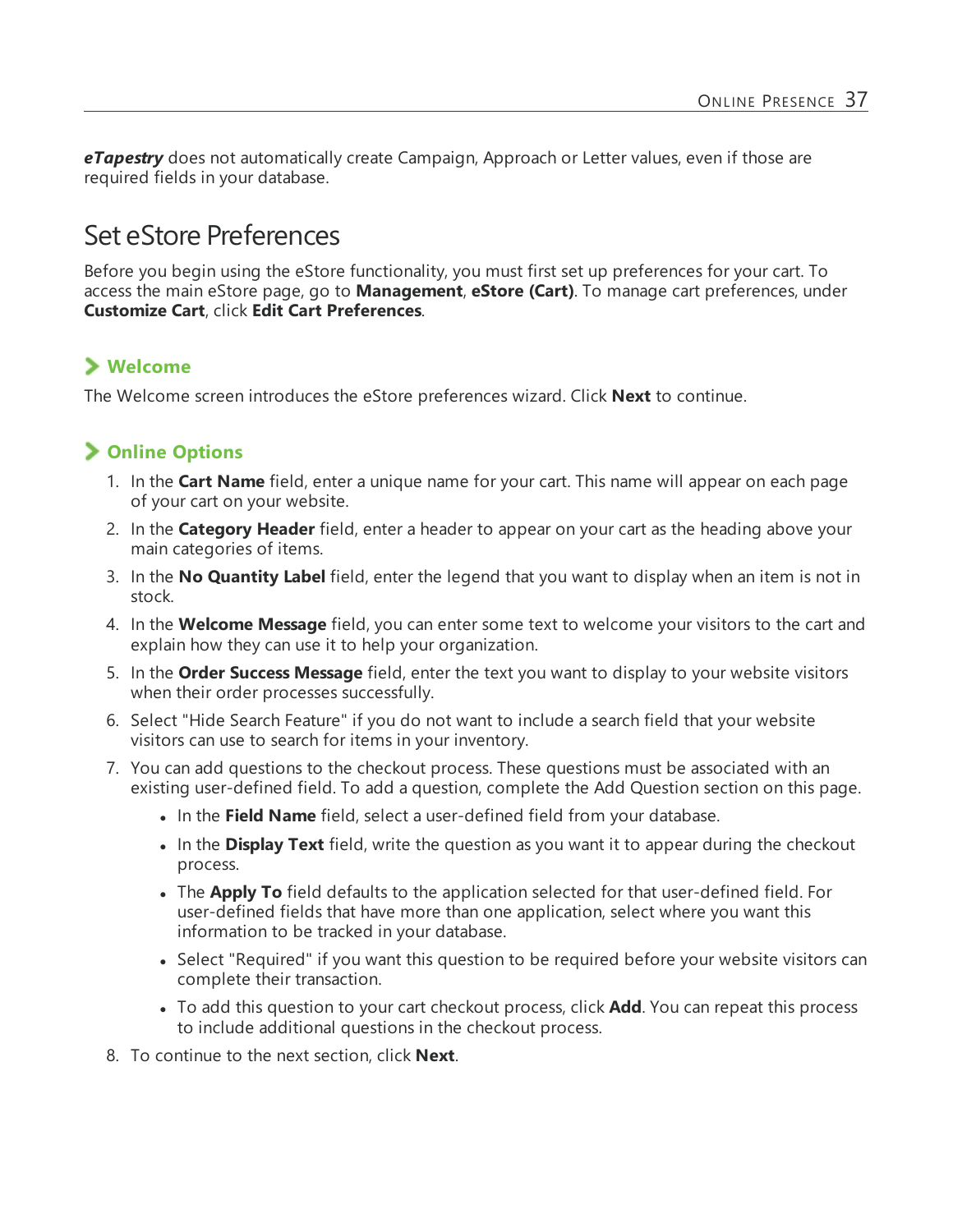### **Cart Template**

On the Cart Template page, select the template design you want to use for your cart. To continue to the next step, click **Next**.

### **Email Options**

- 1. In the **Email Template** field, select the email template you want to use to send confirmation emails to users of your cart after they complete a transaction. The default email Order Details is provided for you. You can modify this template, or create a new one and select it on this step.
- 2. In the **Notification Email** field, enter the email address where you want to send a copy of the order confirmation email. Usually, this would be someone in your organization who monitors cart purchases. To enter multiple email addresses, separate them with a semi-colon. An email will also be sent to this address when an item sells out.
- 3. In the **Confirmation Sender** field, enter the email address you want to display as the sender of the order confirmation email sent to the purchaser. If you leave this field blank, *eTapestry* does not send a confirmation email to purchasers.
- 4. To continue to the next section, click **Next**.

### **Transaction Options**

To generate a receipt number to include on the email confirmation to purchasers, select **Generate receipts on transactions from this page**.

*Tip:* In eTapestry, when you include receipt information as a part of your email confirmations, you are creating an "eReceipt" by definition.

To include eReceipt information, the template you select in the **Email Template** field on Step 4: Email Options uses the required **Order Details** widget. You must also enter the email address you want to display as the sender in the **Confirmation Sender** field. When *eTapestry* sends each eReceipt, it automatically includes the next unique receipt number that is available in the database.

Set the default fund, campaign, approach and letter for all items you sell. Default order item transaction values become the default for items that do not have assigned values at the item level. Shipping and tax splits use the values you indicate on this page.

If you do not specify fund values, *eTapestry* creates new funds and applies them to the transactions. *eTapestry* create separate funds for items, shipping, and tax. *eTapestry* does not automatically create campaign, approach, or letter values, even if those are required fields in your database.

To continue to the next section, click **Next**.

### **Tax Options**

*Note:* You can apply sales tax to purchases for shopping cart web pages for the United States, Australia, and New Zealand.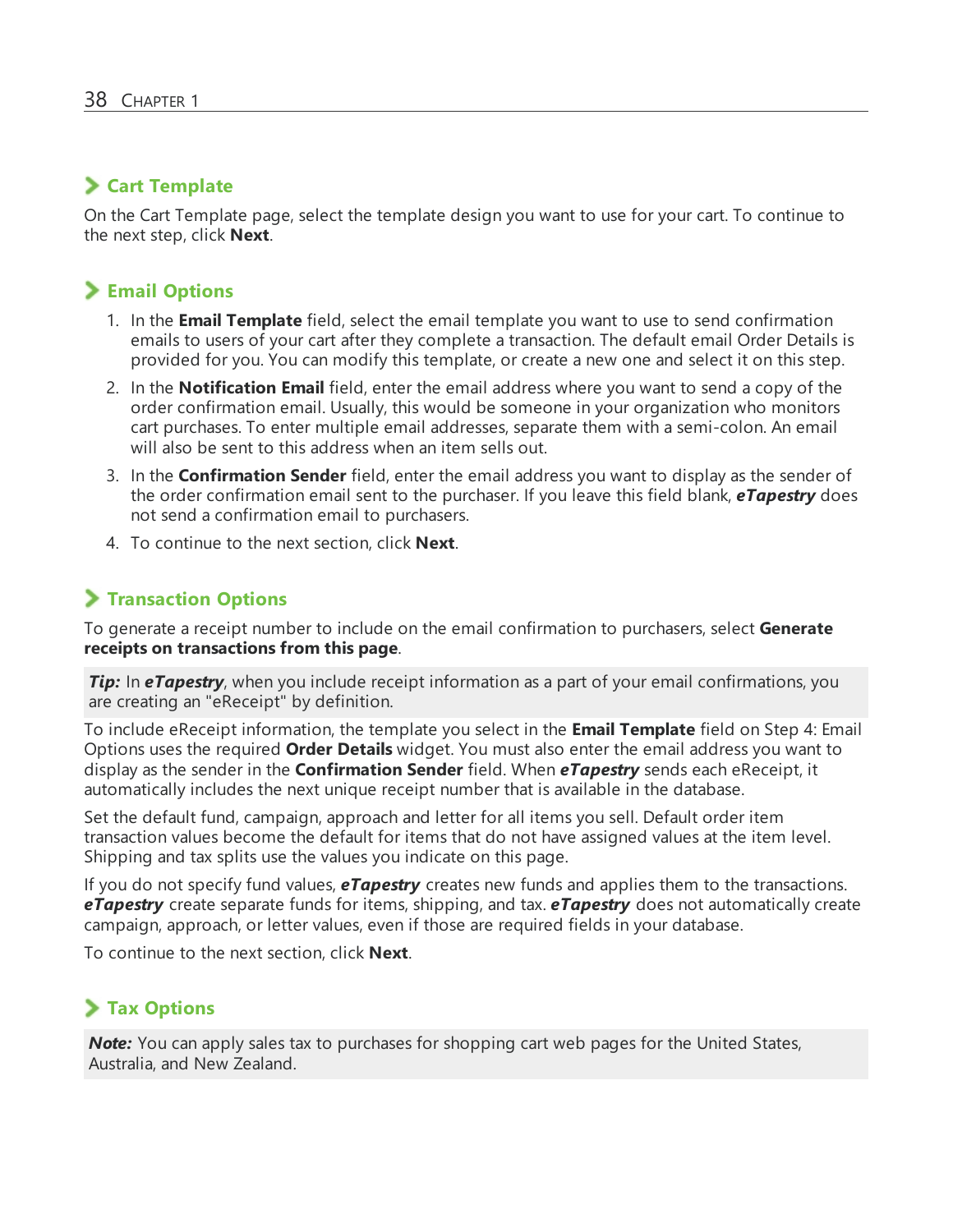On the **Identifier** field, select whether you want to collect sales tax for the billing or the shipping state. If your organization is required to collect sales tax in any state, enter the particulars sales tax rates on this page.

Shipping fees are not taxable through the cart. If you are required to collect taxes on shipping fees, you must combine those fees with the price of the item.

To continue to the next section, click **Next**.

### **Shipping Options**

You can set up your cart to calculate the shipping fee to be charged for each order. The fee is based on a per-item fee that you set up when you create an item in your cart. On this screen, set up shipping fees that apply to all items.

- 1. On the **Base Fee** field, enter the amount in shipping that you want to charge for any order. This could be used to cover handling cost, packaging, etc., and is a fixed amount that any order requires in addition to other shipping fees based on quantity, weight, or amount purchased.
- 2. On the **Express Surcharge** field, enter the flat fee you want to charge to expedite shipping, if you offer this option.
- 3. On the **International Surcharge** field, enter the flat rate you want to charge as an add-on for international shipping, if you offer this option.
- 4. On the **Free Order Base Fee** field, enter the amount you want to charge for orders that total \$0. This amount replaces the base fee for free orders.
- 5. In the **Country** field, select the country of origin for shipping. The international surcharge is added to an order when the country in the shipping address does not match this selection.
- 6. To continue to the next section, click **Next**.

### **Other Options**

- 1. In the **Time Zone** field, enter the time zone of where shipping originates. This affects shipping estimate calculations.
- 2. In the **Transaction Processor** field, select how you want to process transactions from your eStore. If you leave this field blank, *eTapestry* uses your default transaction processor.

For information about how to add a transaction processor in **eTapestry**, refer to Set Up Transaction Processor on page 1.

<span id="page-38-0"></span>3. To complete your cart setup, click **Save and Finish**.

## Put Items in your eStore

To manage your eStore (Cart), from **Management**, click **eStore (Cart)**.

• For information about how create categories and subcategories to organize items in your eStore, refer to Create [categories](#page-39-0) to organize items on page 40.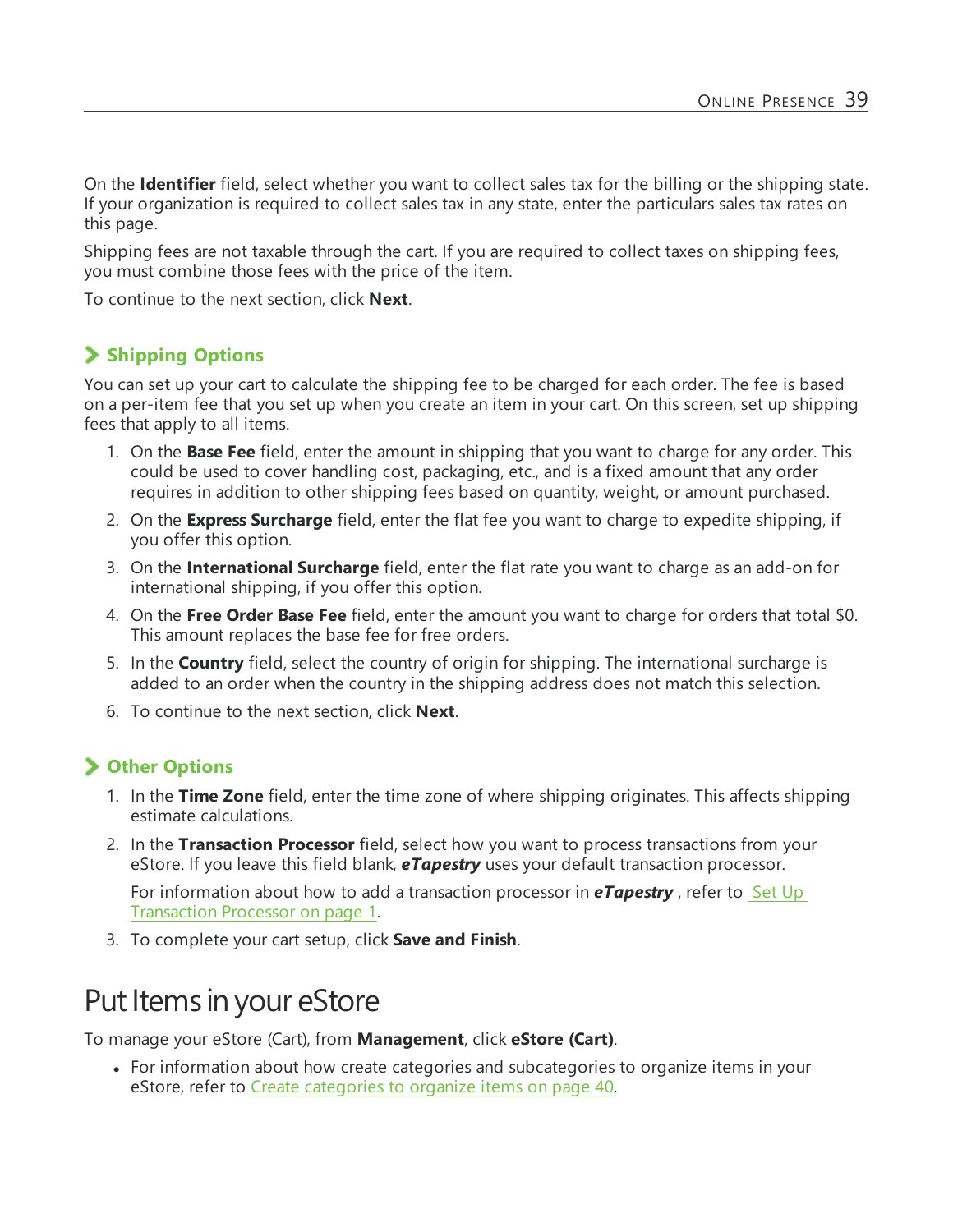- For information about how to create items, refer to [Create](#page-39-1) items on page  $40$ .
- For information about how to copy items, refer to [Create](#page-40-0) a Copy of an Item on page 41.
- For information about how to re-categorize items, refer to Move Items to Another [Category](#page-41-0) on [page](#page-41-0) 42.

You can drag and drop to reorder the categories, subcategories, and items.

#### <span id="page-39-0"></span>**Create categories to organize items**

To manage your eStore (Cart), from **Management**, click **eStore (Cart)**.

- 1. To create a category, click **New Category** under Tasks.
- 2. Enter a name and description for the category.
- 3. If you want the category to appear in the eStore as soon as it contains an Item, then do not enter a **Start Date** under Publish Information.
	- To ensure that a category and all its items won't appear until a specific date, enter a **Start Date**.
	- To hide a category and its items after a specific date, enter an end date. Consider using Dates for promotional or season items that are only available for limited time.
- 4. You can select an image to represent the category in your eStore. Under Category image, click **Choose file**. Then browse to and select the image from your local computer. The image is resized to fit the web page.
- 5. Click **Save Category** under Tasks.
	- To create a subcategory, click New Subcategory on the category row, enter details, and click **Save Category** under Tasks.
	- . If a category doesn't have subcategories and doesn't include items, you can delete it.

### <span id="page-39-1"></span>**Create items**

To manage your eStore (Cart), from **Management**, click **eStore (Cart)**.

- 1. To add an item to a category, click **New item** on the category or subcategory row. To add a item without a category, click **New Item** under Tasks.
- 2. Enter the item name.
- 3. Enter a short description of the item.
- 4. Enter an optional long description. This appear on the item page in the online cart.
- 5. Select whether this item is fully non-deductible or at least partially deductible.

If an item is fully non-deductible, enter the regular price. Then indicate whether the item is shippable. If an item can be shipped, enter the shipping fee. Next, indicate whether the item is taxable so that sales tax can be calculated when the item is purchased.

If an item is at least partially deductible, select whether to allow the donor to specify the donation amount. If you don't allow donors to specify donation amounts, enter the regular price, enter the non-deductible amount for the item, enter the shipping fee if applicable, and indicate whether the item is taxable so that sales tax can be calculated when the item is purchased.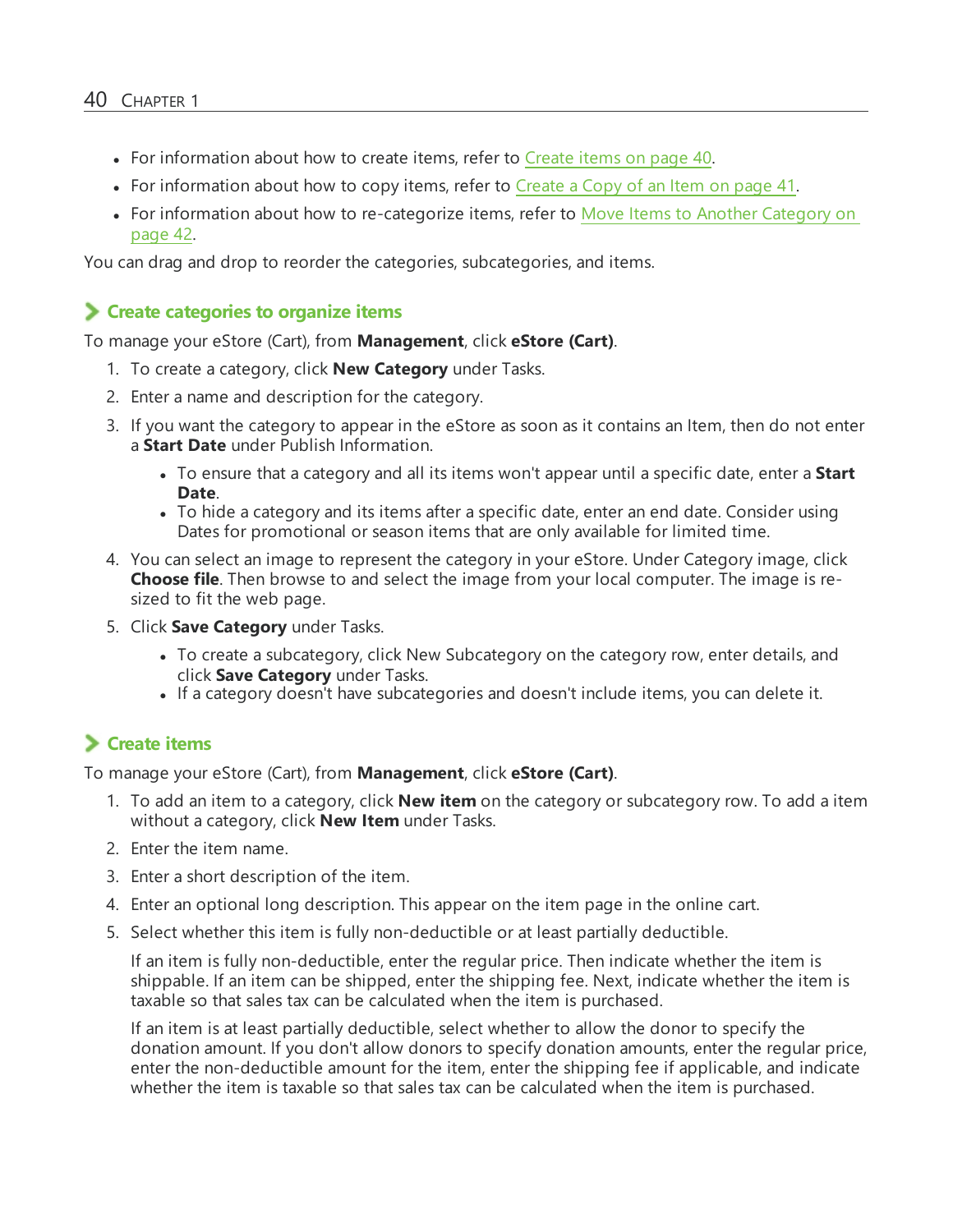*Note:* If you allow the donor to specify the donation amount, you do not need to enter a price for the item. The donation is considered fully deductible.

6. Select **Manage Quantity** to track the available quantity for the item and then enter the initial quantity. Whenever the item is purchased, the available quantity automatically decreases.

*Note:* If you allow the donor to specify the donation amount for an item, you can't manage quantity for that item. For more information about managing quantity, refer to [Manage](#page-41-1) [Quantities](#page-41-1) on page 42.

- <sup>l</sup> To inform website visitors how much of the item remains, select **Publicize Quantity**.
- <sup>l</sup> To receive an email when an item is sold out, select **Zero Notification**. The email will be sent to the notification email address based on your cart preferences. When the quantity of an item is zero, it can no longer be purchased from the eStore (Cart).
- 7. If you want the item to appear in the eStore as soon as it contains an Item, then do not enter a **Start Date** under Publish Information.

To ensure that an item won't appear until a specific date, enter a **Start Date**.

To hide an item after a specific date, enter an end date. Consider using Dates for promotional or season items that are only available for limited time.

- 8. Click **Next**.
- 9. You can choose two images for the item. The thumbnail image appears on the list of items in the category. The regular image appears on the item page. The images are automatically resized to fit the web page. To upload an image, click Choose File. Then browse to and select a PNG, JPG, JPEG, or GIF file from your computer.
- 10. Click **Next**.
- 11. Under Internal Information, enter information about your purchase of the item, such as the vendor and vendor price. For ID, enter an identifier used in your accounting system for the item. The ID can be used in reports and exports. All other internal information is only used on this page.
- 12. Under Transaction Details, specify the fund, campaign, approach, and letter associated with order item transactions for this item. If these values differ from the values you set up on Transaction Options page of the your Cart Preferences, then the item values will overwrite those defaults.
- 13. Click **Next**.
- 14. Set up user-defined fields specific to the item for purchaser to answer during check out. The purchaser is asked to answer the question for each instance of the item purchased.
- 15. Set up user-defined fields for static transactions. The values you select are stored on each transaction associated with the item. The purchasers will not see these values.
- <span id="page-40-0"></span>16. Click **Save and**. The item is added to your eStore (Cart).

### **Create a Copy of an Item**

To manage your eStore (Cart), from **Management**, click **eStore (Cart)**.

- 1. To create a copy of an item, open the original category.
- 2. On the item row, click **Copy**.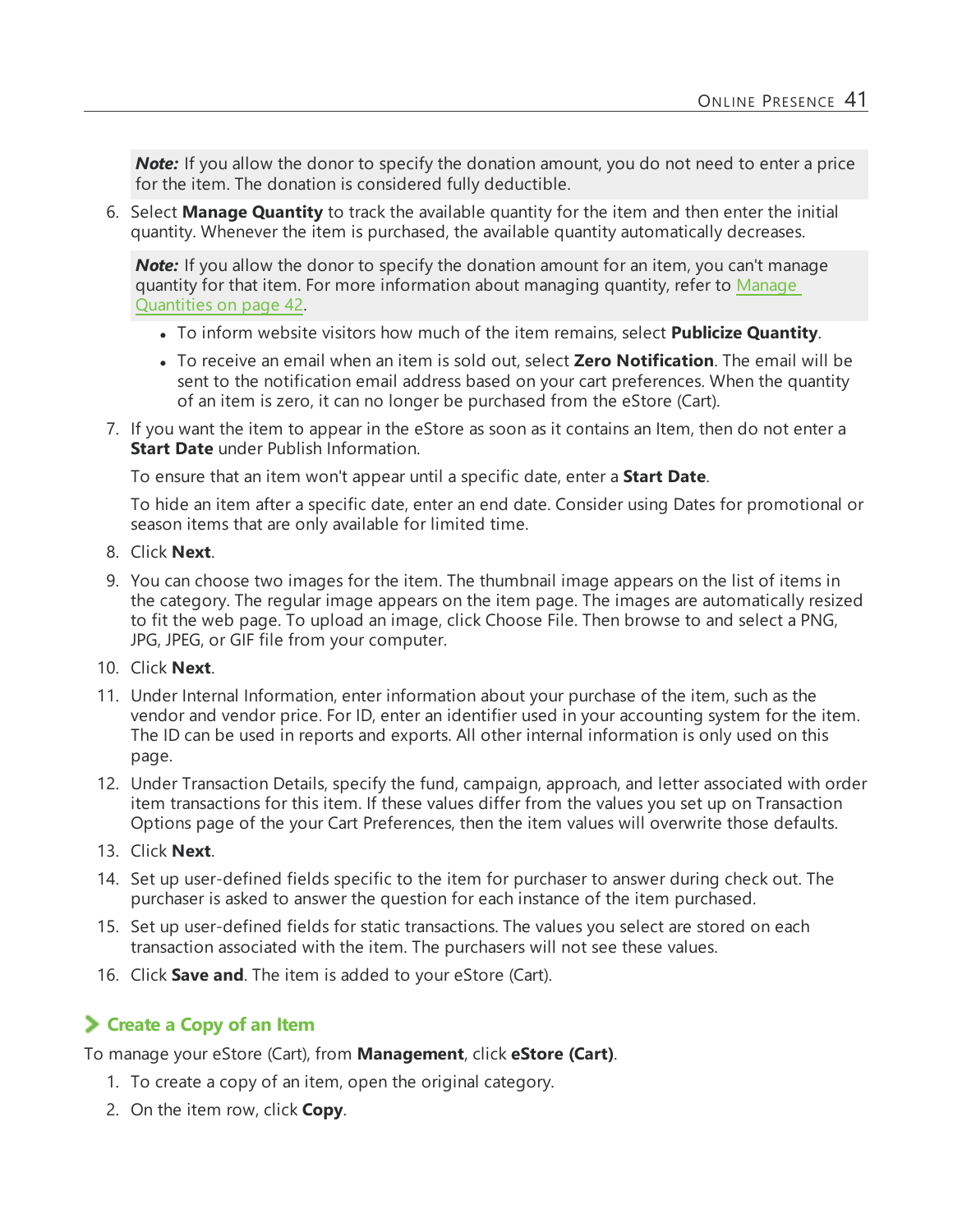- 3. Select a category for the copy.
- 4. Enter a name for the copy.
- 5. Determine whether to manage the quantity of the copied item and enter any quantity information.
- 6. Click **Copy**. After the item is copied, you can edit the item to make changes.

### <span id="page-41-0"></span>Move Items to Another Category

To manage your eStore (Cart), from **Management**, click **eStore (Cart)**.

To move an item to a different category, open the original category. On the item row, click **Move**, select a category for the item, and click **Move**.

To move items to a different category in bulk, open the original category and then click **Move Items** under Tasks. Select items to move and then select a category to move them into. Click **Move** under Tasks. The items are moved. You return to the original category.

## <span id="page-41-1"></span>Manage Quantities

When you create or edit items for your eStore, you determine whether to manage the quantity of the item, whether to publicize the amount available, and whether to receive notifications when the item is sold out. Whenever the item is purchased, the available quantity automatically decreases. For more information, refer to [Create](#page-39-1) items on page 40.

*Note:* If you allow the donor to specify the donation amount for an item, you can't manage quantity for that item.

After you save the initial quantity, you can return to the item page to update the quantity. For example, if you receive a another shipment of coffee mugs, move a class to a larger room, or give away t-shirts at a conference, you may need to manually update the amount of "item" available. From the item page, click **Manage**. Select whether to increase or decrease the quantity and enter the amount by which to add or subtract. Then enter a description to explain the change and click **Save and**. The quantity is updated and information about the change appears in the Manual Change History for future reference.

<span id="page-41-2"></span>To report on the quantity of items available, run the Cart Items - Quantity Remaining standard report.

## **Discounts**

You can offer discounts for individual items, but not for the entire cart purchase.

### **Manage Cart Discounts**

- 1. From the Cart page, click **Manage Cart Discounts** under Customize Cart. The Manage Cart Discounts page appears.
- 2. To add a discount, click **New Discount** under Tasks.
- 3. Enter a name and optional description for the discount.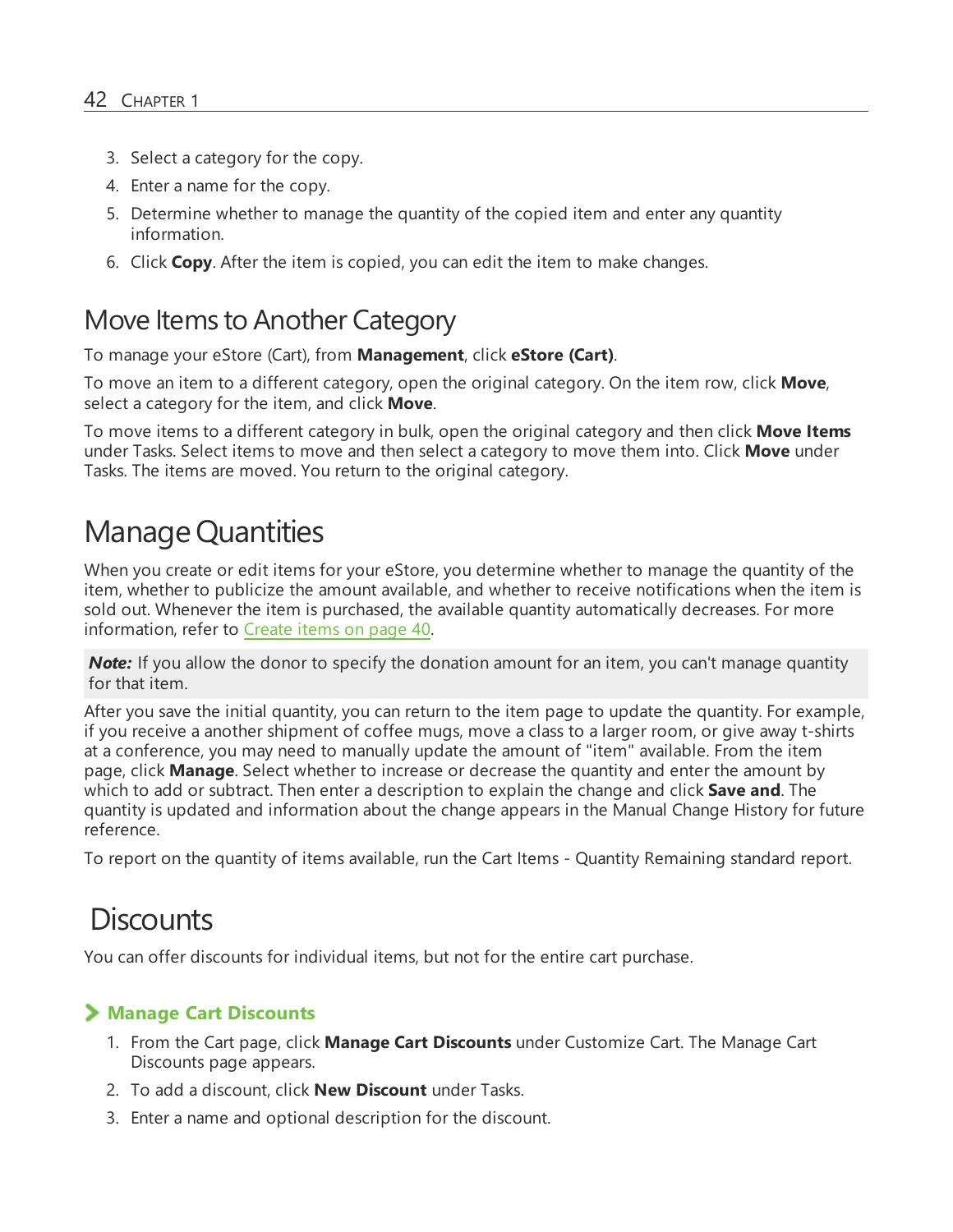- 4. Under Criteria, select whether you want everyone to get the discount or only people with access to a discount code. If you select "Those that enter the specific code" you must enter the discount code in the field.
- 5. Under Criteria, select whether you want the discount to be always available, or only available in a specific date range that you indicate.
- 6. Under Discount Type, select if it should be a fixed amount regardless of the sale price or a percentage.
- 7. Under Applicable Items, click **Add/Remove Items** to add items eligible for the discount.
- 8. Once you are finished adding items, enter the flat discount or percentage and click **Update All**.
- 9. Click **Save** under Tasks to commit your discount.

**Note:** If an item has more than one discount, the active discount that provides the best price is honored for a transaction.

## <span id="page-42-0"></span>Returns

A purchaser may send a item back to your organization for a refund. In order for the return to appear on the purchaser's credit card or debit card, you must work directly with your transaction processor, such as BBPS. Next, update the transaction in *eTapestry* to reflect the return.

### **Update transaction to reflect a return**

- 1. Open the journal entry.
- 2. Select **Reverse Order Items**. The items in the order appear, but the shipping and sales tax information does not appear.
- 3. Indicate which items have been returned.
	- If an item is associated with a donation for which the purchaser determined the amount, you much reverse the entire donation.
	- For other Items, you select how many of the item were returned and whether to also return the shipping fee associated with those items.

*Tip:* To quickly select all items for reversal or to mark all items for restock, use the Entire Order Options at the top of the page. You can also reverse all shipping fees.

- 4. If you manage quantity, you can also specify how many of the returned items will be placed back into the inventory to be resold.
- 5. Click **Save**. The items on the transaction are reversed and eTapestry creates a journal entry to track the return. The journal entry date for the return is the same of the date of the original transaction. The journal entry for the reversal shows which splits were returned.

*Tip:* To open the return transaction, click **Partially Offsetting Transaction** at the top of the page.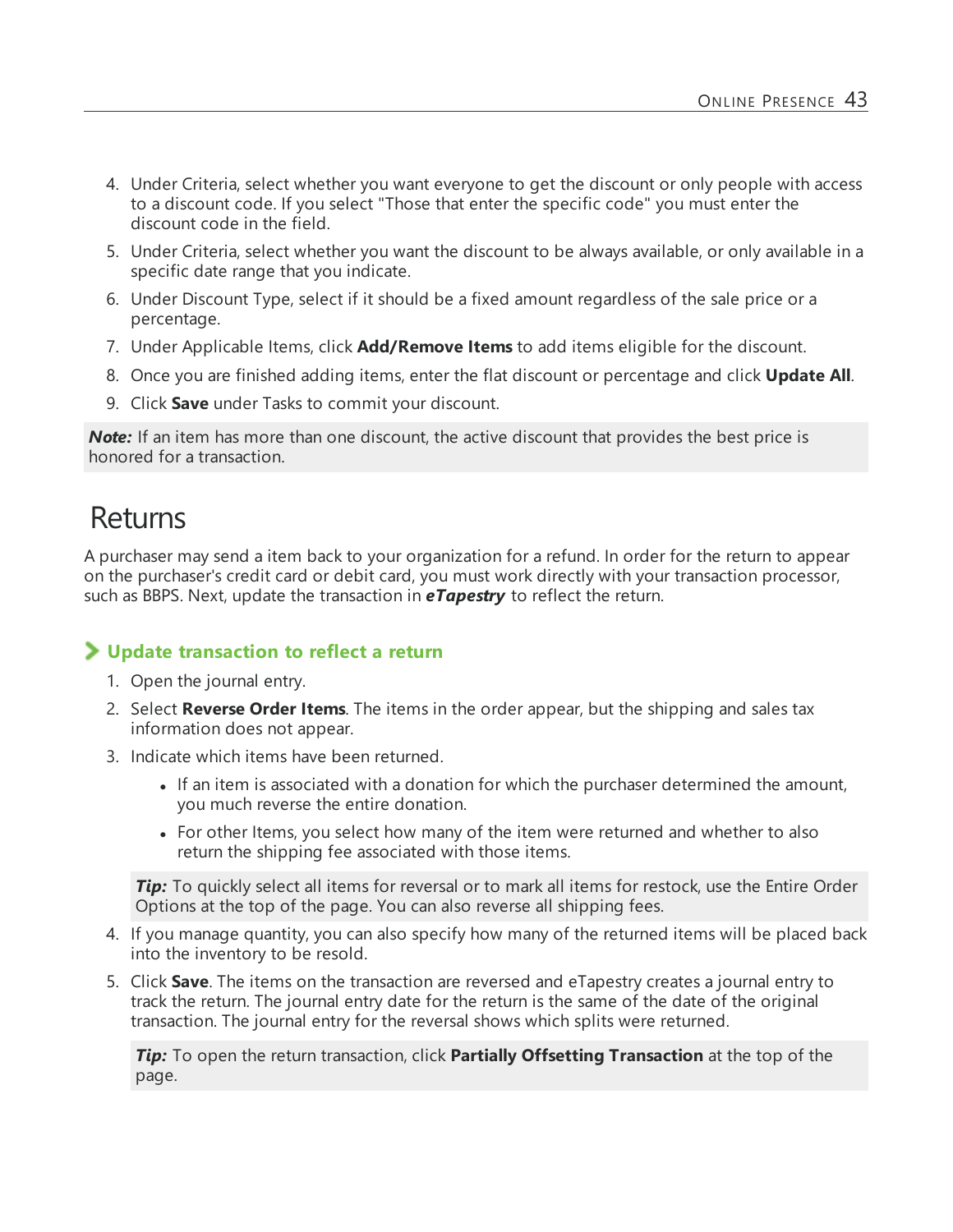## <span id="page-43-0"></span>ViewYour eStore

To view your eStore (Cart), from the Management tab, click **eStore (Cart)** under Online Presence. Then click **View Online Cart** under Links.

To access your eStore, constituents click a link on your website to access the eStore's URL.

Your eStore's URL is assigned by *eTapestry* when the eStore is created. This URL is not set up by your organization.

## <span id="page-43-1"></span>Online Cart

When the Online Cart is opened, it starts at the Cart Home page.

*Tip***:** For information about how to set up the cart name, welcome message, and other headings, refer to Set eStore [Preferences](#page-36-0) on page 37. For information about how to add or edit items into your eStore, refer to Put Items in your [eStore](#page-38-0) on page 39.

- <sup>l</sup> To view a category, the web page visitor clicks **View this Category**. The items and subcategories appears, along with any associated images.
- <sup>l</sup> To view an item, the web page visitor clicks **View this Item**. The items, the short or long description, any associated images, and publicized quantity information appears.
- <sup>l</sup> To select an item to purchase, the web page visitor clicks **Add to Cart** on the item or category page. A list of all items in the purchaser's cart appears. The purchase can choose to continue shopping or checkout.
- To purchase items in the cart, the web page visitor clicks **Checkout**.
	- 1. For step one, the purchaser enters his contact information. If any of the items are shippable, the purchaser also enters shipping information or copies the contact information to the shipping section. The purchaser can also enter comments, which will appear in the Journal Entry Note for the transaction in **eTapestry**. If you setup check out questions, the purchaser enters his answers. Then the purchaser clicks **Proceed**.
	- 2. For step two, the purchasers enters payment information. If your organization uses the Sage Transaction Processor, the purchaser has the option to enter either credit/debit card or EFT information. Shipping and sales tax is calculated based on information the purchaser entered in step 1. Taxes appear on the right side of the page. Then the purchaser clicks **Proceed**.

*Note:* If the entire order is free, the purchaser is not prompted to enter payment information.

3. For step 3, the purchaser review the order and the information entered. If necessary, the purchaser clicks **Edit** to make corrections. To submit the purchase transaction to the credit/debit card company, the purchaser clicks **Process Order**. The Order Success page appears.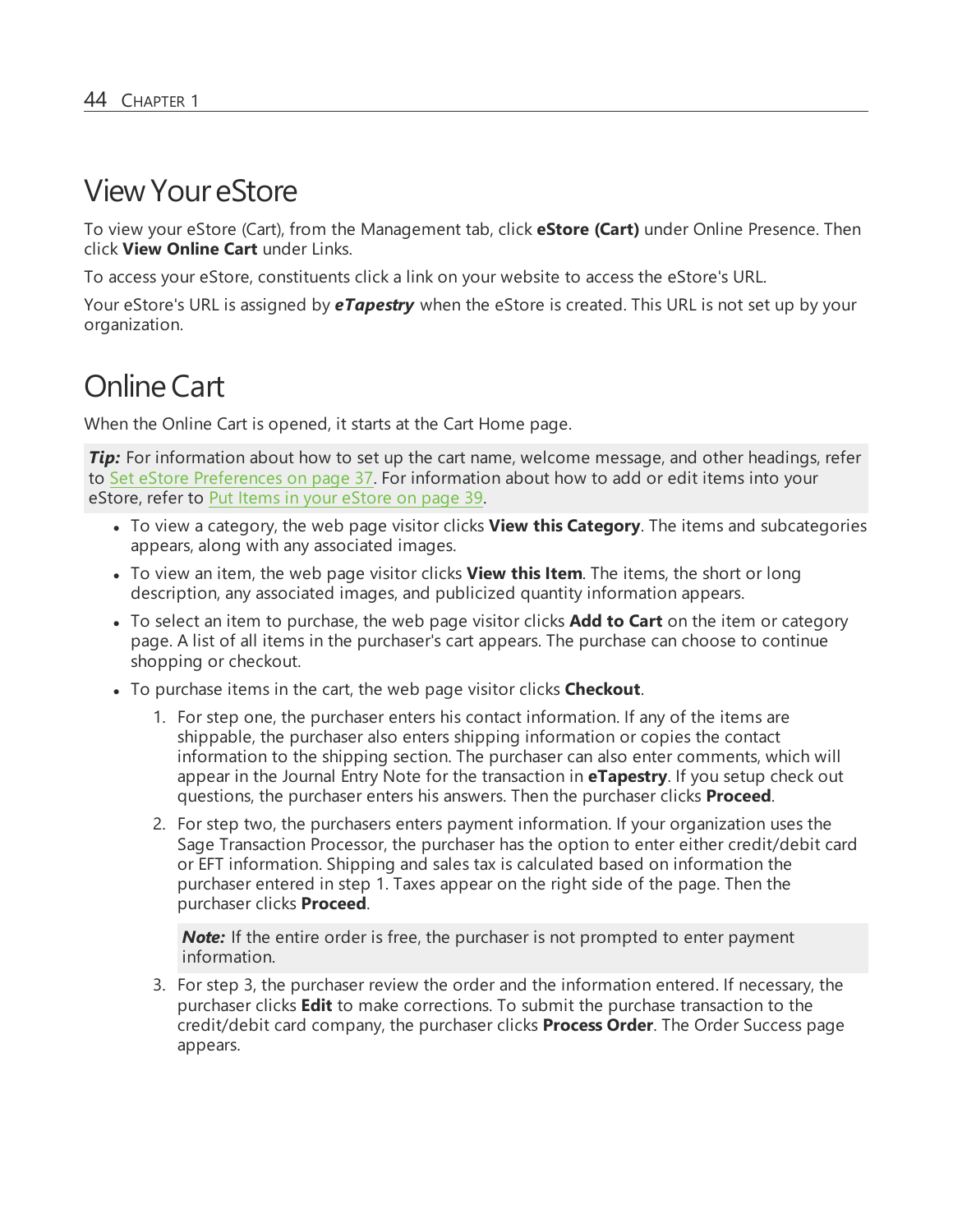If you set up cart preferences to include an email template and confirmation sender fields, then an order confirmation email is sent to the email address the purchaser provided. If you also set up an email address at your organization to receive notifications, a copy of the email is also sent to that email address.

To customize the content of the Order Confirmation Email, edit the communication template. The template must contain the Order Details widget and an email subject. You must also set up the plain text version of the email.

## <span id="page-44-0"></span>Online Orders

When a Cart Order processes, *eTapestry* checks to determine whether the purchaser already has a constituent record in your database as it adds the new transaction for the purchaser.

### **New Constituent Records**

A new constituent record is created for the purchaser when the Billing Address does not match any primary persona in the database. When a new constituent record is created, the transaction adds to the new record. To update an existing constituent record with a transaction from a purchase, the program verifies that two of the following three Billing Address values match values for a primary persona.

- Name
- (Address Line  $1 +$  Address Line  $2 +$  City + State + Postal Code)
- Email address

### **New Order Transactions**

When a transaction includes a gift and a purchase, a purchase with more than one line item, or a purchase line item plus shipping or sales tax, it appears with the journal entry type Split Transaction.

On the Journal page, the **Received amount** column contains the total amount received for the transaction. The **Purchased** column displays the portion of the amount that came from a purchase, and the **Gifted** column displays the portion of the amount that was made as a gift. To view the purchased item, open the journal entry. The segment heading displays the item name.

*Tip*: To also help distinguish a donation from a purchase, online orders appear with different journal entry descriptions, such as Purchase, Shipping, or Sales Tax. A purchase from eCart is a non-deductible transaction.

When you view a segment for a split transaction, the **Order Information** section displays the item quantity for the purchase. It also includes shipping and billing information. You cannot change the amount, quantity, and other information on this section. This ensures the purchase in *eTapestry* matches the credit/debit card billed amount. **Order Information** also appears on the Shipping and Sales Tax segments. For these segments, the state's sales tax appears with the applicable tax rate.

If you associate your eCart with user-defined fields (UDFs), you can view the values a purchaser enters for **Item Specific Checkout Questions** on the **User Defined Fields** section of the segment. This section also shows the values for **Static User Defined Fields** for the item.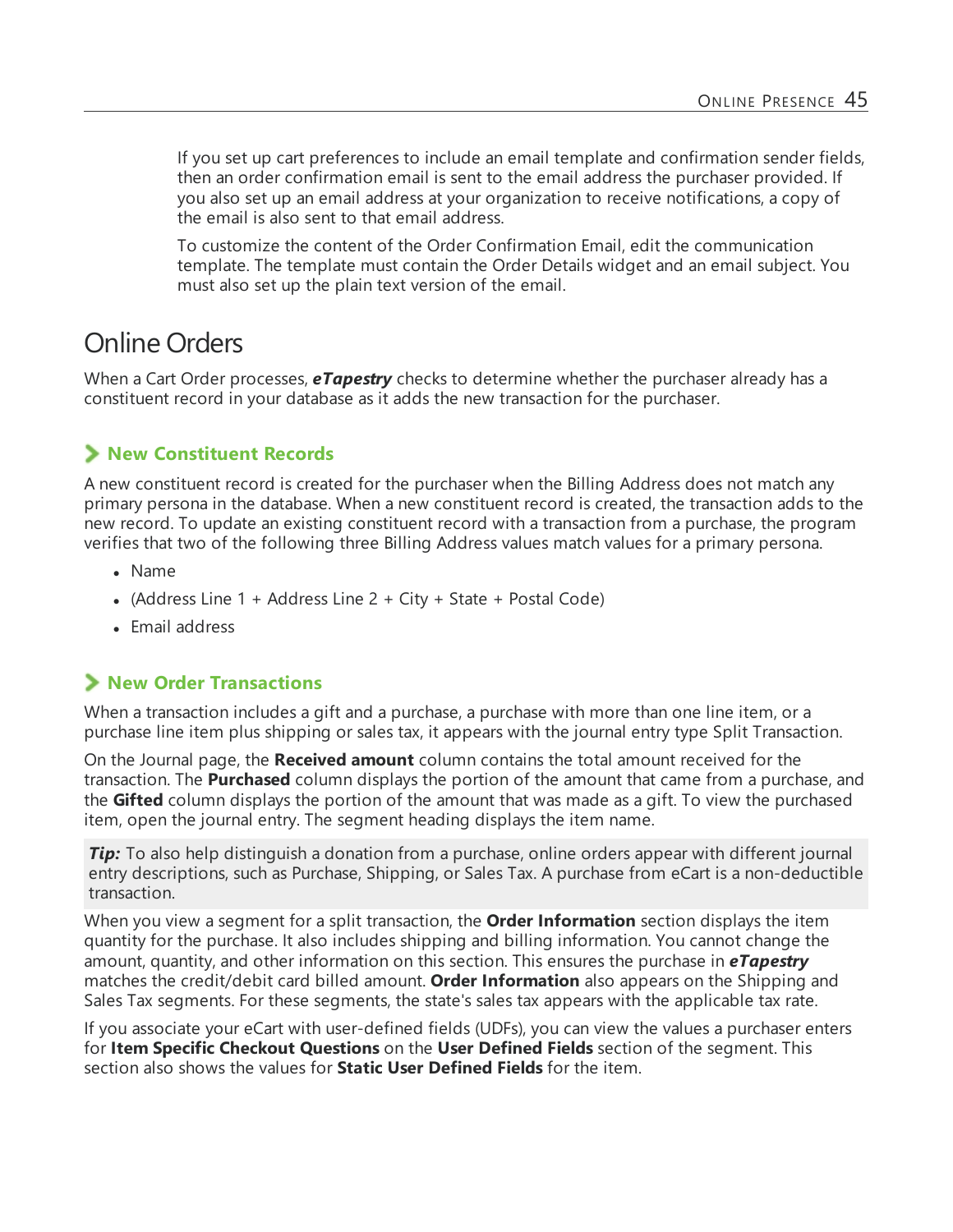*Tip:* If the **Item Specific Checkout Questions** and **Static User Defined Fields** UDFs do not exist in the database, you must add them to *eTapestry* from **Management**, **User Defined Fields**. For more information about UDFs, refer to [User-Defined](https://www.blackbaud.com/files/support/helpfiles/etapestry/etapestry/default_csh.html#etapuserdefinedfields.html) Fields.

## <span id="page-45-0"></span>FulfillOrders

To track when you sent ordered items to the purchaser, use the system-defined field called **Fulfillment Date** which is associated with each eStore transaction.

- <sup>l</sup> For unsplit eStore transactions, the **Fulfillment Date** field appears under **Gift Date** field.
- <sup>l</sup> For split transactions, the **Fulfillment Date** field appears in the top pane of the journal entry, so you cannot record separate fulfillment dates for individual items within an eStore transaction.

<span id="page-45-1"></span>To identify eStore transactions which have not been fulfilled, create a query based on the **Transaction Order Item Fulfilled** criteria in the "Journal" category of query criteria.

## Personal Fundraising

*eTapestry*'s Personal Fundraising enables your constituents to raise funds for your organization. You create a site where constituents can register to create their own personalized fundraising page. Participants can then invite friends and family to view their page and join them in supporting your organization.

## <span id="page-45-2"></span>Fundraiser Sites

Fundraiser sites allow your constituents to create their own personal fundraising pages to raise money on your organization's behalf. To access the Personal Fundraising module, from the Management tab click **Fundraisers** under Online Presence.

To indicate the base web address to use for all your fundraiser sites, enter the beginning of the address in the **https://** field.

<span id="page-45-3"></span>To create a fundraiser site, click **New Fundraiser** under **Tasks**.

### Step 1: Fundraiser Details

These fields appear on step 1 of the Fundraiser wizard.

| <b>Field</b> | <b>Details</b>                                                                                                                                                                                                                                                                              |
|--------------|---------------------------------------------------------------------------------------------------------------------------------------------------------------------------------------------------------------------------------------------------------------------------------------------|
| Date         | Set the date for your fundraiser. If your fundraiser is an event, set it to the date of<br>the event. If your fundraiser does not lead up to an event, enter the date when you<br>begin the fundraiser. This date is for your reference only and does not appear on<br>the fundraiser site. |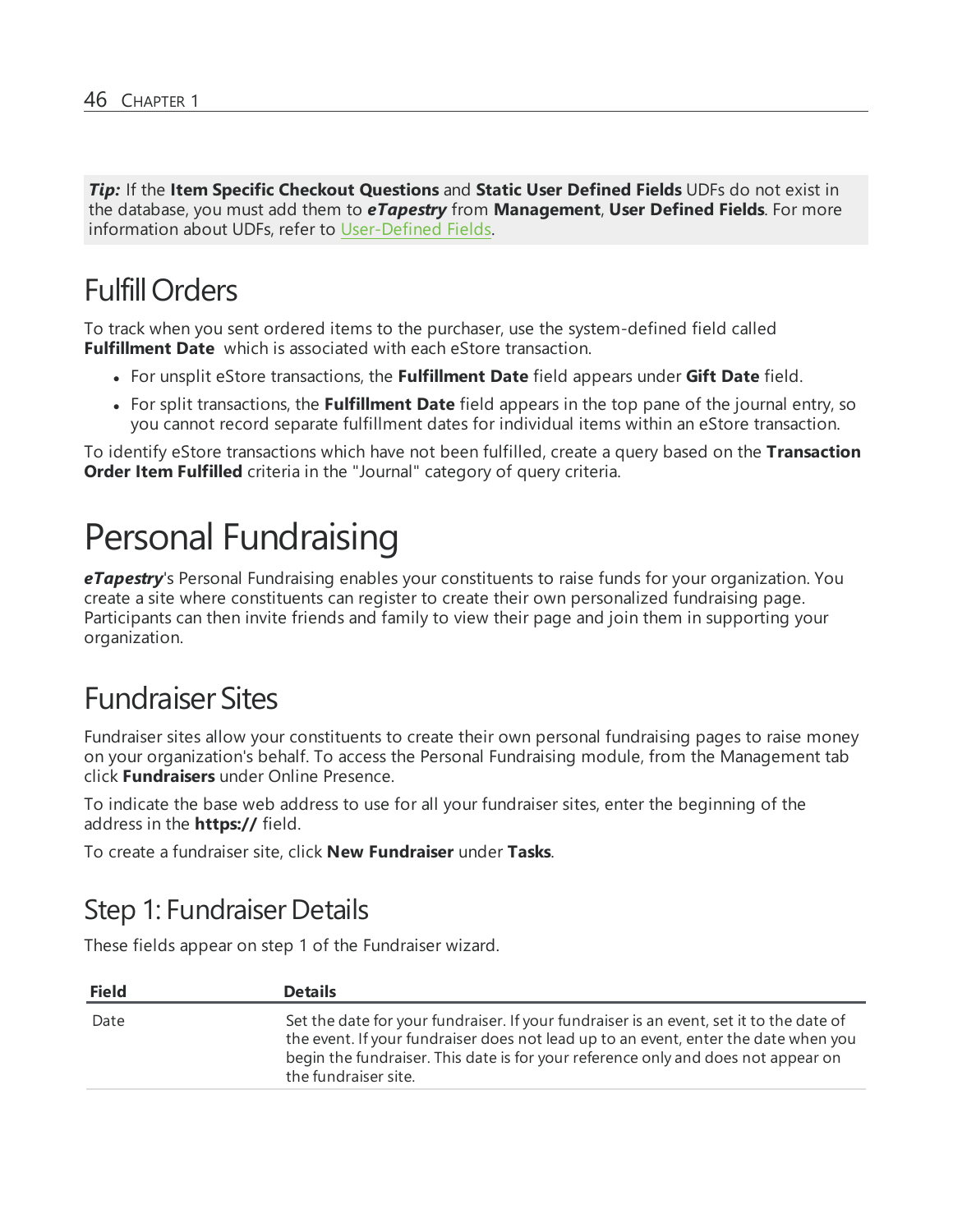| <b>Field</b>  | <b>Details</b>                                                                                                                                                                                                        |
|---------------|-----------------------------------------------------------------------------------------------------------------------------------------------------------------------------------------------------------------------|
| Name          | The name for the fundraiser appears in the Fundraiser field on participation and<br>transaction journal entries associated with this fundraiser. It also appears in the<br>browser title bar of your fundraiser page. |
| <b>Status</b> | Select a status for your fundraiser site.                                                                                                                                                                             |
|               | • Setup/Preview: In this status, your site does not accept registrations or<br>donations.                                                                                                                             |
|               | • Active: In this status, your site can accept registrations and donations.                                                                                                                                           |
|               | • Registration closed: In this status, your site does not accept registrations,<br>but it can accept donations.                                                                                                       |
|               | • Complete: In this status, your site does not accept registrations or<br>donations. Use this status when the fundraiser has finished and you no<br>longer want to accept any transactions.                           |
|               | Disabled: In this status, your site does not accept registrations or donations,<br>$\bullet$<br>and the fundraiser does not appear in your database for manual entry of<br>gifts or registrations.                    |
| Goal          | Set an overall fundraising goal for your site. This goal is displayed on the site's main<br>page, together with progress towards the goal. You must enter an amount greater<br>than zero to create your site.         |
| Note          | In this field, you can enter internal notes about your site for your reference.                                                                                                                                       |

## <span id="page-46-0"></span>Step 2: Site Options

These fields appear on step 2 of the Fundraiser wizard.

| <b>Field</b>                          | <b>Details</b>                                                                                                                                                                                                                                          |
|---------------------------------------|---------------------------------------------------------------------------------------------------------------------------------------------------------------------------------------------------------------------------------------------------------|
| Site Name                             | Enter the final part of the URL for your site. The first part of the URL is pre-defined<br>by <b>eTapestry</b> . The address is case-sensitive and cannot include any spaces or<br>special characters. You cannot edit the URL once you save your site. |
| <b>Administrative Contact</b><br>Name | Enter the name you want to show in the From field in emails automatically sent to<br>donors. This name also appears in the To field of email sent to the site<br>administrator from the <b>Email Us</b> link on the site.                               |
| Administrative Contact<br>Email       | Enter the email address you want to send confirmation emails from to donors. This<br>is also the email address that receives email sent from the Email Us link on the site.                                                                             |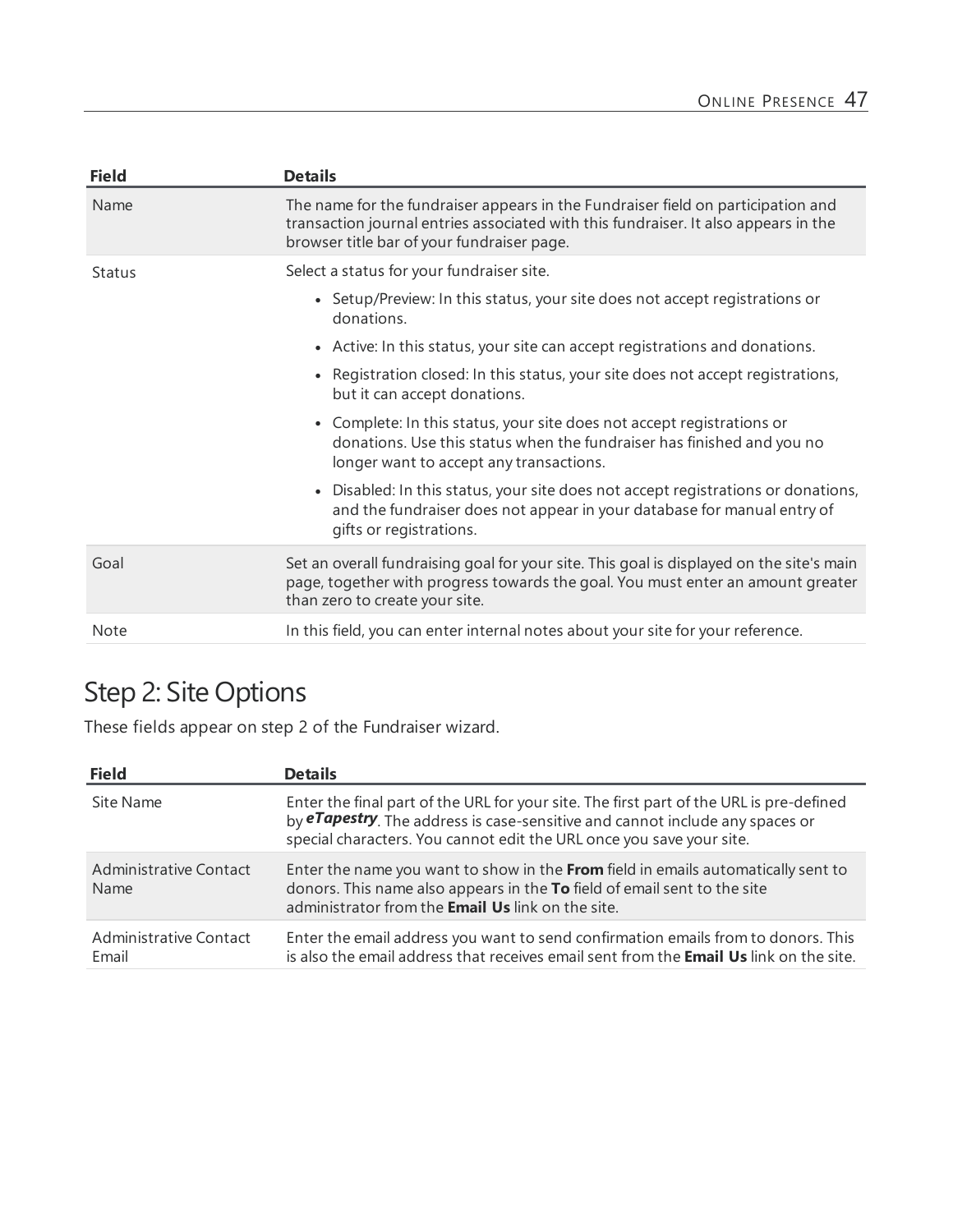| <b>Field</b>                 | <b>Details</b>                                                                                                                                                                                                     |
|------------------------------|--------------------------------------------------------------------------------------------------------------------------------------------------------------------------------------------------------------------|
| <b>Transaction Processor</b> | Select a transaction processor to use for transactions on the site. You must have at<br>least one transaction processor configured in your database to publish a<br>fundraiser site.                               |
|                              | For information about how to add a transaction processor in <b>eTapestry</b> , refer to<br>Set Up Transaction Processor on page 1.                                                                                 |
| <b>Sharing Options</b>       | Visitors to your fundraiser site can share a link to your site on social networking<br>sites. Enter a description for that link and click Browse to upload the image you<br>want to display when a link is shared. |
| Template                     | Select a template for your fundraiser site.                                                                                                                                                                        |

## <span id="page-47-0"></span>Step 3: Main Page Options

In this step, use the HTML editor to create the content for the home page of your fundraiser site. For example, you may include details and images about your cause, event details, or prompts to tell site visitors how to register or donate.

## <span id="page-47-1"></span>Step 4: Registration Options

These fields and options appear on step 4 of the Fundraiser wizard.

| <b>Field</b>                   | <b>Details</b>                                                                                                                        |
|--------------------------------|---------------------------------------------------------------------------------------------------------------------------------------|
|                                | Recommended Team Goal Set the amount to appear as default for each team's goal. Participants can edit the<br>goal when they register. |
| Recommended Individual<br>Goal | Set the amount to appear as default for each individual's goal. Participants can edit<br>the goal when they register.                 |
| <b>Confirmation Email Text</b> | Enter the text for the confirmation email sent to registrants.                                                                        |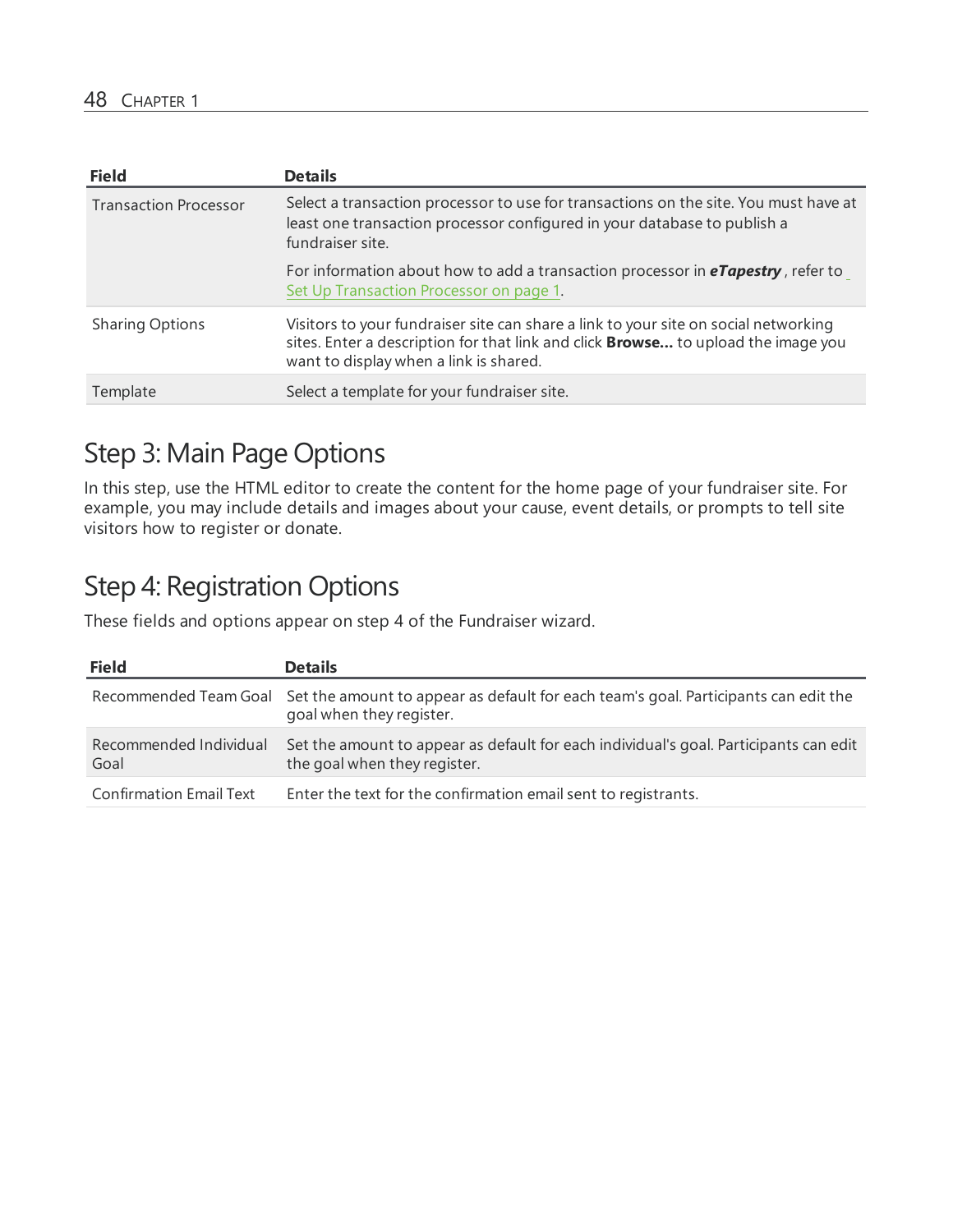| <b>Field</b>                  | <b>Details</b>                                                                                                                                                                                                                                                                                                                                                                                   |
|-------------------------------|--------------------------------------------------------------------------------------------------------------------------------------------------------------------------------------------------------------------------------------------------------------------------------------------------------------------------------------------------------------------------------------------------|
| <b>Registration Questions</b> | You can select additional fields for participants to complete during registration. By<br>default, the fundraiser site requires participants to enter name, email, address, city,<br>state/province, postal code, and phone number.                                                                                                                                                               |
|                               | You can only use user-defined fields to add to the registration form. For each field,<br>select the name, whether you want it to be required, what area of the account it<br>applies to, and how you want the field or question displayed in the form. Enter this<br>information and click Add to add the field to the form. You can add as many fields<br>as you want.                          |
| Registration Fee Levels       | If your fundraiser has fees associated with it, set up those levels here. You can add<br>as many registration fee levels as you need.                                                                                                                                                                                                                                                            |
|                               | • Name: Enter the name for the registration level, such as "Individual<br>Registration."                                                                                                                                                                                                                                                                                                         |
|                               | • Amount: Enter the fee for that registration level.                                                                                                                                                                                                                                                                                                                                             |
|                               | • Non-Deductible: If there is a portion of the fee that is non-deductible, enter<br>it here. For example, if registration is \$50 but participants receive a \$15 T-<br>shirt, only \$35 is deductible. In this example, enter \$15 in the Non-<br>Deductible field. This information does not appear on the fundraiser site,<br>but is included in the confirmation email sent to participants. |
|                               | • Fund: Select a fund for transactions made through this form. The fund does<br>not appear on the fundraiser site.                                                                                                                                                                                                                                                                               |
|                               | • Campaign, Approach, and Letter: You can select a campaign, approach, and<br>letter for transactions received through the site. These fields do not appear<br>on the fundraiser site.                                                                                                                                                                                                           |
|                               | • Defined Values: You can add any transaction user-defined fields from your<br>database. For example, if you have more than one registration level it could<br>be helpful to use a user-defined field to indicate which level the transaction<br>is associated with. These fields do not appear on the fundraiser site.                                                                          |
|                               | • Add: Click Add to create a registration fee level. Repeat the steps to include<br>additional fee levels.                                                                                                                                                                                                                                                                                       |

## <span id="page-48-0"></span>Step 5: Fundraising Center Options

The Fundraising Center is the first page that participants see each time they log into the fundraiser site. Use the HTML editor to create the content that appears at the top of the Fundraising Center. For example, you can include encouraging messages to participants, ideas for gathering sponsorship donations, and important deadlines for the fundraiser.

## <span id="page-48-1"></span>Step 6: Participant Pages Options

In this step, set up default text and upload images to appear on the participant and team pages on your fundraiser site. Participants and team captains can edit this text and upload a different image once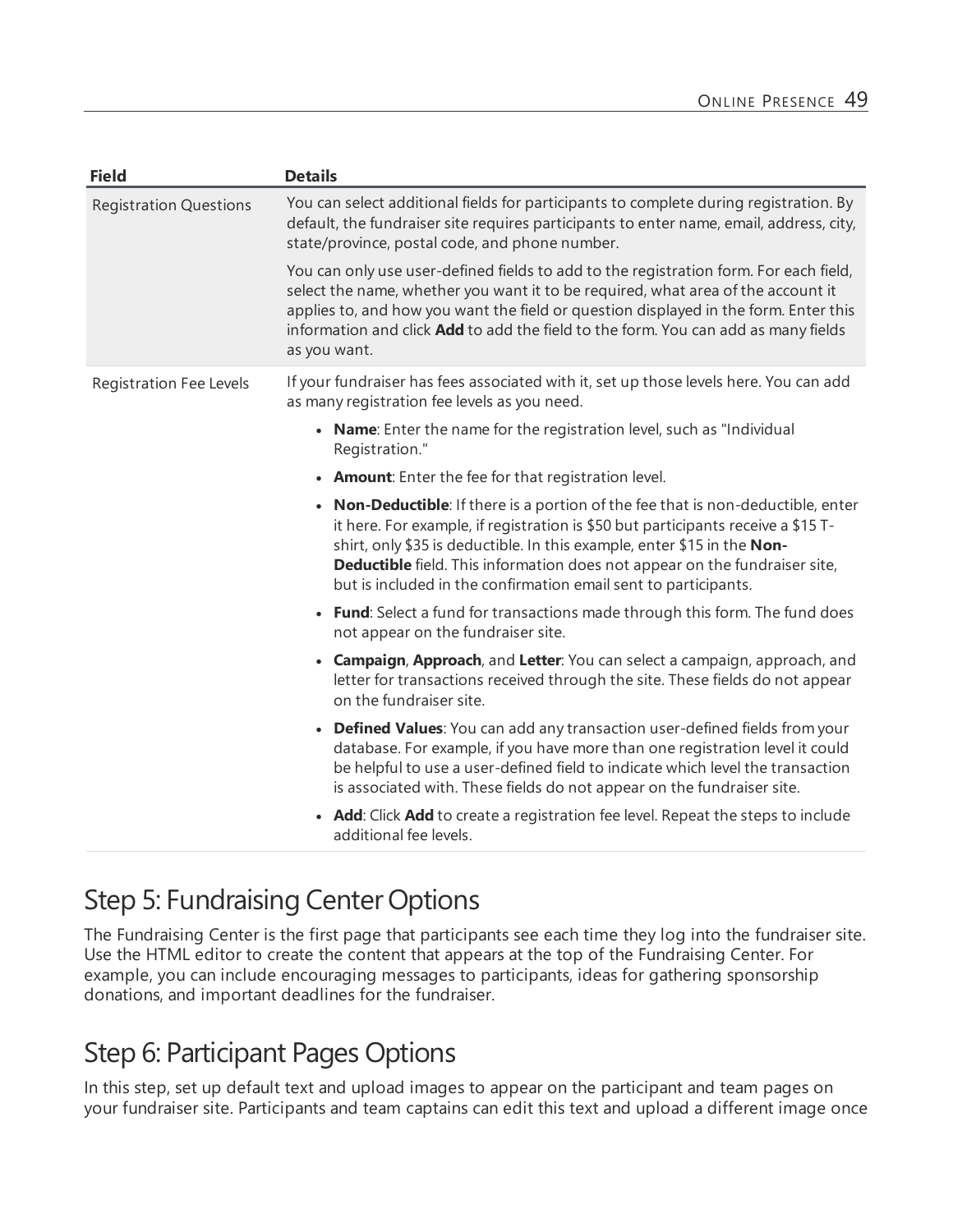they log into the site.

*Note:* Images cannot exceed 2MB per image. Images larger than 380 pixels in width are automatically scaled down.

## <span id="page-49-0"></span>Step 7: Email Options

*Warning:* To protect the Email page of your fundraiser site from spam and abuse, *eTapestry* has disabled this functionality. When registered participants log into your fundraising site and navigate to the Emails page, they will no longer be able to access this option.We encourage you to use your own email solution or favorite social media platform.

On this step, you create up to three default email templates for participants in your fundraiser to use when they send email from the fundraiser site.

| <b>Field</b>                               | <b>Details</b>                                                                                                                                                                                                                      |
|--------------------------------------------|-------------------------------------------------------------------------------------------------------------------------------------------------------------------------------------------------------------------------------------|
| Enabled                                    | Templates are enabled by default. Uncheck this box if you do not want to include a template<br>option on your fundraising site.                                                                                                     |
| Preview<br><b>This</b><br>Template<br>link | To view a preview of your template in a separate window, click Preview This Template.                                                                                                                                               |
| Template<br>Name                           | Enter a template name. Participants see this name when they select a template to use.                                                                                                                                               |
| Subject                                    | Enter the default subject for the email. Participants can edit the subject after they select the<br>template.                                                                                                                       |
| Contents                                   | Enter the default text for the template. Participants can edit the content after they select the<br>template. Emails sent through the fundraiser site automatically include links to the participant and<br>team fundraising pages. |

### <span id="page-49-1"></span>Step 8: Donation Options

These fields and options appear on step 8 of the Fundraiser wizard.

| <b>Field</b> | <b>Details</b>                                                                                                                                                                  |
|--------------|---------------------------------------------------------------------------------------------------------------------------------------------------------------------------------|
| Fund         | Select the fund to apply to donations. This field does not display on the fundraiser site.                                                                                      |
| Campaign     | Select the campaign to apply to donations. This field is only required if it is configured as<br>required in your database. This field does not display on the fundraiser site. |
| Approach     | Select the approach to apply to donations. This field is only required if it is configured as<br>required in your database. This field does not display on the fundraiser site. |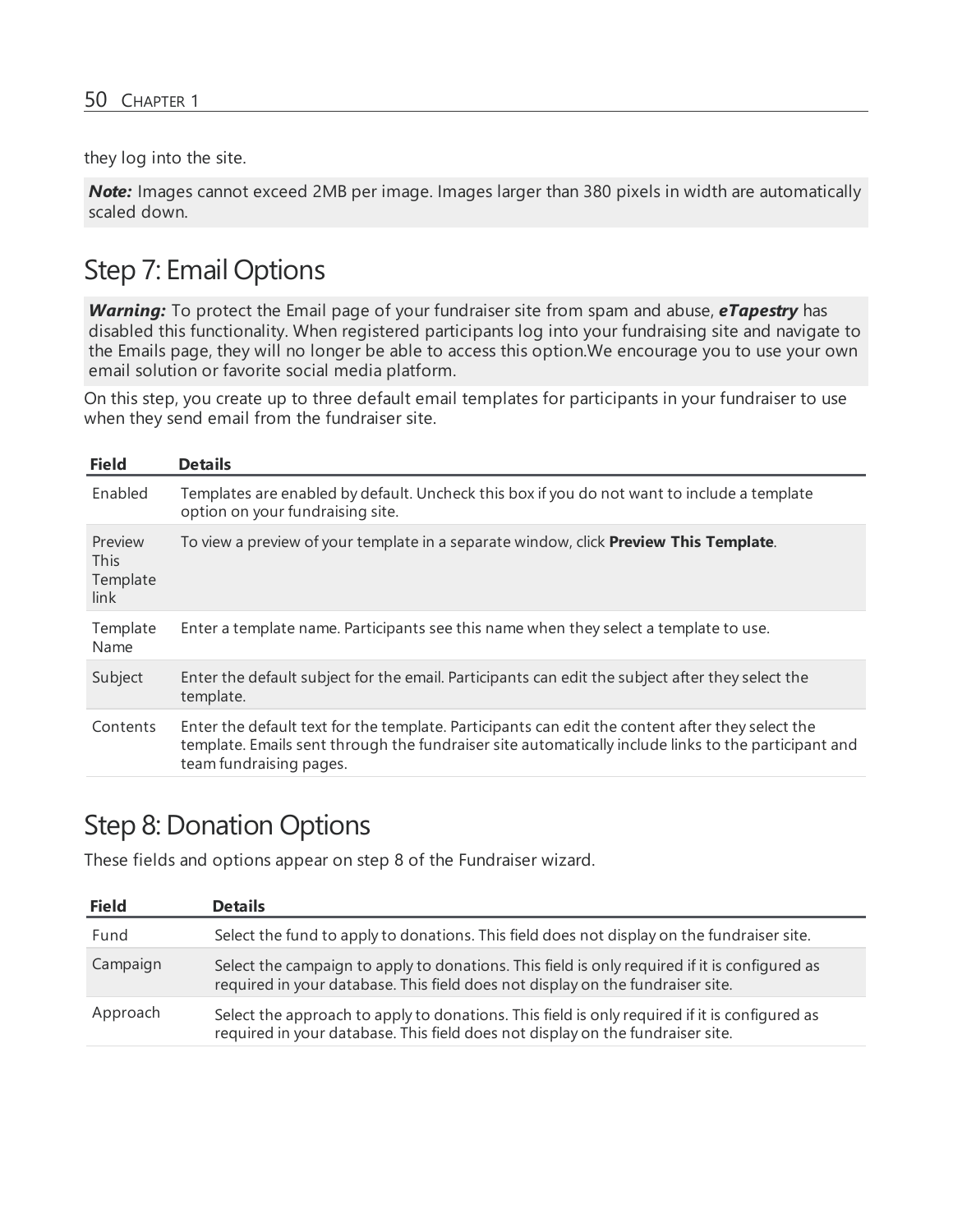| <b>Details</b>                                                                                                                                                                                                                                                                                |
|-----------------------------------------------------------------------------------------------------------------------------------------------------------------------------------------------------------------------------------------------------------------------------------------------|
| Select the letter to send to acknowledge donations from the fundraiser. This field is only<br>required if it is configured as required in your database. This field does not display on the<br>fundraiser site. When you are ready to send letters, you can query based on this field.        |
| To generate a receipt number to include on the email confirmation to donors and registrants,<br>select the checkbox.                                                                                                                                                                          |
| Tip: In eTapestry, when you include receipt information as a part of your email confirmations,<br>you are creating an "eReceipt" by definition.                                                                                                                                               |
| To send the eReceipt, the confirmation template you select in the <b>Confirmation Email</b><br>Template field must include the Generated Receipt Number merge value. eTapestry<br>automatically includes the next unique receipt number that is available in the database on<br>each receipt. |
| Note: When (None Selected) appears in the Confirmation Email Template field, the default<br>template <b>eTapestry</b> uses automatically includes eReceipt information.                                                                                                                       |
| When you use the Advanced Security module, you can select a security option. This field does<br>not display on the fundraiser site. When an individual submits a form on a page with a<br>security code, the new account for that individual includes that security code.                     |
| Note: When you add a security code to a fundraising page, existing accounts with no<br>security code are not updated with the new security code. Existing accounts that already<br>have a security code are updated with the additional security code.                                        |
| You can add any of your transaction user-defined fields to your form. These fields do not<br>appear on the fundraiser site.                                                                                                                                                                   |
| Select the email template to use for confirmation email sent from the site.                                                                                                                                                                                                                   |
| You can enter recommended giving levels for the fundraiser site. These levels appear on the<br>donation page, along with an "Other" field that allows the donor to enter any other amount.                                                                                                    |
| To add a giving level, enter a name for the level in the Name field and the amount and click<br>Add. You can enter as many levels as you need.                                                                                                                                                |
| If you do not include recommended giving levels, donors can enter their donation amount on<br>the form.                                                                                                                                                                                       |
|                                                                                                                                                                                                                                                                                               |

At the end of step 8, click **Next** or **Save and Finish** to create your fundraiser site. Changes are not saved until you do this.

## <span id="page-50-0"></span>Register Participants

We recommend you add a link to your primary website to link website visitors to the main page of your fundraiser site. The main page of the fundraising site shows the progress meter for your organization's overall goal, a list of the top five teams and the top five individuals who have raised the most so far, a list of all donations made so far, and any additional content that you created for the main page during setup.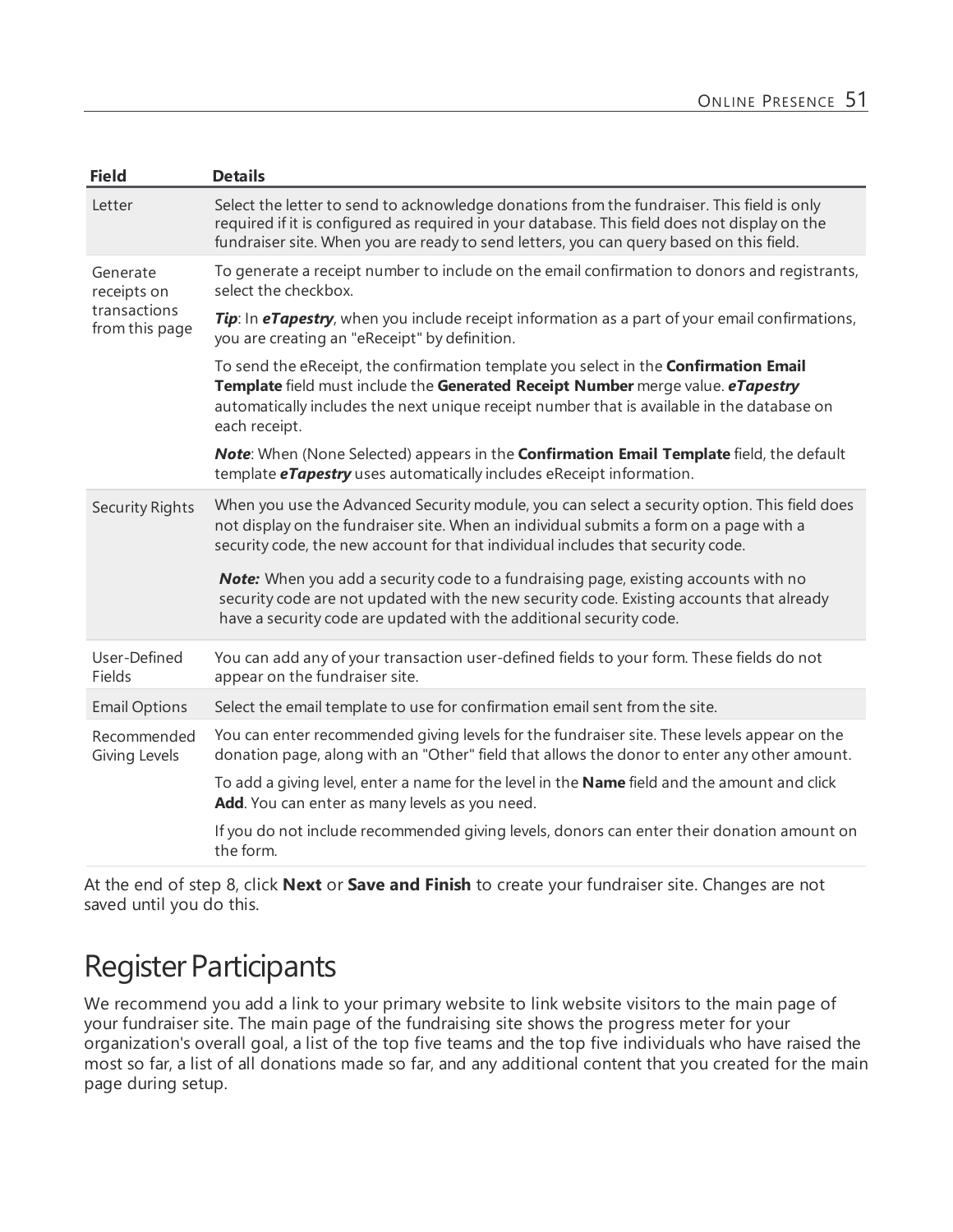To search for a team or individual participant, website visitors can click Find a Team/Participant and search for the participant. Visitors can also browse through an aphabetical listing of teams and participants.

1. To register as an individual participant, the website visitor clicks **Register**.

To register by joining an existing team, the website visitor opens the team's page and then clicks **Join My Team**.

- 2. The participant indicates whether he has previously participated in one of your online fundraisers. If yes, the participant logs in with his existing information. Otherwise, the participant creates a new account.
- 3. When a participant creates a new account, he enters his name, email address, contact information, password, a security question and answer.

If the participant's information matches a constituent account in your database, the constituent account is used. If that account already has an ID and password, the site informs the participant that they already have a login ID and password; it prompts him to log in with his existing information.

- 4. After the participant has logged in, the participant enters a goal for the fundraiser.
- 5. If the participant doesn't want his actual name to appear on his fundraiser page, he can enter a display name.
- 6. The participant answers any additional registration questions you set up.
- 7. The participant selects whether to participate as an individual or as part of a team.
	- **Not join a team** Participants are not required to join a team. If they want, they can choose to join a team later. To join a team later, the participant logs in, click Join a Team, and then either creates a new team or searches for an existing team.
	- **Join an existing team** The participant searches for and select the team. The names of the team captain and other team members appear. If the team is private, the participant is prompted to enter the team password.
	- **Create a team** The participant is the team captain. The participant enters the team name and fundraising goal. To control who can join the team, the participant can create an optional team password. The team captain can edit the team's page and profile.

*Note:* After a participant joins a team, the participant can click Change Teams to switch teams, create a new team, or participate individually.

- 8. If the fundraiser has registration fees, the participant selects a registration level. If the level has a fee greater than \$0, the participant enters payment information.
- 9. The participant reviews a summary of the registration information. After verifying the data, the participant clicks **Next**. The registration is processed. When the registration is complete, the participant can log in to the fundraiser site and edit his personal fundraising page.

## <span id="page-51-0"></span>FundraiserData

The data that constituents and donors enter into Personal Fundraiser sites is automatically stored in your eTapestry database. Existing gift and soft credit transaction types are also added to your database.